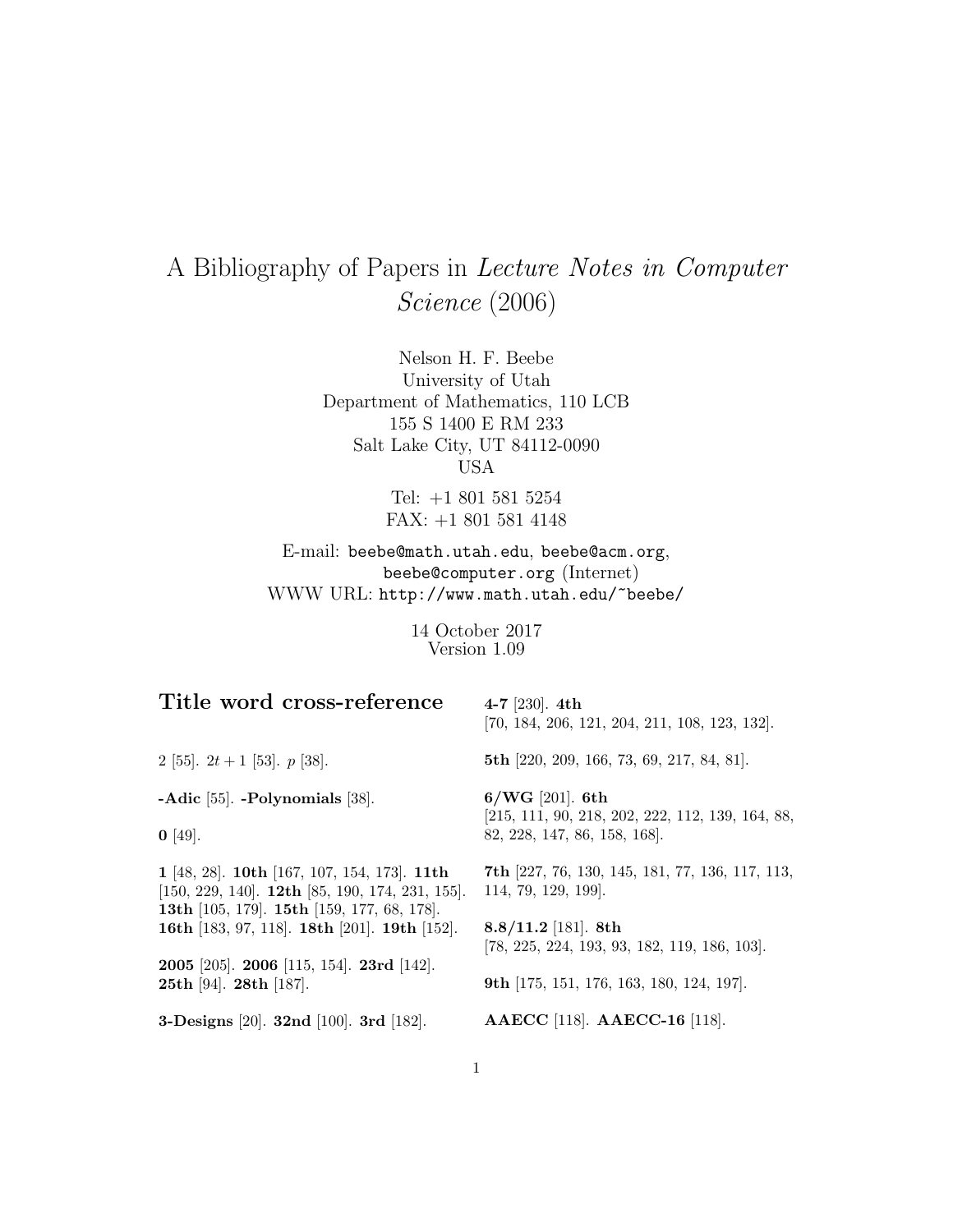**Abstract** [117]. **Access** [31]. **ACCV** [113, 114]. **ACSAC** [229]. **Action** [182]. **Ad** [87]. **Ad-hoc** [87]. **Adaption** [156]. **Adaptive** [135]. **Addition** [52]. **Additional** [59]. **ADG** [84]. **Adic** [55]. **Advanced** [181, 115, 140, 202, 104]. **advances** [119, 89, 195, 154, 229, 231, 187, 173, 228, 207, 101]. **Affine** [33]. **Against** [64]. **Agent** [162, 122, 169, 149, 148, 158, 156, 99]. **Agile** [227]. **AI** [214]. **Algebra** [118, 182]. **Algebraic** [24, 118, 53]. **Algorithm** [18, 10, 1]. **Algorithms** [137, 118, 174, 63, 92, 220, 71, 218, 97, 219]. **Allocation** [9, 219]. **Almost** [41]. **American** [145]. **AMR** [135]. **Amsterdam** [96, 78]. **Analyses** [92]. **Analysis** [66, 174, 53, 132, 82, 147, 13, 12, 196, 130, 75]. **Angeles** [74]. **Annual** [167, 142]. **Antipolis** [107]. **AOM** [106]. **Appendix** [13, 12]. **Application** [146, 55, 231, 32, 107]. **Applications** [111, 198, 48, 181, 222, 69, 203, 21, 65, 140, 171, 182, 131, 1, 221, 148, 71, 74, 228, 104, 86, 169, 165, 83]. **Applied** [168, 77, 118]. **Approaches** [176, 217, 115, 213]. **approximation** [71, 137]. **April** [167, 144, 172, 161, 185, 163, 181, 164, 193, 174, 187, 140, 171, 92, 170, 173, 191, 165, 143, 179, 197]. **APWeb** [104, 103]. **Architecture** [146, 229, 152]. **Architectures** [141]. **ARCS** [152]. **Areas** [155]. **Arrays** [52]. **Art** [77]. **Artificial** [183, 143, 129]. **artificielle** [129]. **Asia** [229, 173, 103]. **Asia-Pacific** [229, 103]. **ASIACRYPT** [231]. **Asian** [113, 114]. **aspect** [138]. **aspect-oriented** [138]. **Aspects** [125, 142, 93]. **Assignment** [31]. **Athens** [222, 116]. **Attack** [51]. **Attacking** [65]. **Attacks** [24, 50, 28, 29]. **Attention** [157]. **August** [73, 146, 155, 194, 86]. **Austria** [175, 176, 112, 174, 210, 177, 178, 179]. **Autocorrelation** [43]. **automata** [107]. **automated** [73, 84]. **Autonomic** [116].

**Aveiro** [82]. **Awareness** [212, 62].

**B** [13]. **Back** [14]. **Bangalore** [88]. **Barbara** [180]. **Barcelona** [76, 92]. **barriers** [213]. **Based** [110, 38, 59, 224, 21, 159, 64, 52, 60, 35, 37, 110, 149]. **Bases** [56]. **Bay** [106]. **Beijing** [198, 95]. **Being** [200]. **Berder** [139]. **Bergen** [205]. **Berlekamp** [18]. **Bern** [206]. **Bertinoro** [202]. **Between** [36, 62]. **Bilinear** [37]. **Binary** [19, 21, 15, 43]. **BIOADIT** [115]. **BioDM** [171]. **Biological** [82]. **Biologically** [115]. **Biology** [167, 188]. **Biomedical** [171]. **Biometric** [54]. **biometrics** [101]. **Blind** [147]. **Bohinj** [189]. **Bologna** [225, 224]. **Boolean** [25, 53]. **Bounds** [46]. **BPD** [91]. **BPI** [91]. **BPM** [91]. **BPRM** [91]. **BPS** [91]. **Braid** [30]. **Branches** [33]. **Brazil** [199]. **Bremen** [123]. **Broadcast** [58]. **Budapest** [163, 121, 164, 165]. **Bulgaria** [81]. **Business** [91].

**CA** [74, 223, 180, 208, 120]. **Cala** [220]. **Canada** [150, 182, 155]. **Card** [181]. **CARDIS** [181]. **CASSIS** [196]. **Castle** [109]. **Catharines** [182]. **CC** [177]. **CG** [108]. **Chains** [32]. **Chapter** [7, 8, 10, 4, 5, 9]. **Characteristic** [25]. **Characteristics** [48]. **Charleston** [93, 117, 147]. **Charting** [131]. **Checking** [117, 179]. **Chengdu** [207]. **Chile** [145]. **China** [198, 161, 97, 98, 95, 229, 87, 231, 191, 104, 207, 101, 103]. **Chosen** [64]. **Chosen-Ciphertext** [64]. **CIAA** [107]. **CIAC** [218]. **CICLing** [136]. **CiE** [213]. **Ciphers** [24, 52]. **Ciphertext** [64]. **Ciphertexts** [58]. **CISC** [95]. **City** [136]. **Class** [36]. **Classes** [43]. **classical** [71]. **CLIMA** [158]. **CM** [55]. **CMMR** [160]. **Code** [21]. **Codes** [19, 118, 20, 18, 22, 23, 36, 16, 17, 15]. **Coding** [205]. **Coefficients** [5]. **coherence** [75]. **Coimbra** [209]. **College** [68]. **Collision** [49]. **Collisions** [50]. **Combinatorial** [214, 164]. **combinatorical** [71]. **Communicating** [201].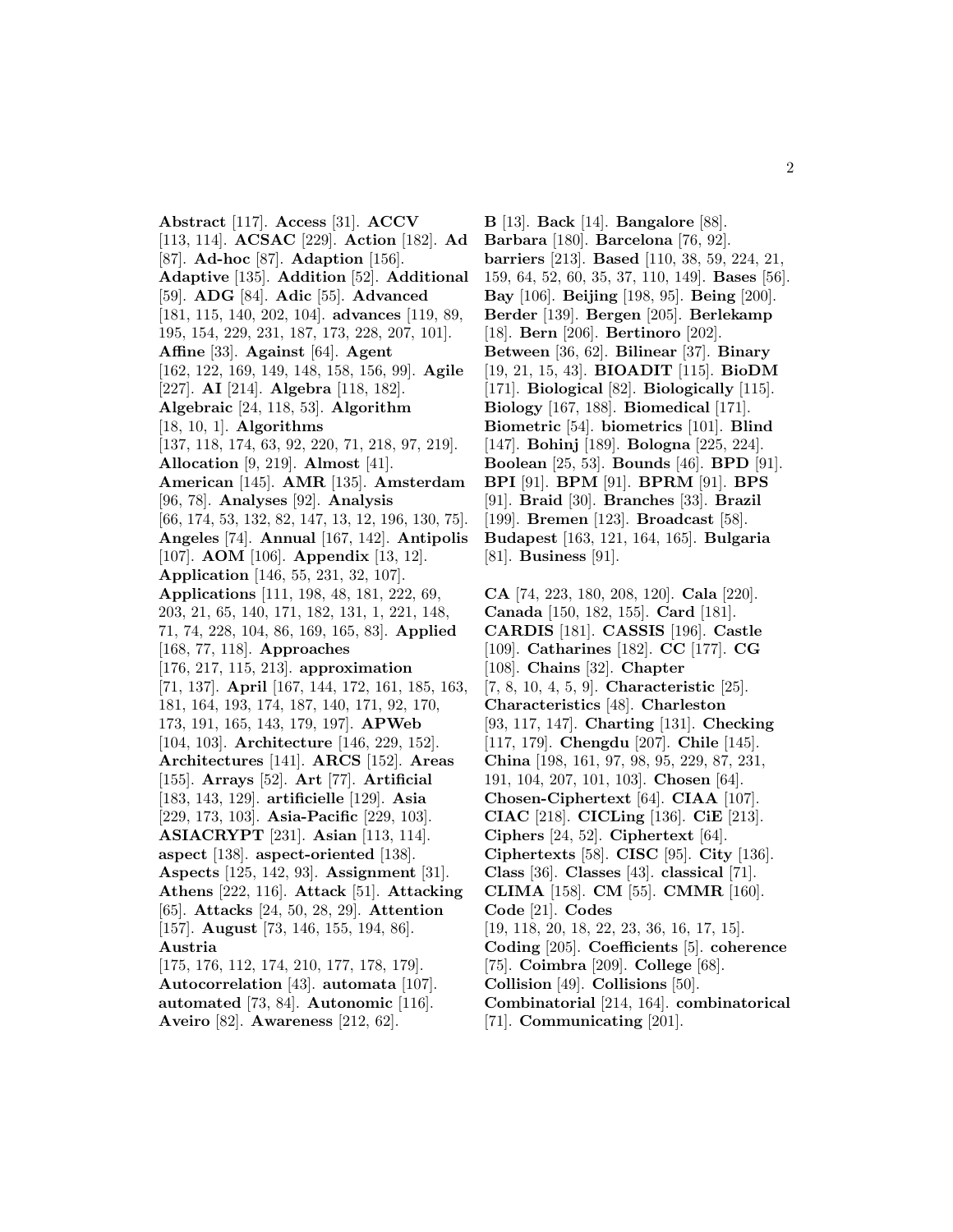**Communication** [209, 202, 216, 116]. **Communications** [209, 206, 9]. **Community** [70, 166]. **Compiler** [177]. **compilers** [68]. **Complementary** [40]. **Complete** [31]. **Complexities** [44]. **Complexity** [218]. **Component** [147]. **Computability** [213]. **Computation** [175, 198, 164, 180, 97]. **Computational** [80, 167, 188, 213, 215, 136, 158, 199]. **Computer** [209, 202, 142, 139, 153, 203, 210, 182, 113, 114, 94, 100, 229, 203, 210, 160, 113, 114, 124]. **Computers** [108]. **Computing** [195, 185, 77, 204, 112, 211, 223, 152, 23, 79, 165, 85, 89, 96, 150, 81, 230, 68]. **Concept** [132]. **Concepts** [13, 12]. **Conditions** [22]. **Conference** [227, 175, 80, 215, 167, 176, 214, 213, 209, 206, 106, 198, 218, 161, 195, 225, 185, 163, 181, 222, 95, 204, 211, 136, 223, 224, 164, 152, 134, 108, 174, 200, 154, 87, 231, 187, 140, 92, 88, 208, 132, 216, 177, 117, 113, 114, 173, 191, 228, 120, 94, 147, 124, 143, 133, 201, 100, 186, 168, 197, 103, 85, 96, 78, 73, 74, 107, 229, 123, 81, 129, 101]. **Conferences** [175, 176, 174, 177, 178]. **Conjugacy** [30]. **Constraint** [214, 110, 110]. **Constraint-Based** [110]. **Constructing** [41]. **Construction** [59, 174, 53, 177, 196]. **Constructions** [40]. **content** [151]. **Context** [135, 212, 194]. **Context-Awareness** [212]. **Control** [180, 31, 10]. **Controlled** [40]. **Convex** [13]. **Cooperative** [21, 124]. **Coordination** [225, 225]. **Cork** [214]. **Correcting** [118, 36, 16]. **Correction** [17]. **Cost** [182]. **Coventry** [124]. **CPAIOR** [214]. **Crema** [111]. **Crete** [192]. **Criterion** [21]. **Cryptographer** [120]. **Cryptography** [55, 134, 155, 27, 205, 197]. **Cryptology** [95, 231, 88, 120, 186]. **Cryptosystem** [38, 39, 29]. **Cryptosystems** [34, 33]. **CSCWD** [124]. **Csr** [203]. **CT** [120]. **CT-RSA** [120]. **Current** [100]. **Curve** [27]. **Curves** [55]. **Cyclic** [19]. **Cyclotomic** [20].

**Czech** [75, 100].

**Dagstuhl** [109]. **DAIS** [222]. **DALT** [162]. **DAMAS** [148]. **DASFAA** [140]. **Data** [173, 82, 128, 228, 171, 83]. **Database** [154, 140]. **Databases** [184, 110]. **DCOSS** [223]. **December** [85, 89, 96, 97, 98, 95, 102, 87, 231, 88, 230, 79, 94, 186]. **Decimation** [43]. **Decisions** [143]. **Declarative** [93, 162]. **Decoding** [18]. **deduction** [84]. **Defence** [148]. **Degrees** [27]. **Denmark** [77]. **Design** [202, 190, 23, 124]. **Designs** [21, 20]. **Detection** [157, 119]. **Determine** [51]. **development** [138, 103]. **Devices** [196]. **Diego** [208]. **Differential** [28]. **Digital** [191]. **Dimension** [34]. **Dimensional** [32]. **Directed** [157]. **Discovery** [184, 144, 170, 173]. **Discrete** [25, 80]. **Distributed** [224, 222, 223, 79]. **Diversity** [21]. **DNA** [150, 150, 23]. **DNA11** [150]. **Document** [130]. **Documents** [170]. **Domain** [67]. **Double** [56]. **drawing** [105]. **Dresden** [132]. **DSV** [190]. **DSV-IS** [190]. **dual** [15]. **Dublin** [204, 211, 212].

**E-Learning** [191]. **e-services** [90]. **E4MAS** [99]. **EA** [129]. **ECCV** [210]. **ECIR** [187]. **economics** [98]. **EDBT** [154]. **Edinburgh** [127, 217, 194]. **Edutainment** [191]. **Efficient** [71, 60]. **Eindhoven** [200]. **Elliptic** [27]. **Embedded** [1]. **EMD** [67]. **Emerging** [216]. **Encryption** [58, 64, 1]. **ENEI** [91]. **Engineering** [227, 176, 169, 192, 74]. **Enterprise** [146]. **Entertainment** [191]. **Environments** [99]. **Equations** [34]. **Equivalence** [63]. **Erasure** [17]. **Error** [118, 36, 17]. **Error-Correcting** [118, 36]. **Errors** [16]. **ESOP** [178]. **Essays** [153]. **ETAPS** [175, 176, 174, 177, 178]. **ETRICS** [216]. **EURO** [141]. **EURO-NGI** [141]. **EuroGP** [163]. **Europe** [213]. **European** [175, 226, 176, 110, 163, 164, 174, 187, 177, 126, 178]. **EUROPKI** [226]. **Even** [153]. **Events** [106]. **EvoBIO** [165].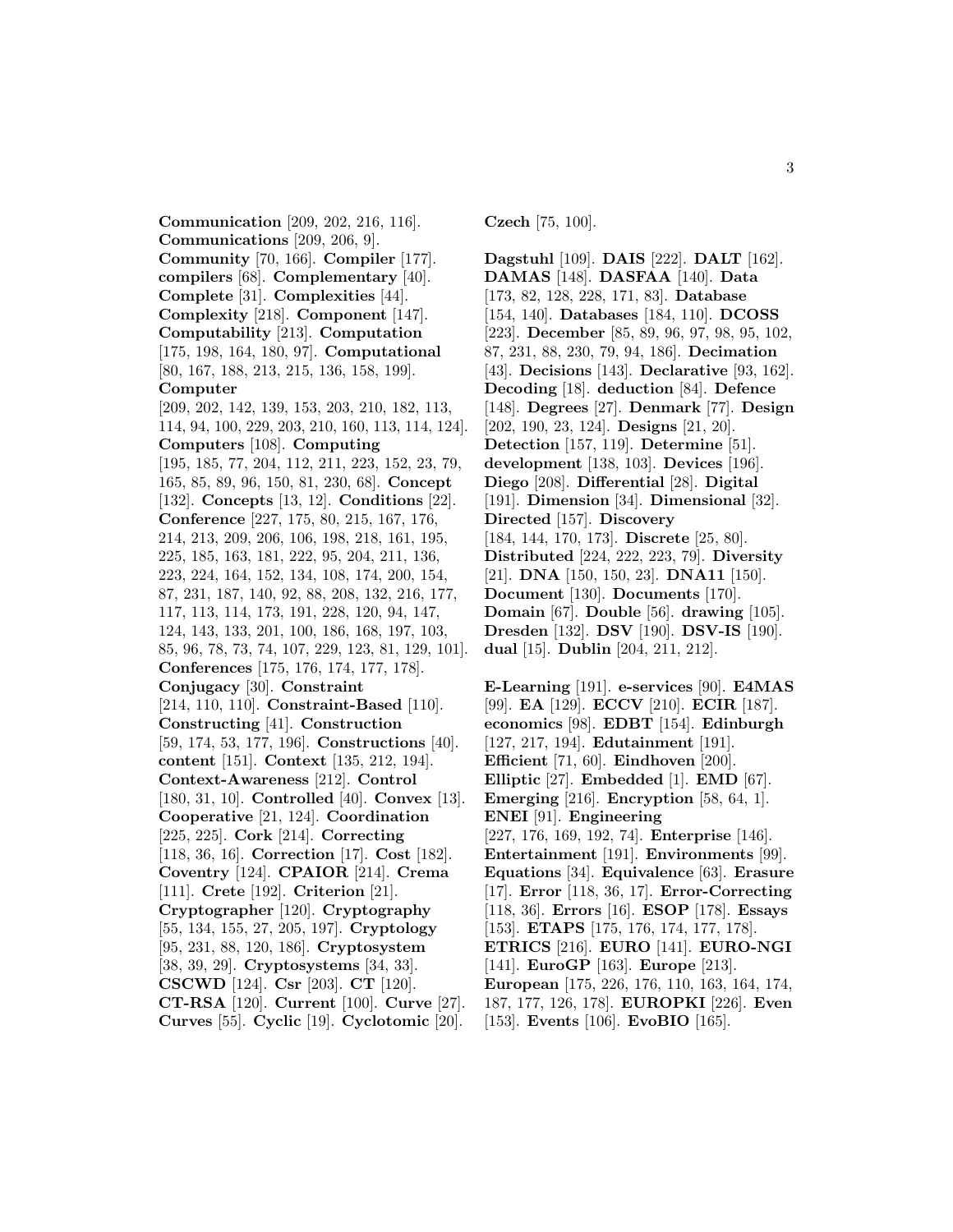**EvoCOMNET** [165]. **EvoCOP** [164]. **EvoHOT** [165]. **EvoIASP** [165]. **EvoINTERACTION** [165]. **evolution** [129]. **Evolutionary** [165, 164]. **EvoMUSART** [165]. **EvoSTOC** [165]. **EvoWorkshops** [165]. **EWSN** [126]. **Excellence** [141]. **Experience** [161]. **Experimental** [220]. **Extendability** [22]. **Extending** [56, 154, 29]. **Extension** [67]. **Extreme** [227].

**Factoring** [26, 63, 64]. **Factoring-Based** [64]. **FASE** [176]. **FAST** [125]. **FATES** [217]. **Feature** [189]. **February** [130, 121, 142, 118, 136, 182, 132, 120, 126, 189]. **Federation** [109]. **Feedback** [135]. **FHPCN** [230]. **Fields** [25]. **Filtering** [42]. **Finding** [48, 65, 28]. **Finite** [25]. **Finland** [227]. **First** [195, 98, 95, 203, 200, 87, 131, 170, 191, 156, 133, 89, 75]. **FL** [84]. **FLOPS** [193]. **FMOODS** [224]. **FoIKS** [121]. **Forgery** [50]. **Formal** [202, 202, 125, 224, 217, 132]. **Forward** [58]. **Forward-Secure** [58]. **FOSSACS** [175]. **Foundations** [94, 175, 121]. **France** [196, 166, 91, 142, 107, 102, 139, 129]. **Francisco** [223]. **Frankfurt** [152]. **Frankfurt/Main** [152]. **Free** [66]. **Freiburg** [216]. **Frequency** [44]. **Frequency/Time** [44]. **Front** [2, 3, 6, 11]. **Frontiers** [230, 103]. **FSTTCS** [94]. **Fuji** [193]. **Fuji-Susono** [193]. **Functional** [193]. **Functions** [26, 25, 66, 53]. **Fundamental** [176]. **Fuzzy** [111, 69].

**Gabidulin** [18]. **Gainesville** [84]. **Galdana** [220]. **Galois** [46]. **Games** [108]. **Gan** [108]. **Garside** [30]. **GD** [105]. **General** [48]. **Generalized** [21]. **Generation** [141]. **Generator** [60, 51]. **Generic** [59, 63]. **Genetic** [163]. **Genus** [55]. **Geometric** [22]. **Geometry** [80, 84]. **Germany** [110, 152, 154, 109, 123, 131, 132, 216, 228]. **Gesture** [139, 139]. **Gibson** [29]. **Glasgow**

[135]. **Goa** [85]. **Goal** [157]. **Goal-Directed** [157]. **Goethals** [20]. **Goethals-Like** [20]. **Good** [28]. **GPC** [195]. **GPT** [29]. **GRACE** [230]. **Graph** [105]. **Graz** [210]. **Greece** [222, 192, 116]. **Grid** [195]. **GridGIS** [230]. **Groups** [30]. **GTP** [230]. **Guadalajara** [70]. **Guess** [51]. **Guess-and-Determine** [51]. **GW** [139].

**Hadamard** [43]. **Haifa** [133]. **Hainan** [97]. **Handshakes** [35]. **Hangzhou** [161, 191]. **Harbin** [104, 103]. **hardware** [202, 133]. **Hash** [67, 66, 50, 32]. **HCI** [210]. **Held** [175, 176, 174, 177, 178]. **Heraklion** [192]. **HFE** [33]. **HFE-Cryptosystems** [33]. **HIBE** [57]. **Hiding** [76, 62]. **Hierarchy** [31]. **high** [230, 85]. **Hinterzarten** [110]. **HIPC** [85]. **HMAC** [50]. **hoc** [87]. **Homogeneous** [46]. **Hong** [98, 101]. **Hopping** [44]. **HPC** [230]. **HPC-GTP** [230]. **HSCC** [180]. **Human** [139, 210, 200]. **Human-Computer** [139, 210]. **Hungary** [163, 121, 164, 165]. **Hybrid** [180]. **Hyderabad** [113, 114, 94].

**ICA** [147]. **ICB** [101]. **ICCS** [215]. **ICDM** [228]. **ICFCA** [132]. **ICISC** [186]. **ICSE** [104]. **ICSOC** [96]. **ID** [37]. **ID-Based** [37]. **Identity** [59]. **Identity-Based** [59]. **IEEE** [223, 208]. **IFIP** [209, 181, 222, 224, 116, 201]. **IFIP-TC** [209]. **IH** [76]. **II** [124, 99, 114]. **IICS** [70, 166]. **III** [162]. **image** [228]. **Imai** [34]. **Immune** [183]. **Immunity** [53]. **Implementation** [107]. **Improved** [46, 49]. **Independent** [147]. **India** [85, 88, 113, 114, 79, 94]. **Indifferentiable** [66]. **INDOCRYPT** [88]. **Inductive** [184, 110]. **Industrial** [228]. **Informatics** [172, 145, 208]. **Information** [115, 231, 187, 216, 78, 121, 76, 161, 95, 86, 186]. **Infrastructure** [226]. **Innovative** [70, 166]. **Inspired** [115]. **Integer** [26]. **Integration** [192, 214]. **Intelligence** [208, 143, 172, 208].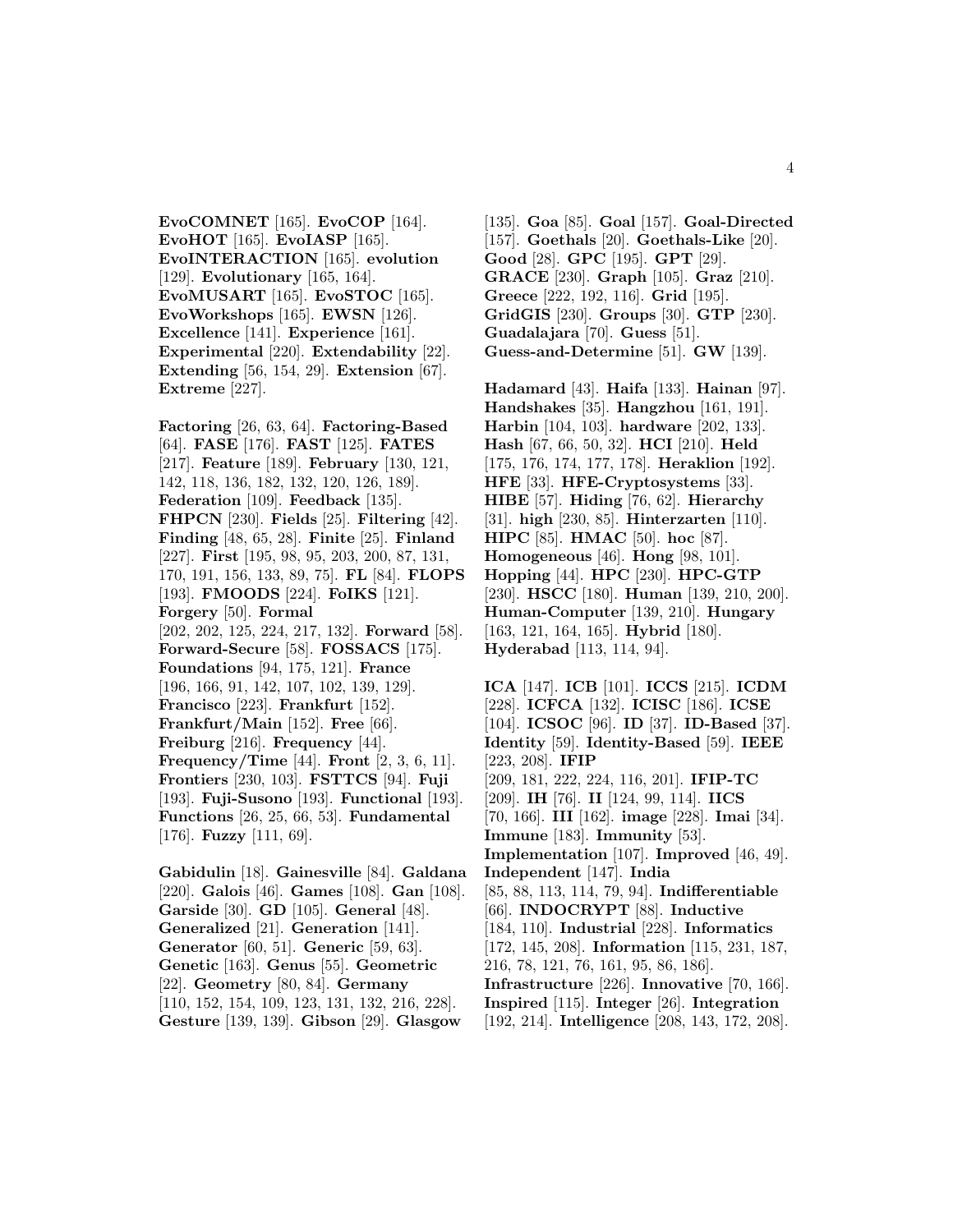5

**Intelligent** [136]. **Interaction** [139, 210, 127]. **Interactive** [190]. **Interlace** [45]. **Interleaved** [17]. **International** [227, 175, 215, 183, 167, 162, 176, 76, 196, 214, 111, 209, 70, 184, 122, 206, 144, 106, 166, 91, 198, 141, 172, 161, 195, 225, 202, 185, 98, 135, 125, 181, 77, 222, 137, 204, 118, 112, 211, 136, 69, 223, 139, 190, 224, 152, 217, 203, 192, 193, 212, 93, 108, 174, 180, 159, 200, 115, 154, 109, 87, 160, 231, 140, 92, 182, 131, 88, 208, 132, 216, 177, 117, 170, 82, 79, 191, 155, 94, 147, 194, 124, 149, 148, 158, 143, 156, 133, 201, 179, 199, 207, 99, 186, 168, 197, 220, 151]. **international** [85, 89, 96, 127, 78, 130, 73, 90, 150, 97, 121, 74, 107, 102, 105, 84, 123, 81, 75, 230, 104, 86, 116, 129, 119, 101, 205]. **Internet** [70, 206, 166, 141, 98]. **Interoperable** [196, 222]. **Interpolation** [26]. **Interpolations** [27]. **Interpretation** [117, 45]. **Introduction** [7]. **intrusion** [119]. **Invertible** [47]. **Invited** [184, 122, 112, 149, 148, 158, 99]. **IR** [187]. **Ireland** [214, 204, 211, 212, 105]. **Irreducible** [19, 4]. **ISAAC** [97]. **ISBMDA** [82]. **ISDF** [230]. **ISI** [208]. **Island** [139, 86]. **ISNN** [207]. **ISPA** [230]. **ISPEC** [161]. **Israel** [108, 133]. **Issues** [169]. **ISVC** [89]. **Italian** [183, 218]. **Italy** [183, 167, 226, 151, 111, 218, 141, 225, 202, 69, 224, 160, 230]. **Itatiaia** [199]. **IV** [169, 188]. **IWDC** [79]. **IWSN** [104]. **Jamaica** [106]. **January** [93, 115, 117, 113, 114, 104, 100, 101, 103]. **Japan** [80, 193, 115]. **Japanese** [80]. **JCDCG** [80]. **Jeju** [86]. **Joint** [175, 176, 174, 177, 178]. **Josas** [102]. **Jose**

[120]. **Journal** [128]. **Jouy** [102]. **Jouy-en-Josas** [102]. **July** [162, 213, 127, 122, 78, 141, 135, 125, 112, 190, 217, 108, 123, 228, 68, 194, 149, 148, 156, 99]. **June**

[227, 183, 226, 76, 214, 213, 70, 166, 150, 225, 77, 222, 107, 223, 224, 203, 81, 216, 158, 207].

**KDID** [184]. **KDLL** [144]. **KDXD** [170]. **Key** [226, 50, 38, 31, 197]. **Key-Recovery** [50]. **Keys** [58]. **Kharagpur** [79]. **Kingston** [155]. **Kleene** [182]. **Knowledge** [173, 121, 123, 184, 144, 170]. **Kong**

[98, 101]. **Korea** [86, 186].

**Lake** [89]. **LAMAS** [156]. **Landscape** [131]. **Language** [199]. **Languages** [162, 225, 93, 178, 68]. **Large** [44, 81]. **Large-scale** [81]. **Latent** [189]. **Latin** [145, 145]. **LCPC** [68]. **Learning** [191, 127, 156]. **lectures** [202]. **Leipzig** [131, 228]. **Level** [43]. **Life** [144]. **Like** [20, 18]. **Lille** [129]. **Limerick** [105]. **Linear** [42, 44, 92, 22, 5]. **linearity** [25]. **Linearization** [34]. **Linguistics** [136]. **Literature** [144]. **LOCA** [212]. **Locally** [47]. **Location** [212]. **Location-** [212]. **Logarithm** [25]. **Logic** [111, 69, 193, 158, 159]. **Logical** [213]. **London** [150, 159, 187, 158]. **LOPSTR** [159]. **lSSC** [81]. **Lyngby** [77].

**MABS** [149]. **Machine** [127]. **Magyarik** [39]. **Mallorca** [137]. **Management** [91, 123]. **Map** [131]. **Maps** [131, 37]. **March** [175, 176, 196, 110, 145, 152, 134, 174, 180, 154, 177, 147, 178, 179, 205]. **Mare** [183]. **marketing** [228]. **Marseille** [142]. **MARTES** [106]. **Mathematical** [123]. **Mathematics** [168]. **Matrices** [47, 4]. **Matrix** [12]. **Matsumoto** [34]. **Matter** [14, 2, 3, 6, 11]. **Maximum** [53]. **May** [215, 220, 214, 209, 206, 198, 218, 195, 202, 74, 204, 211, 139, 212, 210, 200, 109, 75, 208, 124, 201, 199, 207]. **MD** [68]. **MDAI** [143]. **MDD** [106]. **Medical** [82]. **medicine** [228]. **MEGA** [104]. **Membrane** [112]. **Memory** [153]. **Menorca** [220]. **Merin** [100]. **Message** [62]. **Messages** [37]. **Method** [55, 41]. **Methodology** [83]. **Methods** [224, 182, 202]. **Mexico** [70, 136].

**Micropayment** [32]. **Mining**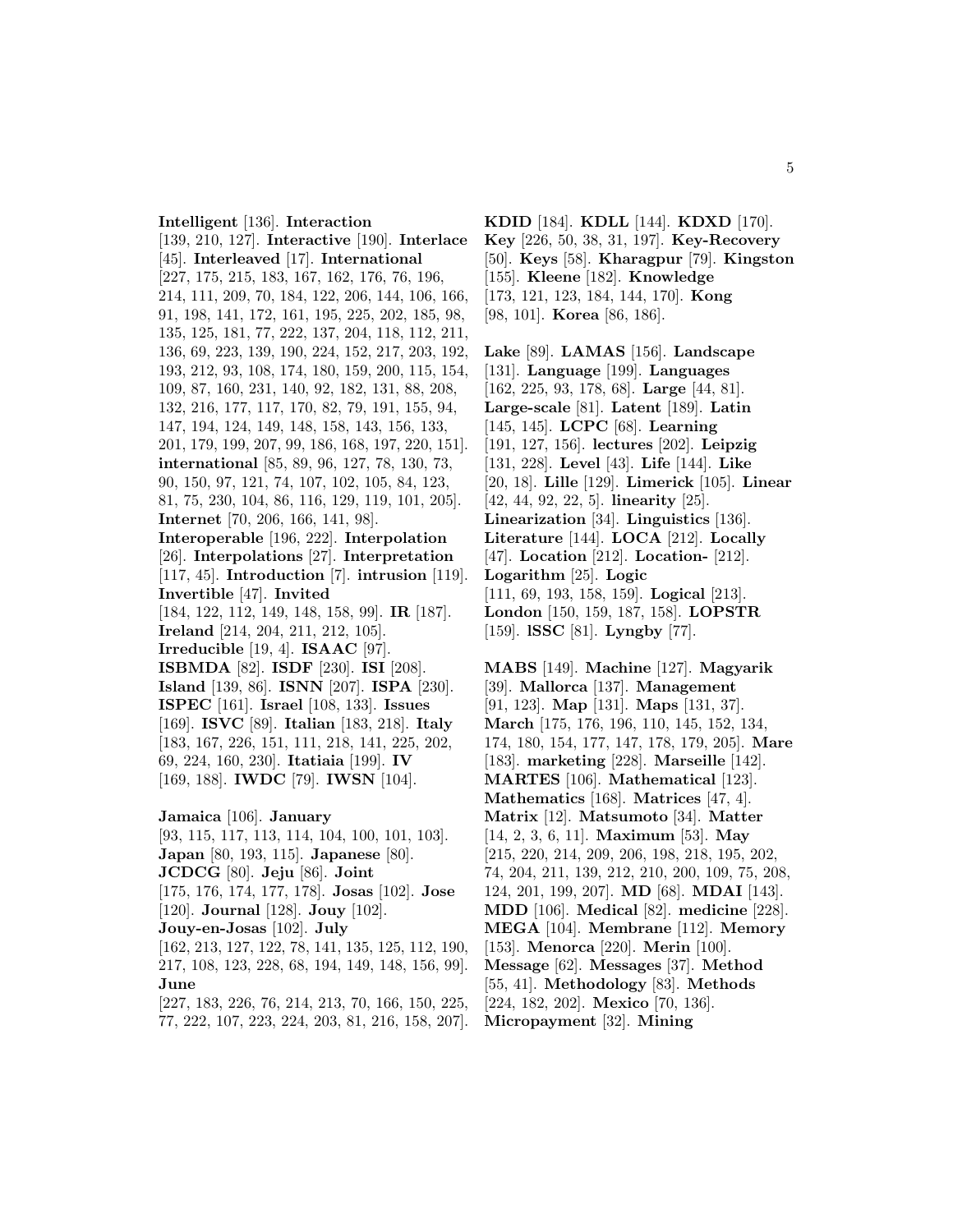[110, 171, 173, 83, 228]. **MKM** [123]. **MLMI** [127]. **Mobile** [209, 87]. **MODAUI** [106]. **Model** [117, 8, 62, 179]. **Modeling** [160, 143, 194]. **MoDELS** [106, 198, 225]. **MoDeVA** [106]. **Modular** [52]. **Molecular** [167]. **Montego** [106]. **motion** [75]. **MRC** [194]. **MSN** [87]. **MTiP** [106]. **Multi** [67, 122, 169, 32, 148, 158, 156, 37, 99, 149]. **Multi-Agent** [122, 169, 148, 158, 156, 99]. **Multi-Agent-Based** [149]. **Multi-Dimensional** [32]. **Multi-Messages** [37]. **Multi-Property-Preserving** [67]. **Multimedia** [135]. **multimodal** [127]. **Multiplication** [56]. **Multisignature** [37]. **Multivariate** [65, 47]. **Munich** [154]. **Music** [160].

**NAIS** [183]. **Nancy** [91]. **Naples** [69]. **Natural** [183]. **Nelson** [130]. **Netherlands** [162, 96, 122, 78, 200, 149, 148, 156, 99]. **Nets** [183]. **Network** [141, 8, 98, 104]. **Networking** [209, 230, 209]. **Networks** [209, 87, 9, 219, 207, 126]. **Neural** [183, 207, 183]. **Newcastle** [125, 190]. **Next** [141]. **NfC** [106]. **NGI** [141]. **Nice** [196]. **NMAC** [50]. **NOLISP** [92]. **Non** [25, 92]. **Non-Linear** [92]. **Non-linearity** [25]. **Nonlinear** [42, 92]. **Nonnegative** [5]. **Norway** [90, 146, 205]. **Novel** [41]. **November** [82, 133]. **NV** [89, 118]. **NY** [134, 201, 197].

**OAEP** [61]. **Object** [157, 224]. **Object-Based** [224]. **OCLWS** [106]. **October**

[80, 184, 106, 137, 69, 131, 116, 129]. **OFDM** [40]. **One** [64, 45]. **One-Wayness** [64]. **Online** [137, 71]. **Open** [24, 224]. **Optimization** [214, 164, 189, 71]. **Oracle** [57]. **oriented** [138, 96]. **Osaka** [115]. **Oulu** [227].

**PA** [73]. **Pacific** [229, 173, 103]. **Padding** [66]. **PADL** [93]. **PAKDD** [144, 171, 173].

**Palma** [137]. **Papers** [205, 80, 183, 162, 76, 196, 111, 70, 184, 122, 110, 106, 166, 91, 135, 125, 77, 146, 137, 112, 69, 139, 190, 217, 192, 108, 159, 109, 160, 92, 182, 131, 155, 194, 189, 124, 149, 148, 158, 156, 133, 99, 186, 168, 151, 127, 78, 73, 90, 150, 141, 74, 107, 102, 105, 84, 123, 81, 75, 68, 86, 116, 129, 119]. **PARA** [77]. **Parallel** [77, 37, 68, 168]. **Parameters** [57]. **ParDMCom** [230]. **Paris** [166]. **Park** [68]. **Part** [175, 215, 176, 174, 177, 113, 114, 178, 207]. **Partial** [50]. **PATAT** [73]. **Patterns** [28]. **PDCE** [230]. **Main** [152]. **Time** [44]. **Wireless** [206]. **Perfect** [41]. **Performance** [209, 85, 230]. **Perron** [4]. **Perspectives** [189]. **Persuasive** [200, 200]. **PERVASIVE** [204, 195, 185, 211, 204, 211]. **Petersburg** [203]. **Pisa** [160]. **Pittsburgh** [73]. **PKI** [226]. **Plaintext** [62]. **Poland** [168]. **Polynomial** [47, 27]. **Polynomials** [38, 65, 20, 45]. **Polyphase** [41]. **Popular** [66]. **Porto** [184]. **Portugal** [209, 184, 82]. **Portuguese** [199]. **Positive** [5]. **Power** [40, 10]. **Power-Controlled** [40]. **Poznan** [168]. **PPAM** [168]. **PPK** [197]. **Practical** [169, 93]. **Practice** [175, 226, 176, 161, 174, 177, 178, 100, 197, 73]. **Prague** [75]. **Prefix** [66]. **Prefix-Free** [66]. **Preserving** [67]. **Private** [58]. **Problem** [26, 38, 30, 9]. **Problems** [214, 24, 71]. **Proceedings** [215, 113, 114, 143, 207, 227, 175, 167, 226, 176, 214, 209, 206, 144, 198, 218, 172, 161, 195, 225, 185, 163, 145, 181, 142, 222, 95, 204, 118, 211, 136, 223, 224, 164, 152, 203, 193, 134, 212, 93, 174, 180, 210, 200, 87, 231, 187, 140, 171, 88, 208, 132, 216, 177, 117, 170, 173, 82, 79, 191, 94, 147, 165, 178, 201, 179, 199, 100, 197, 220, 85, 89, 213, 96, 130, 97, 98, 121, 229, 230, 228, 120, 126, 104, 101, 103]. **Process** [91]. **Processes** [227]. **Processing** [136, 92, 199, 168, 151]. **Program** [159]. **Programming** [214, 163, 193, 178, 227, 122, 178].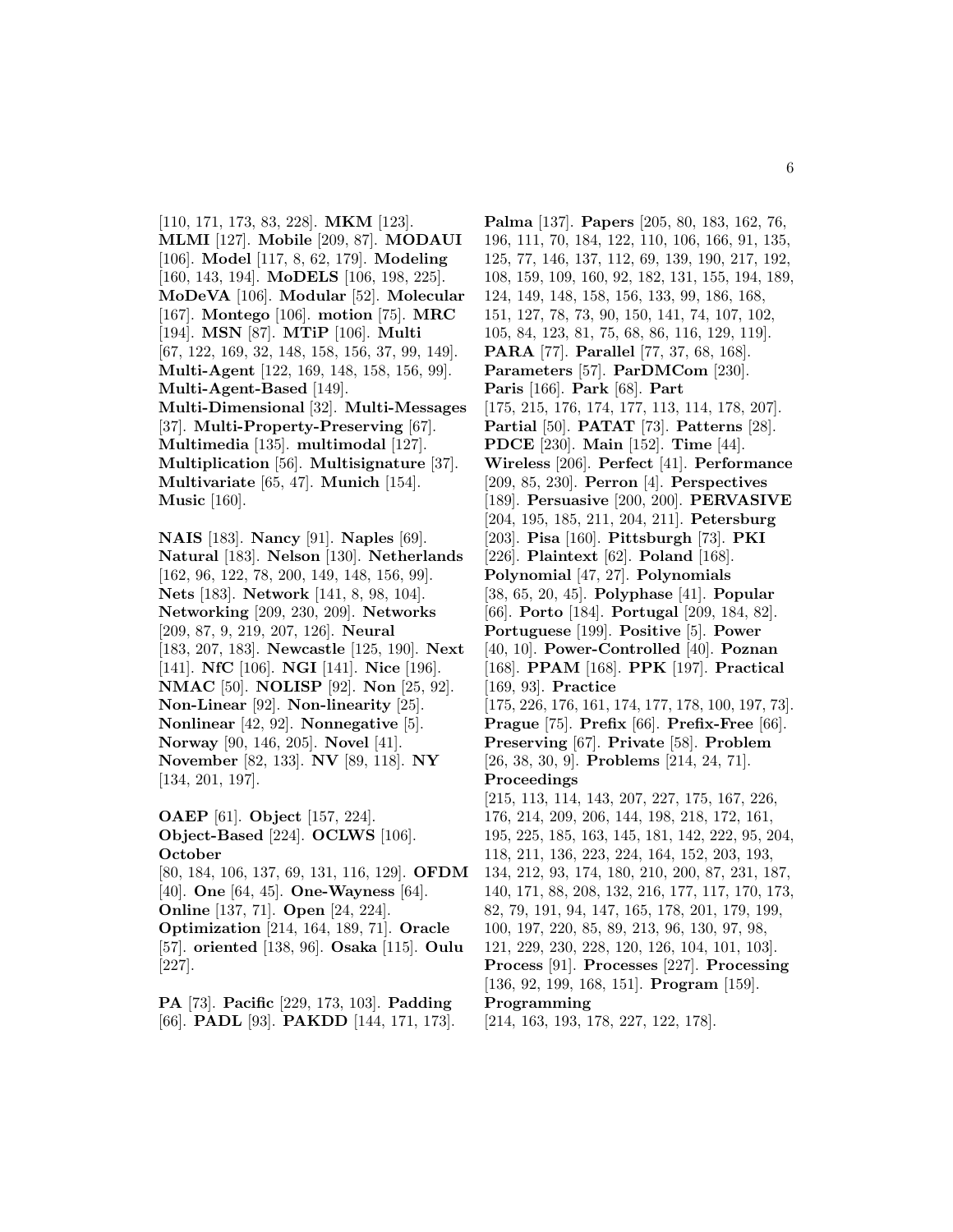**programs** [102]. **progress** [71, 88]. **ProMAS** [122]. **proofs** [102]. **Properties** [59]. **Property** [67]. **PROPOR** [199]. **Protocols** [209]. **Provable** [60]. **Provers** [72]. **Pseudorandom** [60]. **Public** [57, 38, 197, 226, 197]. **Public-Key** [38, 197].

**RAID** [119]. **Ramat** [108]. **Ramat-Gan** [108]. **Random** [57]. **Rank** [21, 16]. **Rapid** [192]. **Reading** [215]. **Realizations** [43]. **RECOMB** [167]. **Reconstructing** [38]. **Recovery** [50]. **Reduction** [30]. **Reed** [17]. **Regarding** [63]. **Register** [42]. **Related** [26, 25, 24, 27]. **Relation** [36]. **Relational** [182, 182]. **Relationship** [62]. **representation** [151]. **Republic** [75, 100]. **Research** [181, 169, 187, 131, 221, 74, 103, 167]. **Resource** [9, 219]. **Results** [48, 13, 12].

**Retrieval** [135, 160, 187, 194]. **Revised** [80, 183, 162, 76, 196, 111, 70, 184, 122, 110, 106, 166, 91, 135, 125, 77, 146, 137, 112, 69, 139, 190, 217, 192, 108, 159, 109, 160, 92, 182, 131, 155, 194, 189, 124, 149, 148, 158, 156, 133, 99, 186, 168, 205, 151, 127, 78, 73, 90, 150, 141, 74, 107, 102, 105, 84, 123, 81, 75, 68, 86, 116, 129, 119]. **Ring** [63]. **Rings** [46]. **RISE** [192]. **Rome** [218]. **Root** [4]. **Roots** [65]. **RSA** [120, 65, 63, 60, 35]. **RSA-Based** [60, 35]. **Russia** [203].

**S** [230]. **S-GRACE** [230]. **SAC** [155]. **Safe** [196]. **San** [223, 208, 120]. **Santa** [180]. **Sanya** [97]. **Sardinia** [151]. **Satellite** [106]. **Scalable** [1]. **Scalar** [56]. **scale** [81]. **Scheme** [31]. **Schemes** [32, 36, 37]. **School** [202]. **Science** [175, 215, 144, 142, 153, 203, 182, 94, 100]. **Scientific** [77, 81]. **SCVMA** [75]. **SEA** [1]. **Search** [49, 157]. **Searchable** [58]. **Seattle** [119]. **Second** [196, 213, 141, 161, 223, 192, 212, 115, 194, 15, 116, 99, 127, 74]. **Secret** [36, 35]. **Secure** [58, 196, 54]. **Security** [61, 66, 172, 161, 125, 95, 231, 208, 216, 64,

60, 186, 52, 86, 185]. **Selected** [80, 183, 162, 76, 196, 111, 184, 110, 106, 91, 135, 125, 77, 146, 137, 112, 69, 139, 217, 192, 159, 109, 92, 182, 131, 155, 194, 189, 124, 158, 156, 133, 99, 186, 168, 205, 151, 127, 78, 73, 90, 150, 141, 74, 107, 102, 123, 86, 116, 129, 155]. **Selection** [189]. **Self** [15, 51]. **Self-dual** [15]. **Self-Shrinking** [51]. **Semantic** [221]. **Semantics** [128]. **Seminar** [182]. **Sensor** [223, 87, 126]. **Seoul** [186]. **Separation** [147]. **September** [151, 111, 91, 90, 192, 105, 159, 84, 229, 160, 119, 168]. **Sequences** [42, 44, 40, 43, 41]. **SERA** [74]. **Series** [37]. **Series-Parallel** [37]. **Service** [96]. **Service-oriented** [96]. **Services** [209, 90]. **Seventeen** [72]. **SFM** [202]. **SHA** [48, 28, 49]. **SHA-0** [49]. **SHA-1** [48, 28]. **Shanghai** [229, 231]. **Sharing** [36]. **Shift** [42]. **Shift-Register** [42]. **Shimon** [153]. **Short** [58, 57]. **Shrinking** [51]. **Signal** [147, 228]. **Signatures** [59]. **Simulation** [139, 149]. **Singapore** [144, 172, 140, 171, 170, 173]. **Sketch** [54]. **SKLOIS** [95]. **Slovenia** [189]. **SLSPS** [189]. **Small** [1]. **Smart** [196, 181]. **SOFSEM** [100]. **Software** [227, 175, 176, 202, 217, 192, 174, 177, 94, 178, 133, 179, 138, 74, 169]. **Solomon** [17]. **Solution** [5]. **Some** [13, 12]. **Sophia** [107]. **Sorrento** [230]. **Sozopol** [81]. **Space** [21]. **Space-Time** [21]. **Spain** [220, 76, 181, 137, 92, 143]. **Sparsity** [25]. **Spatial** [75]. **SPC** [185]. **Special** [43]. **Specification** [190]. **Spectral** [45]. **Speech** [92]. **SPIN** [179]. **St** [203, 182]. **STACS** [142]. **Standard** [62]. **State** [77]. **Statistical** [189]. **Strategy** [65]. **Stream** [24, 52]. **Structure** [189]. **Structures** [175, 30]. **Subspace** [189]. **sul** [183]. **Sums** [46]. **Support** [15]. **Supported** [124]. **Susono** [193]. **Swansea** [213]. **Switzerland** [206, 126]. **Symmetric** [16]. **Symposium** [145, 142, 118, 203, 193, 93, 159, 160, 82, 178, 207, 89, 97, 121, 105, 119]. **Synthesis** [159]. **System** [157, 5]. **Systems**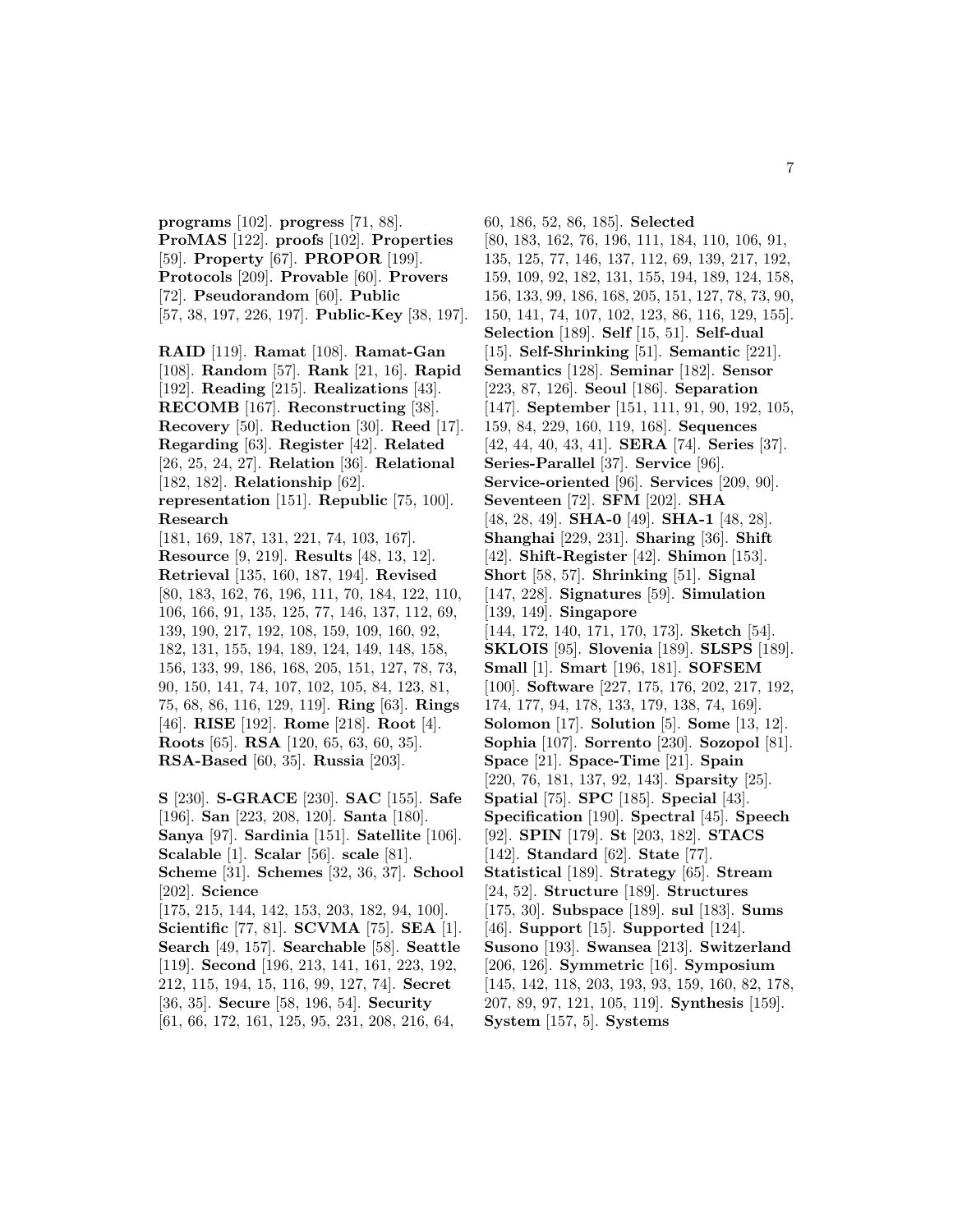#### *REFERENCES* 8

[183, 209, 70, 122, 166, 141, 202, 222, 33, 169, 223, 190, 224, 152, 174, 180, 140, 188, 178, 148, 158, 156, 201, 99, 78, 130, 121, 229].

**TACAS** [174]. **Tahoe** [89]. **Taichung** [195]. **Taiwan** [195]. **TAMC** [198]. **Tarragona** [181, 143]. **Tarski** [182]. **TC** [209, 201]. **TCC** [134]. **TEAA** [146]. **Techniques** [214, 192, 83]. **Technologies** [162, 209, 104, 90, 191]. **Technology** [200, 115, 154, 94]. **Templates** [54]. **Ternary** [22]. **TES** [90]. **TESTCOM** [201]. **Testing** [217, 133, 201]. **Text** [136]. **Theoretical** [145, 142, 153, 94]. **Theory** [175, 226, 176, 203, 134, 174, 231, 177, 178, 219, 100, 83, 197, 73, 198, 134]. **Third** [226, 162, 214, 122, 198, 185, 135, 125, 137, 134, 160, 143, 207, 96, 126]. **Time** [21]. **timetabling** [73]. **TMRA** [131]. **Tokyo** [80]. **Tools** [174]. **Topic** [131]. **Topics** [120]. **Track** [120]. **Trading** [64]. **Transactions** [138, 188]. **Transform** [67, 43]. **Transformation** [159]. **Transformations** [33]. **Transmission** [40]. **Tree** [31]. **Trends** [216, 100, 146]. **Trondheim** [90, 146]. **Trust** [125]. **Turin** [226]. **Two** [25, 45, 30, 43]. **Two-Level** [43]. **Two-Variable** [45]. **Tyne** [125, 190]. **TYPES** [102, 102].

**UK** [215, 213, 127, 185, 135, 125, 190, 217, 159, 187, 194, 124, 158]. **upon** [125, 190]. **UPWN** [230]. **USA** [89, 73, 74, 118, 223, 134, 93, 180, 84, 208, 117, 120, 68, 147, 201, 119, 197]. **User** [135]. **Using** [56, 50, 30]. **Utrecht** [162, 122, 149, 148, 156, 99].

**V** [73, 128]. **Valdivia** [145]. **Variable** [45]. **Variables** [53]. **Variants** [65, 20]. **Vegas** [118]. **Venice** [167]. **Verifiable** [36]. **Verification** [190, 133, 202, 117]. **VI** [149, 158]. **Vienna** [175, 176, 112, 174, 177, 178, 179]. **Vietri** [183]. **Vigoni** [141]. **VII** [130]. **Villa** [141]. **Vision** [210, 113, 114]. **VISUAL** [78, 157, 89, 75, 151, 78]. **VLBV** [151]. **VLDB** [146]. **VMCAI** [117]. **VOCUS** [157].

**WA** [119]. **WAC** [116]. **Wagner** [39]. **WAOA** [137]. **Wayness** [64]. **WCC** [205]. **WEA** [220]. **Web** [109, 104, 103, 228, 221]. **Weights** [19, 46, 15]. **Weil** [46]. **Welch** [18]. **Well** [200]. **Well-Being** [200]. **WG** [181, 222, 224, 201]. **WILF** [111, 69]. **Wine** [98]. **Wired** [206]. **Wired/Wireless** [206]. **Wireless** [209, 219, 141, 126]. **WIRN** [183]. **WISA** [86]. **WISI** [172]. **WiSME** [106]. **Without** [57]. **WMC** [112]. **WOMP** [230]. **Work** [124]. **Workshop** [183, 226, 162, 76, 196, 111, 70, 184, 122, 110, 144, 166, 141, 172, 135, 125, 77, 146, 137, 112, 69, 139, 190, 217, 192, 212, 180, 210, 115, 109, 171, 182, 131, 170, 79, 155, 194, 189, 149, 148, 158, 156, 179, 199, 99, 205, 220, 151, 127, 130, 90, 150, 98, 102, 84, 75, 68, 126, 86, 116]. **Workshops** [106, 91, 230, 104]. **World** [72]. **WSCOBPM** [91]. **Wuhan** [87]. **WUsCAM** [106]. **WWIC** [206]. **WWW** [103].

**XHPC** [230]. **XML** [170]. **XP** [227]. **XRA** [104].

**York** [185, 134, 201, 197].

**Z4** [20]. **Zealand** [130]. **Zürich** [126].

# **References**

#### **Standaert:2006:SSE**

[1] François-Xavier Standaert, Gilles Piret, Neil Gershenfeld, and Jean-Jacques Quisquater. SEA: A scalable encryption algorithm for small embedded applications. Lecture Notes in Computer Science, 3928:222–236, 2006. ISBN 3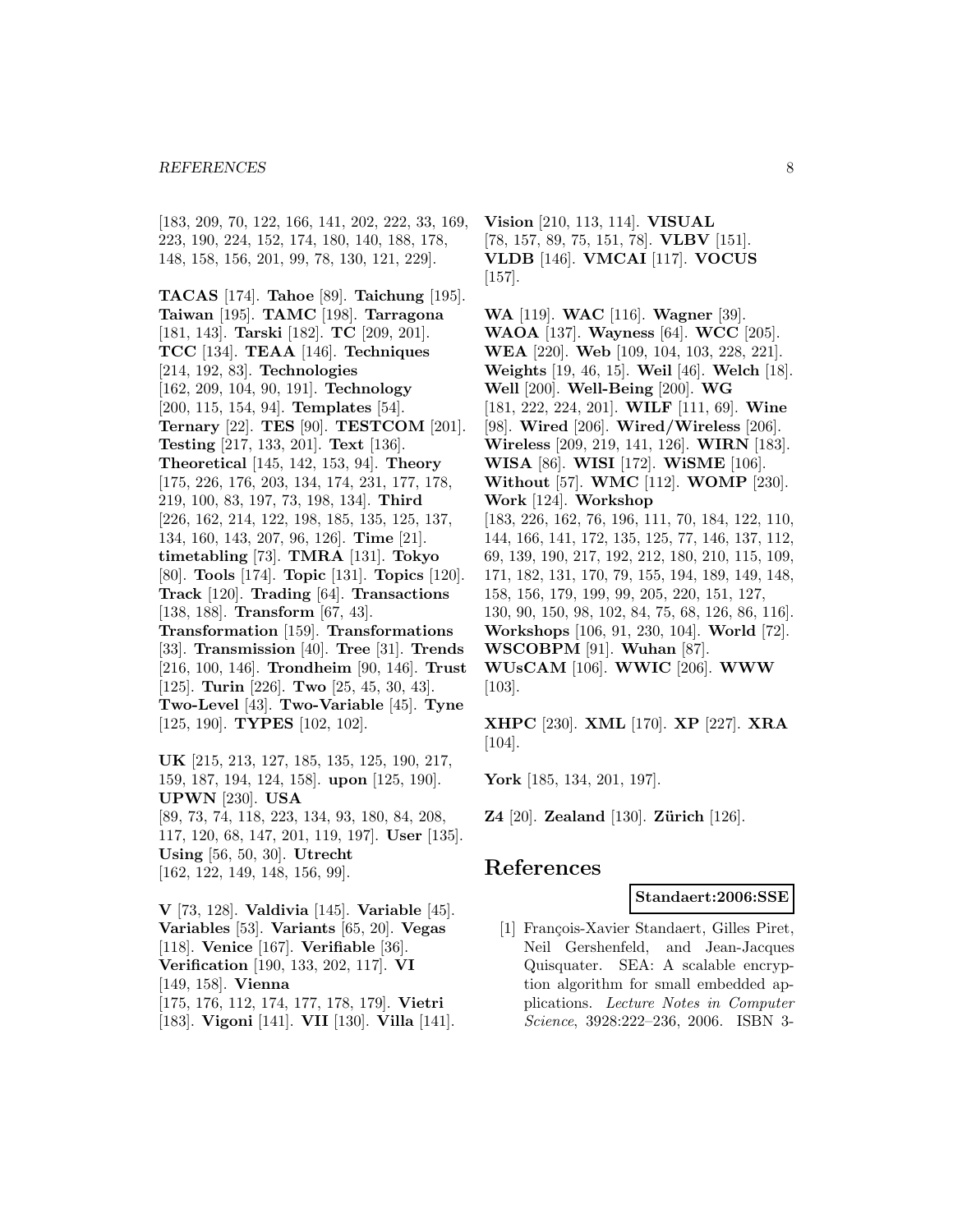540-33311-8 (print), 3-540-33312-6 (ebook). URL http://link.springer. com/chapter/10.1007/11733447\_16.

# **Stanczak:2006:FMa**

[2] Sławomir Stańczak, Marcin Wiczanowski, and Holger Boche. Front matter. Lecture Notes in Computer Science, 4000:??, 2006. CODEN LNCSD9. ISSN 0302-9743 (print), 1611-3349 (electronic). URL http://link. springer.com/content/pdf/bfm:978- 3-540-46249-1/1.

#### **Stanczak:2006:FMb**

[3] Sławomir Stańczak, Marcin Wiczanowski, and Holger Boche. Front matter. Lecture Notes in Computer Science, 4000:1, 2006. CODEN LNCSD9. ISSN 0302-9743 (print), 1611-3349 (electronic). URL http://link. springer.com/content/pdf/bfm:978- 3-540-46249-1/1/1.

#### **Stanczak:2006:CPR**

[4] Sławomir Stańczak, Marcin Wiczanowski, and Holger Boche. Chapter 1: On the Perron root of irreducible matrices. Lecture Notes in Computer Science, 4000:3–49, 2006. CODEN LNCSD9. ISSN 0302-9743 (print), 1611-3349 (electronic). URL http://link.springer. com/chapter/10.1007/11818762\_1/.

#### **Stanczak:2006:CPS**

[5] Sławomir Stańczak, Marcin Wiczanowski, and Holger Boche. Chapter 2: On the positive solution to a linear system with nonnegative coefficients. Lecture Notes in Computer Science, 4000: 51–68, 2006. CODEN LNCSD9. ISSN 0302-9743 (print), 1611-3349 (electronic). URL http://link.springer.

com/accesspage/chapter/10.1007/ 11818762\_1; http://link.springer. com/chapter/10.1007/11818762\_2/.

#### **Stanczak:2006:FMc**

[6] Sławomir Stańczak, Marcin Wiczanowski, and Holger Boche. Front matter. Lecture Notes in Computer Science, 4000:69, 2006. CODEN LNCSD9. ISSN 0302-9743 (print), 1611-3349 (electronic). URL http://link.springer. com/accesspage/chapter/10.1007/ 11818762\_2; http://link.springer. com/content/pdf/bfm:978-3-540-46249-  $1/2/1$ .

### **Stanczak:2006:CI**

[7] Sławomir Stańczak, Marcin Wiczanowski, and Holger Boche. Chapter 3: Introduction. Lecture Notes in Computer Science, 4000:71–73, 2006. CO-DEN LNCSD9. ISSN 0302-9743 (print), 1611-3349 (electronic). URL http://link.springer.com/chapter/ 10.1007/11818762\_3/.

#### **Stanczak:2006:CNM**

[8] Sławomir Stańczak, Marcin Wiczanowski, and Holger Boche. Chapter 4: Network model. Lecture Notes in Computer Science, 4000:75–89, 2006. CODEN LNCSD9. ISSN 0302-9743 (print), 1611-3349 (electronic). URL http://link.springer. com/accesspage/chapter/10.1007/ 11818762\_3; http://link.springer. com/chapter/10.1007/11818762\_4/.

### **Stanczak:2006:CRA**

[9] Sławomir Stańczak, Marcin Wiczanowski, and Holger Boche. Chapter 5: Resource allocation problem in communications networks. Lecture Notes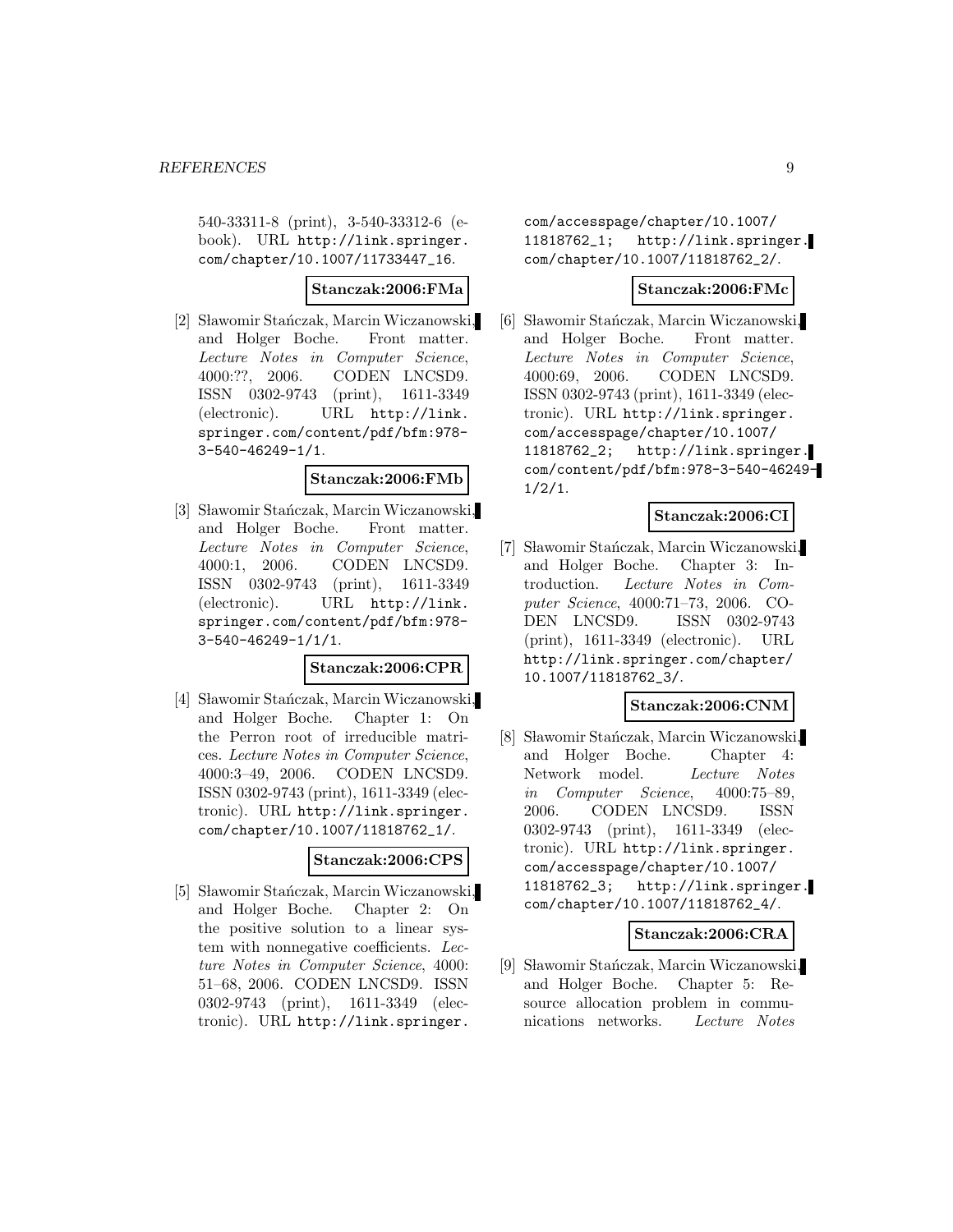in Computer Science, 4000:91–128, 2006. CODEN LNCSD9. ISSN 0302-9743 (print), 1611-3349 (electronic). URL http://link.springer. com/accesspage/chapter/10.1007/ 11818762\_4; http://link.springer. com/chapter/10.1007/11818762\_5/.

#### **Stanczak:2006:CPC**

[10] Sławomir Stańczak, Marcin Wiczanowski, and Holger Boche. Chapter 6: Power control algorithm. Lecture Notes in Computer Science, 4000:129–152, 2006. CODEN LNCSD9. ISSN 0302-9743 (print), 1611-3349 (electronic). URL http://link.springer. com/accesspage/chapter/10.1007/ 11818762\_5; http://link.springer. com/chapter/10.1007/11818762\_6/.

#### **Stanczak:2006:FMd**

[11] Sławomir Stańczak, Marcin Wiczanowski, and Holger Boche. Front matter. Lecture Notes in Computer Science, 4000:153, 2006. CODEN LNCSD9. ISSN 0302-9743 (print), 1611-3349 (electronic). URL http://link.springer. com/accesspage/chapter/10.1007/ 11818762\_6; http://link.springer. com/content/pdf/bfm:978-3-540-46249- 1/3/1.

#### **Stanczak:2006:ASC**

[12] Sławomir Stańczak, Marcin Wiczanowski, and Holger Boche. Appendix A: Some concepts and results from matrix analysis. Lecture Notes in Computer Science, 4000:155–170, 2006. CODEN LNCSD9. ISSN 0302-9743 (print), 1611-3349 (electronic). URL http://link.springer. com/chapter/10.1007/11818762\_7/.

#### **Stanczak:2006:ABS**

[13] Sławomir Stańczak, Marcin Wiczanowski, and Holger Boche. Appendix B: Some concepts and results from convex analysis. Lecture Notes in Computer Science, 4000:171–183, 2006. CODEN LNCSD9. ISSN 0302-9743 (print), 1611-3349 (electronic). URL http://link.springer. com/accesspage/chapter/10.1007/ 11818762\_7; http://link.springer. com/chapter/10.1007/11818762\_8/.

#### **Stanczak:2006:BM**

[14] Sławomir Stańczak, Marcin Wiczanowski, and Holger Boche. Back matter. Lecture Notes in Computer Science, 4000: ??, 2006. CODEN LNCSD9. ISSN 0302-9743 (print), 1611-3349 (electronic). URL http://link.springer. com/accesspage/chapter/10.1007/ 11818762\_8; http://link.springer. com/content/pdf/bbm:978-3-540-46249- 1/1.

#### **Shiromoto:2006:SSW**

[15] Keisuke Shiromoto. Second support weights for binary self-dual codes. In Ytrehus [205], pages 1–13. ISBN 3-540- 35481-6. LCCN QA76.9.A25 I557 2005.

#### **Pilipchuk:2006:CCS**

[16] Nina I. Pilipchuk and Ernst M. Gabidulin. On codes correcting symmetric rank errors. In Ytrehus [205], pages 14–21. ISBN 3-540-35481-6. LCCN QA76.9.A25 I557 2005.

### **Schmidt:2006:EEC**

[17] Georg Schmidt, Vladimir R. Sidorenko, and Martin Bossert. Error and erasure correction of interleaved Reed– Solomon codes. In Ytrehus [205], pages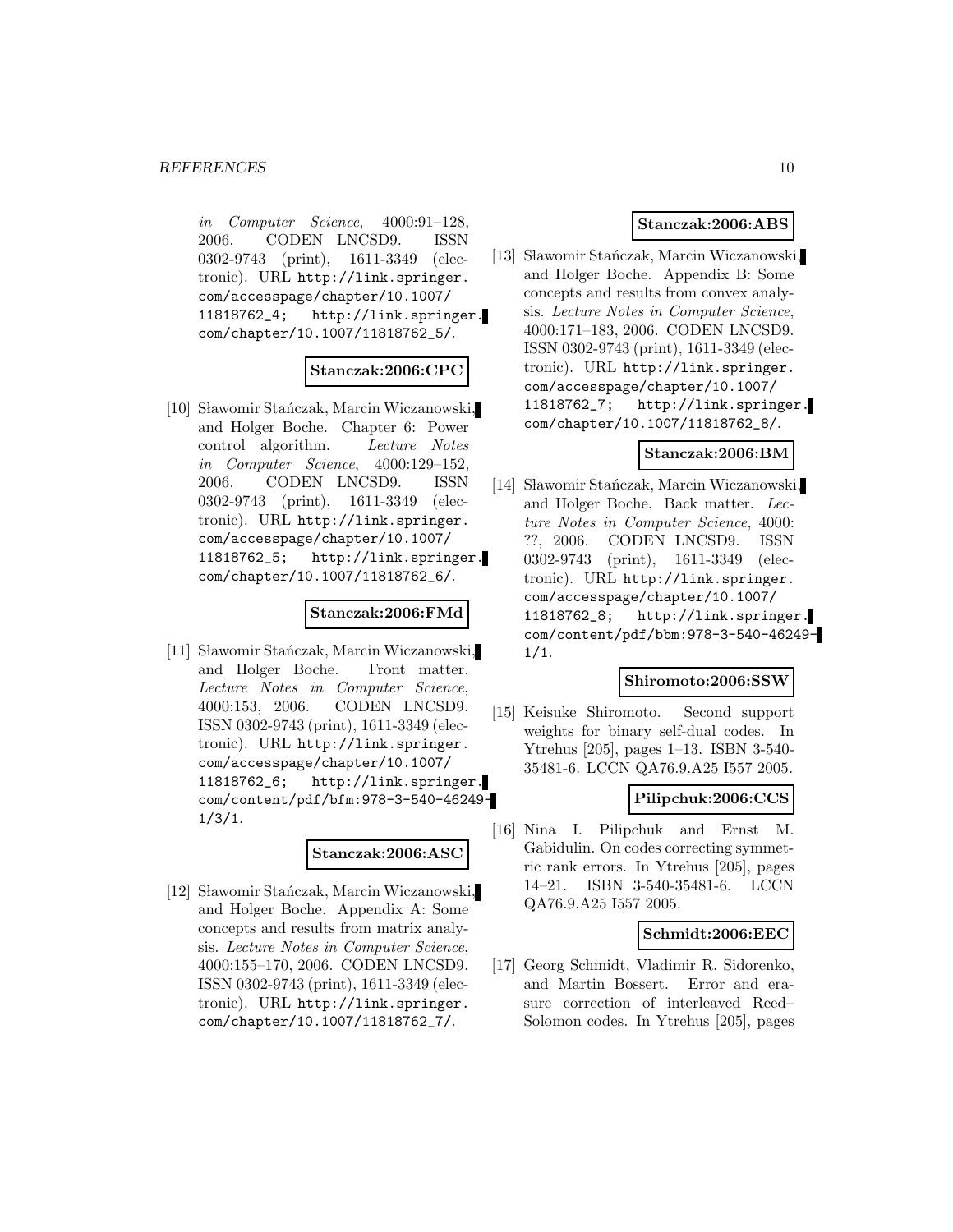22–35. ISBN 3-540-35481-6. LCCN QA76.9.A25 I557 2005.

#### **Loidreau:2006:WLA**

[18] Pierre Loidreau. A Welch–Berlekamp like algorithm for decoding Gabidulin codes. In Ytrehus [205], pages 36– 45. ISBN 3-540-35481-6. LCCN QA76.9.A25 I557 2005.

# **Aubry:2006:WBI**

[19] Yves Aubry and Philippe Langevin. On the weights of binary irreducible cyclic codes. In Ytrehus [205], pages 46–54. ISBN 3-540-35481-6. LCCN QA76.9.A25 I557 2005.

# **Lahtonen:2006:DZG**

[20] Jyrki Lahtonen, Kalle Ranto, and Roope Vehkalahti. 3-designs from Z4–Goethalslike codes and variants of cyclotomic polynomials. In Ytrehus [205], pages 55–68. ISBN 3-540-35481-6. LCCN QA76.9.A25 I557 2005.

#### **Hammons:2006:STC**

[21] A. Roger Hammons, Jr. Space-time code designs based on the generalized binary rank criterion with applications to cooperative diversity. In Ytrehus [205], pages 69–84. ISBN 3-540-35481-6. LCCN QA76.9.A25 I557 2005.

#### **Maruta:2006:GCE**

[22] Tatsuya Maruta and Kei Okamoto. Geometric conditions for the extendability of ternary linear codes. In Ytrehus [205], pages 85–99. ISBN 3-540-35481-6. LCCN QA76.9.A25 I557 2005.

#### **Milenkovic:2006:DCD**

[23] Olgica Milenkovic and Navin Kashyap. On the design of codes for DNA computing. In Ytrehus [205], pages 100– 119. ISBN 3-540-35481-6. LCCN QA76.9.A25 I557 2005.

#### **Canteaut:2006:OPR**

[24] Anne Canteaut. Open problems related to algebraic attacks on stream ciphers. In Ytrehus [205], pages 120–134. ISBN 3-540-35481-6. LCCN QA76.9.A25 I557 2005.

### **Brandstatter:2006:NLS**

[25] Nina Brandstätter, Tanja Lange, and Arne Winterhof. On the non-linearity and sparsity of Boolean functions related to the discrete logarithm in finite fields of characteristic two. In Ytrehus [205], pages 135–143. ISBN 3-540-35481- 6. LCCN QA76.9.A25 I557 2005.

#### **Adelmann:2006:IFR**

[26] Clemens Adelmann and Arne Winterhof. Interpolation of functions related to the integer factoring problem. In Ytrehus [205], pages 144–154. ISBN 3-540- 35481-6. LCCN QA76.9.A25 I557 2005.

# **Satoh:2006:DPI**

[27] Takakazu Satoh. On degrees of polynomial interpolations related to elliptic curve cryptography. In Ytrehus [205], pages 155–163. ISBN 3-540-35481-6. LCCN QA76.9.A25 I557 2005.

### **Matusiewicz:2006:FGD**

[28] Krystian Matusiewicz and Josef Pieprzyk. Finding good differential patterns for attacks on SHA-1. In Ytrehus [205], pages 164–177. ISBN 3-540-35481-6. LCCN QA76.9.A25 I557 2005.

#### **Overbeck:2006:EGA**

[29] Raphael Overbeck. Extending Gibson's attacks on the GPT cryptosystem. In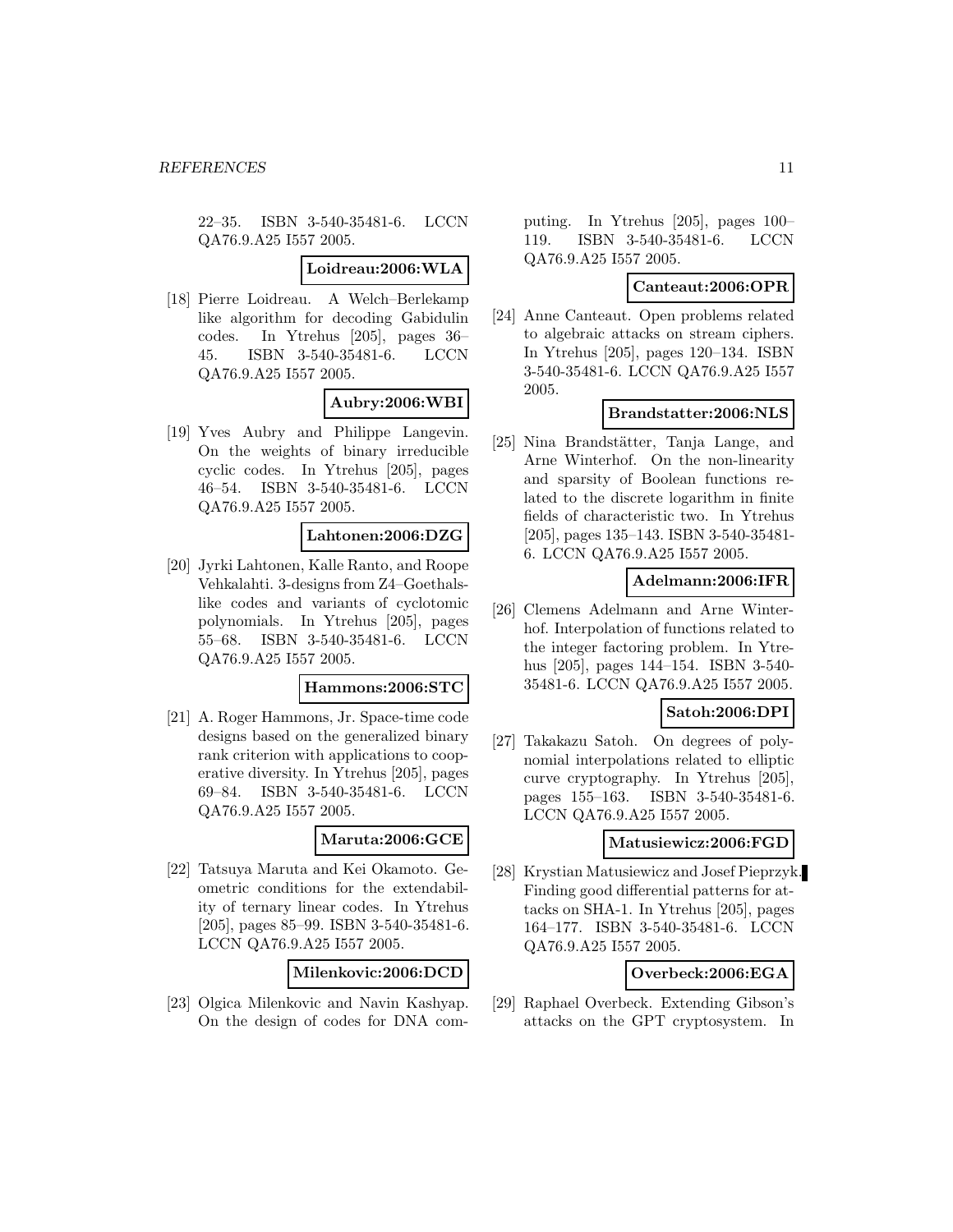Ytrehus [205], pages 178–188. ISBN 3- 540-35481-6. LCCN QA76.9.A25 I557 2005.

#### **Samuel:2006:RCP**

[30] Maffre Samuel. Reduction of conjugacy problem in braid groups, using two Garside structures. In Ytrehus [205], pages 189–201. ISBN 3-540-35481-6. LCCN QA76.9.A25 I557 2005.

### **Santis:2006:NKA**

[31] Alfredo De Santis, Anna Lisa Ferrara, and Barbara Masucci. A new key assignment scheme for access control in a complete tree hierarchy. In Ytrehus [205], pages 202–217. ISBN 3-540-35481- 6. LCCN QA76.9.A25 I557 2005.

# **Nguyen:2006:MDH**

[32] Quan Son Nguyen. Multi-dimensional hash chains and application to micropayment schemes. In Ytrehus [205], pages 218–228. ISBN 3-540-35481-6. LCCN QA76.9.A25 I557 2005.

#### **Felke:2006:ATH**

[33] Patrick Felke. On the affine transformations of HFE-cryptosystems and systems with branches. In Ytrehus [205], pages 229–241. ISBN 3-540-35481-6. LCCN QA76.9.A25 I557 2005.

#### **Diene:2006:DLE**

[34] Adama Diene, Jintai Ding, Jason E. Gower, Timothy J. Hodges, and Zhijun Yin. Dimension of the linearization equations of the Matsumoto–Imai cryptosystems. In Ytrehus [205], pages 242–251. ISBN 3-540-35481-6. LCCN QA76.9.A25 I557 2005.

# **Vergnaud:2006:RBS**

[35] Damien Vergnaud. RSA-based secret handshakes. In Ytrehus [205], pages 252–274. ISBN 3-540-35481-6. LCCN QA76.9.A25 I557 2005.

# **Nikov:2006:RBV**

[36] Ventzislav Nikov and Svetla Nikova. On a relation between verifiable secret sharing schemes and a class of errorcorrecting codes. In Ytrehus [205], pages 275–290. ISBN 3-540-35481-6. LCCN QA76.9.A25 I557 2005.

### **Wang:2006:IBS**

[37] Lihua Wang, Eiji Okamoto, Ying Miao, Takeshi Okamoto, and Hiroshi Doi. ID-based series-parallel multisignature schemes for multi-messages from bilinear maps. In Ytrehus [205], pages 291–303. ISBN 3-540-35481-6. LCCN QA76.9.A25 I557 2005.

# **Faure:2006:NPK**

[38] Cédric Faure and Pierre Loidreau. A new public-key cryptosystem based on the problem of reconstructing ppolynomials. In Ytrehus [205], pages 304–315. ISBN 3-540-35481-6. LCCN QA76.9.A25 I557 2005.

#### **Levy-dit-Vehel:2006:WC**

[39] Françoise Levy dit Vehel and Ludovic Perret. On the Wagner–Magyarik cryptosystem. In Ytrehus [205], pages 316– 329. ISBN 3-540-35481-6. LCCN QA76.9.A25 I557 2005.

### **Schmidt:2006:CCS**

[40] Kai-Uwe Schmidt and Adolf Finger. Constructions of complementary sequences for power-controlled OFDM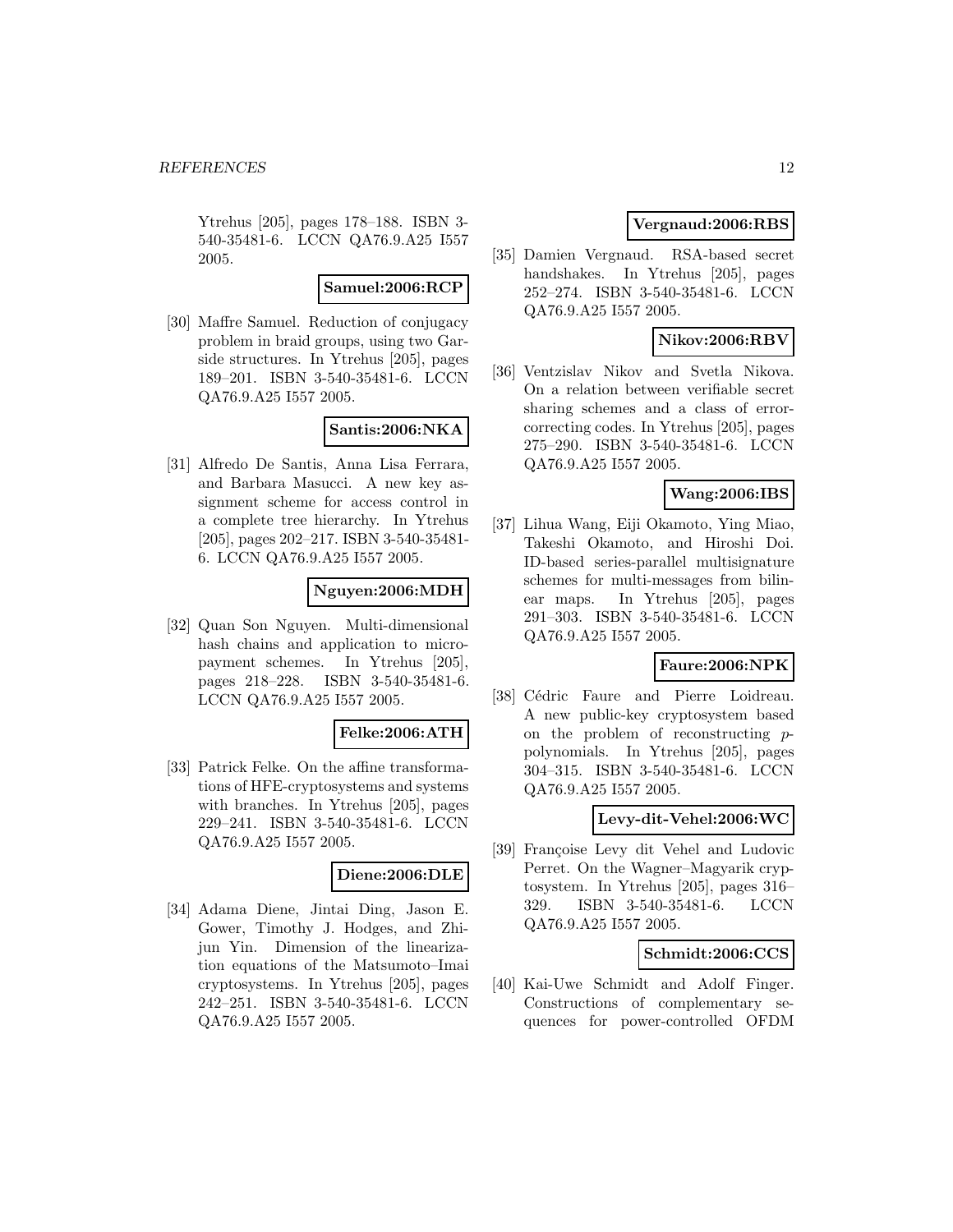transmission. In Ytrehus [205], pages 330–345. ISBN 3-540-35481-6. LCCN QA76.9.A25 I557 2005.

### **Zeng:2006:NMC**

[41] Xiangyong Zeng, Lei Hu, and Qingchong Liu. A novel method for constructing almost perfect polyphase sequences. In Ytrehus [205], pages 346–353. ISBN 3- 540-35481-6. LCCN QA76.9.A25 I557 2005.

# **Gammel:2006:LFN**

[42] Berndt M. Gammel and Rainer Göttfert. Linear filtering of nonlinear shift-register sequences. In Ytrehus [205], pages 354–370. ISBN 3-540-35481-6. LCCN QA76.9.A25 I557 2005.

# **Yu:2006:RDH**

[43] Nam Yul Yu and Guang Gong. Realizations from decimation Hadamard transform for special classes of binary sequences with two-level autocorrelation. In Ytrehus [205], pages 371–385. ISBN 3-540-35481-6. LCCN QA76.9.A25 I557 2005.

#### **Hong:2006:FTH**

[44] Yun-Pyo Hong and Hong-Yeop Song. Frequency/time hopping sequences with large linear complexities. In Ytrehus [205], pages 386–396. ISBN 3-540-35481- 6. LCCN QA76.9.A25 I557 2005.

#### **Riera:2006:OTV**

[45] Constanza Riera and Matthew G. Parker. One and two-variable interlace polynomials: a spectral interpretation. In Ytrehus [205], pages 397–411. ISBN 3-540-35481-6. LCCN QA76.9.A25 I557 2005.

# **Ling:2006:IBW**

[46] San Ling and Ferruh Ozbudak. Improved bounds on Weil sums over Galois rings and homogeneous weights. In Ytrehus [205], pages 412–426. ISBN 3-540- 35481-6. LCCN QA76.9.A25 I557 2005.

# **Lobo:2006:LIM**

[47] Ruben G. Lobo, Donald L. Bitzer, and Mladen A. Vouk. Locally invertible multivariate polynomial matrices. In Ytrehus [205], pages 427–442. ISBN 3-540- 35481-6. LCCN QA76.9.A25 I557 2005.

#### **DeCanniere:2006:FSC**

[48] Christophe De Cannière and Christian Rechberger. Finding SHA-1 characteristics: General results and applications. Lecture Notes in Computer Science, 4284:1–20, 2006. CODEN LNCSD9. ISSN 0302-9743 (print), 1611-3349 (electronic). URL http: //link.springer.com/content/pdf/ 10.1007/11935230\_1.pdf; http:/ /link.springer.com/content/pdf/ bfm:978-3-540-49476-8/1.pdf.

# **Naito:2006:ICS**

[49] Yusuke Naito, Yu Sasaki, Takeshi Shimoyama, Jun Yajima, Noboru Kunihiro, and Kazuo Ohta. Improved collision search for SHA-0. Lecture Notes in Computer Science, 4284:21–36, 2006. CO-DEN LNCSD9. ISSN 0302-9743 (print), 1611-3349 (electronic). URL http:// link.springer.com/content/pdf/10. 1007/11935230\_2.pdf.

# **Contini:2006:FPK**

[50] Scott Contini and Yiqun Lisa Yin. Forgery and partial key-recovery attacks on HMAC and NMAC using hash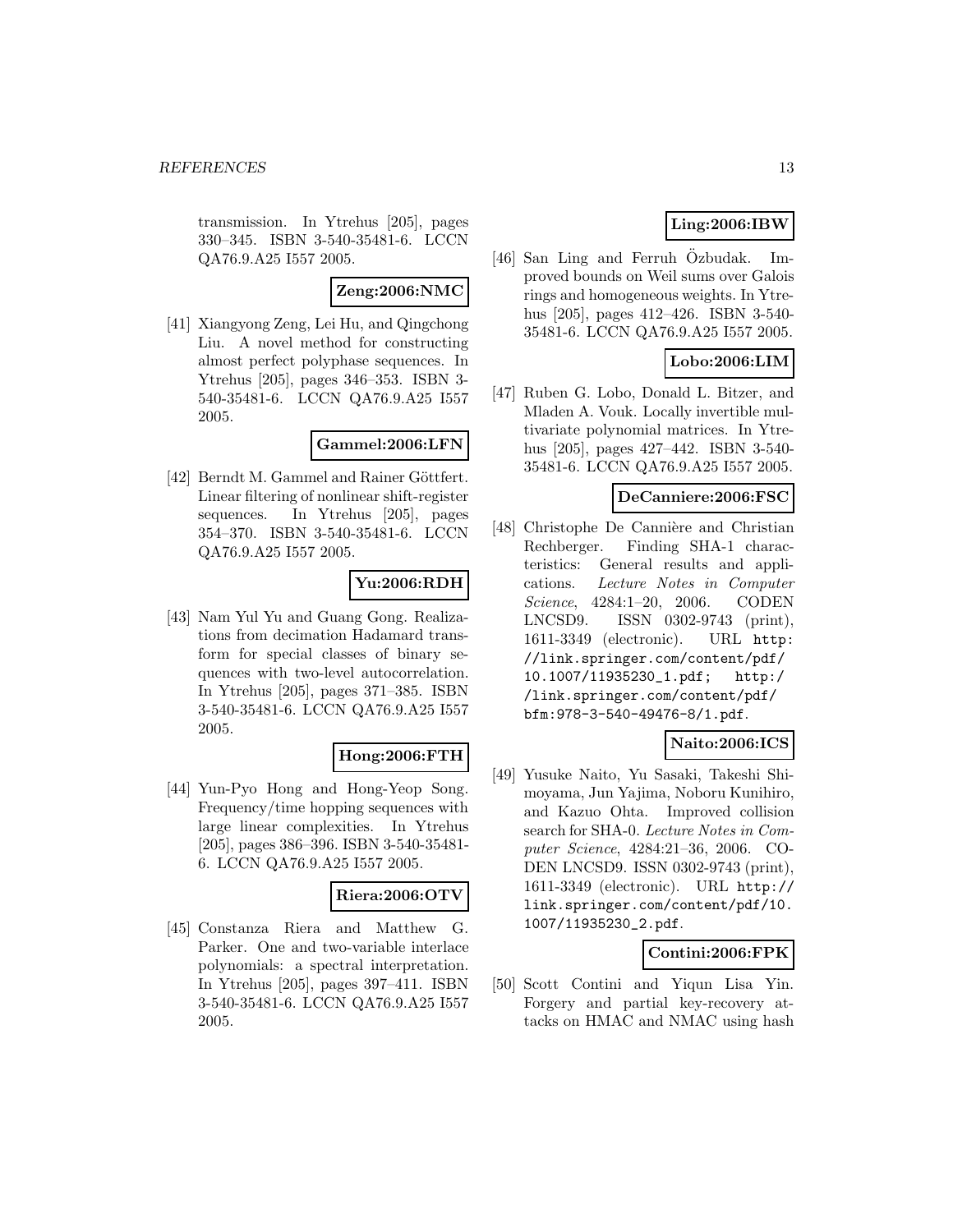collisions. Lecture Notes in Computer Science, 4284:37–53, 2006. CODEN LNCSD9. ISSN 0302-9743 (print), 1611- 3349 (electronic). URL http://link. springer.com/content/pdf/10.1007/ 11935230\_3.pdf.

# **Zhang:2006:NGD**

[51] Bin Zhang and Dengguo Feng. New guess-and-determine attack on the selfshrinking generator. Lecture Notes in Computer Science, 4284:54–68, 2006. CODEN LNCSD9. ISSN 0302-9743 (print), 1611-3349 (electronic). URL http://link.springer.com/content/ pdf/10.1007/11935230\_4.pdf.

# **Paul:2006:SSC**

[52] Souradyuti Paul and Bart Preneel. On the (in)security of stream ciphers based on arrays and modular addition. Lecture Notes in Computer Science, 4284:69–83, 2006. CODEN LNCSD9. ISSN 0302-9743 (print), 1611-3349 (electronic). URL http://link.springer. com/content/pdf/10.1007/11935230\_ 5.pdf.

# **Li:2006:CAB**

[53] Na Li and Wen-Feng Qi. Construction and analysis of Boolean functions of  $2t + 1$  variables with maximum algebraic immunity. Lecture Notes in Computer Science, 4284:84–98, 2006. CO-DEN LNCSD9. ISSN 0302-9743 (print), 1611-3349 (electronic). URL http:// link.springer.com/content/pdf/10. 1007/11935230\_6.pdf.

#### **Li:2006:SSB**

[54] Qiming Li, Yagiz Sutcu, and Nasir Memon. Secure sketch for biometric templates. Lecture Notes in Computer Science, 4284:99–113, 2006. CODEN LNCSD9. ISSN 0302-9743 (print), 1611- 3349 (electronic). URL http://link. springer.com/content/pdf/10.1007/ 11935230\_7.pdf.

# **Gaudry:2006:ACM**

[55] P. Gaudry, T. Houtmann, D. Kohel, C. Ritzenthaler, and A. Weng. The 2-adic CM method for genus 2 curves with application to cryptography. Lecture Notes in Computer Science, 4284: 114–129, 2006. CODEN LNCSD9. ISSN 0302-9743 (print), 1611-3349 (electronic). URL http://link.springer. com/content/pdf/10.1007/11935230\_ 8.pdf.

# **Avanzi:2006:ESM**

[56] Roberto Avanzi, Vassil Dimitrov, Christophe Doche, and Francesco Sica. Extending scalar multiplication using double bases. Lecture Notes in Computer Science, 4284:130–144, 2006. CO-DEN LNCSD9. ISSN 0302-9743 (print), 1611-3349 (electronic). URL http:// link.springer.com/content/pdf/10. 1007/11935230\_9.pdf.

# **Chatterjee:2006:HSP**

[57] Sanjit Chatterjee and Palash Sarkar. HIBE with short public parameters without random oracle. Lecture Notes in Computer Science, 4284:145–160, 2006. CODEN LNCSD9. ISSN 0302-9743 (print), 1611-3349 (electronic). URL http://link.springer.com/content/ pdf/10.1007/11935230\_10.pdf.

#### **Attrapadung:2006:FSS**

[58] Nuttapong Attrapadung, Jun Furukawa, and Hideki Imai. Forward-secure and searchable broadcast encryption with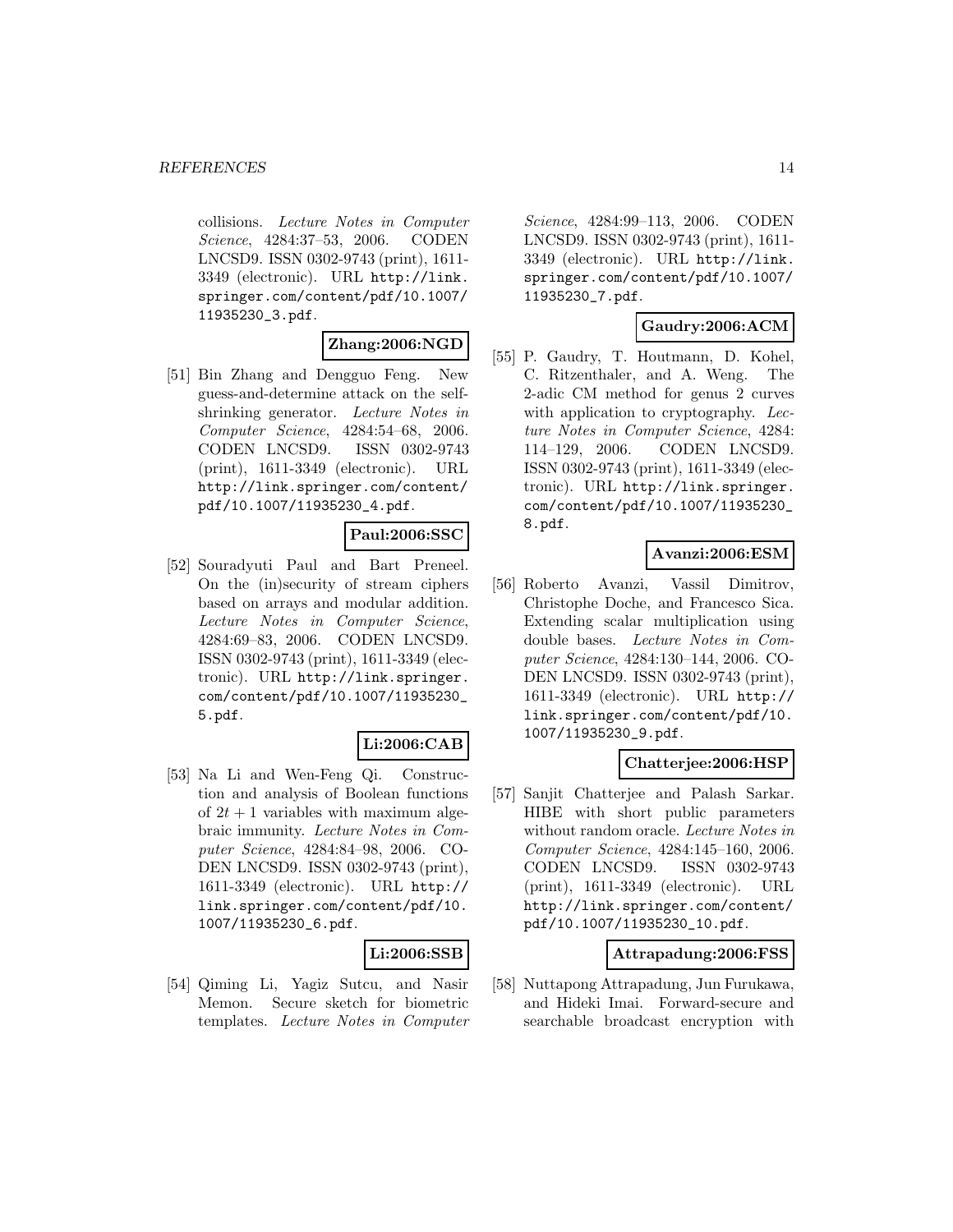short ciphertexts and private keys. Lecture Notes in Computer Science, 4284: 161–177, 2006. CODEN LNCSD9. ISSN 0302-9743 (print), 1611-3349 (electronic). URL http://link.springer. com/content/pdf/10.1007/11935230\_ 11.pdf.

# **Galindo:2006:GCI**

[59] David Galindo, Javier Herranz, and Eike Kiltz. On the generic construction of identity-based signatures with additional properties. Lecture Notes in Computer Science, 4284:178–193, 2006. CO-DEN LNCSD9. ISSN 0302-9743 (print), 1611-3349 (electronic). URL http:// link.springer.com/content/pdf/10. 1007/11935230\_12.pdf.

# **Steinfeld:2006:PSE**

[60] Ron Steinfeld, Josef Pieprzyk, and Huaxiong Wang. On the provable security of an efficient RSA-based pseudorandom generator. Lecture Notes in Computer Science, 4284:194–209, 2006. CODEN LNCSD9. ISSN 0302-9743 (print), 1611-3349 (electronic). URL http://link.springer.com/content/ pdf/10.1007/11935230\_13.pdf.

# **Boldyreva:2006:SO**

[61] Alexandra Boldyreva and Marc Fischlin. On the security of OAEP. Lecture Notes in Computer Science, 4284: 210–225, 2006. CODEN LNCSD9. ISSN 0302-9743 (print), 1611-3349 (electronic). URL http://link.springer. com/content/pdf/10.1007/11935230\_ 14.pdf.

#### **Teranishi:2006:RBS**

[62] Isamu Teranishi and Wakaha Ogata. Relationship between standard model

plaintext awareness and message hiding. Lecture Notes in Computer Science, 4284:226–240, 2006. CODEN LNCSD9. ISSN 0302-9743 (print), 1611-3349 (electronic). URL http://link.springer. com/content/pdf/10.1007/11935230\_ 15.pdf.

# **Leander:2006:ERF**

[63] Gregor Leander and Andy Rupp. On the equivalence of RSA and factoring regarding generic ring algorithms. Lecture Notes in Computer Science, 4284: 241–251, 2006. CODEN LNCSD9. ISSN 0302-9743 (print), 1611-3349 (electronic). URL http://link.springer. com/content/pdf/10.1007/11935230\_ 16.pdf.

### **Paillier:2006:TOW**

[64] Pascal Paillier and Jorge L. Villar. Trading one-wayness against chosenciphertext security in factoring-based encryption. Lecture Notes in Computer Science, 4284:252–266, 2006. CODEN LNCSD9. ISSN 0302-9743 (print), 1611- 3349 (electronic). URL http://link. springer.com/content/pdf/10.1007/ 11935230\_17.pdf.

#### **Jochemsz:2006:SFR**

[65] Ellen Jochemsz and Alexander May. A strategy for finding roots of multivariate polynomials with new applications in attacking RSA variants. Lecture Notes in Computer Science, 4284:267–282, 2006. CODEN LNCSD9. ISSN 0302-9743 (print), 1611-3349 (electronic). URL http://link.springer.com/content/ pdf/10.1007/11935230\_18.pdf.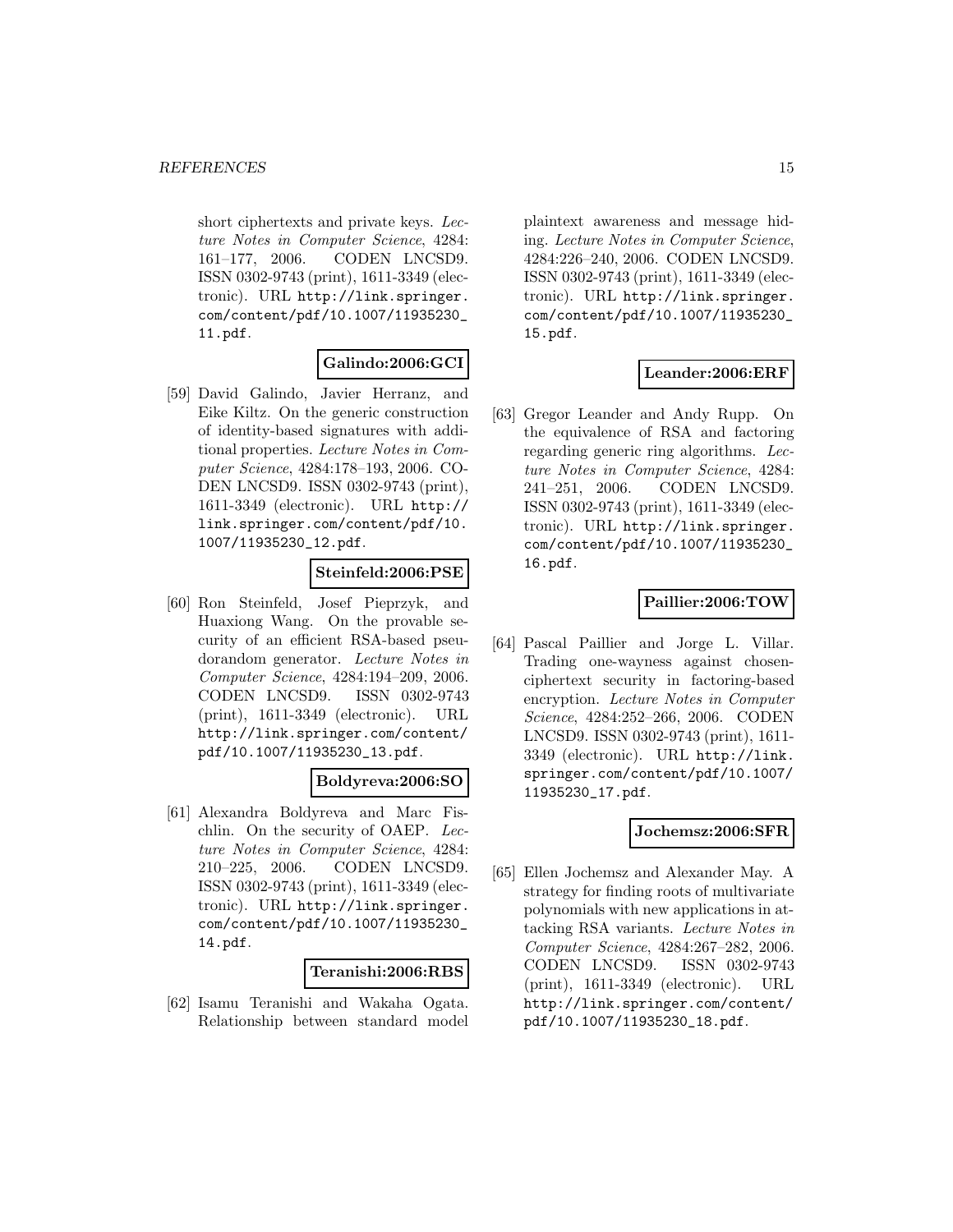# **Chang:2006:ISA**

[66] Donghoon Chang, Sangjin Lee, Mridul Nandi, and Moti Yung. Indifferentiable security analysis of popular hash functions with prefix-free padding. Lecture Notes in Computer Science, 4284: 283–298, 2006. CODEN LNCSD9. ISSN 0302-9743 (print), 1611-3349 (electronic). URL http://link.springer. com/content/pdf/10.1007/11935230\_ 19.pdf.

#### **Bellare:2006:MPP**

[67] Mihir Bellare and Thomas Ristenpart. Multi-property-preserving hash domain extension and the EMD transform. Lecture Notes in Computer Science, 4284: 299–314, 2006. CODEN LNCSD9. ISSN 0302-9743 (print), 1611-3349 (electronic). URL http://link.springer. com/content/pdf/10.1007/11935230\_ 20.pdf.

# **Pugh:2006:LCP**

[68] William Pugh and Chau-Wen Tseng, editors. Languages and compilers for parallel computing: 15th workshop, LCPC 2002, College Park, MD, USA, July 25– 27, 2002, revised papers, volume 2481 of Lecture Notes in Computer Science. Springer-Verlag Inc., New York, NY, USA, 2006. CODEN LNCSD9. ISBN 3- 540-30781-8 (softcover). ISSN 0302-9743 (print), 1611-3349 (electronic). LCCN QA76.58 .W656 2002. URL http: //www.springerlink.com/openurl. asp?genre=issue&issn=0302-9743& volume=2481.

#### **Gesu:2006:FLA**

[69] Vito Gesù, Francesco Masulli, and Alfredo Petrosino, editors. Fuzzy Logic and Applications: 5th International Workshop, WILF 2003, Naples, Italy, October 9–11, 2003. Revised Selected Papers, volume 2955 of Lecture Notes in Computer Science. Springer-Verlag Inc., New York, NY, USA, 2006. CODEN LNCSD9. ISBN 3-540-31019-3. ISSN 0302-9743 (print), 1611-3349 (electronic). LCCN ???? URL http://www.springerlink. com/openurl.asp?genre=issue&issn= 0302-9743&volume=2955.

### **Boehme:2006:IIC**

[70] Thomas Boehme, Victor M. Larios Rosillo, and Herwig Unger, editors. Innovative Internet Community Systems: 4th International Workshop, IICS 2004, Guadalajara, Mexico, June 21– 23, 2004. Revised Papers, volume 3473 of Lecture Notes in Computer Science. Springer-Verlag Inc., New York, NY, USA, 2006. CODEN LNCSD9. ISBN 3- 540-28880-5 (softcover). ISSN 0302-9743 (print), 1611-3349 (electronic). LCCN ???? URL http://www.springerlink. com/openurl.asp?genre=issue&issn= 0302-9743&volume=3473.

### **Bampis:2006:EAO**

[71] Evripidis Bampis, Klaus Jansen, and Claire Kenyon. Efficient approximation and online algorithms: recent progress on classical combinatorical optimization problems and new applications, volume 3484 of Lecture Notes in Computer Science. Springer-Verlag Inc., New York, NY, USA, 2006. CODEN LNCSD9. ISBN 3-540-32213-2 (softcover). ISSN 0302-9743 (print), 1611- 3349 (electronic). ???? pp. LCCN ???? URL http://www.springerlink. com/openurl.asp?genre=issue&issn= 0302-9743&volume=3484.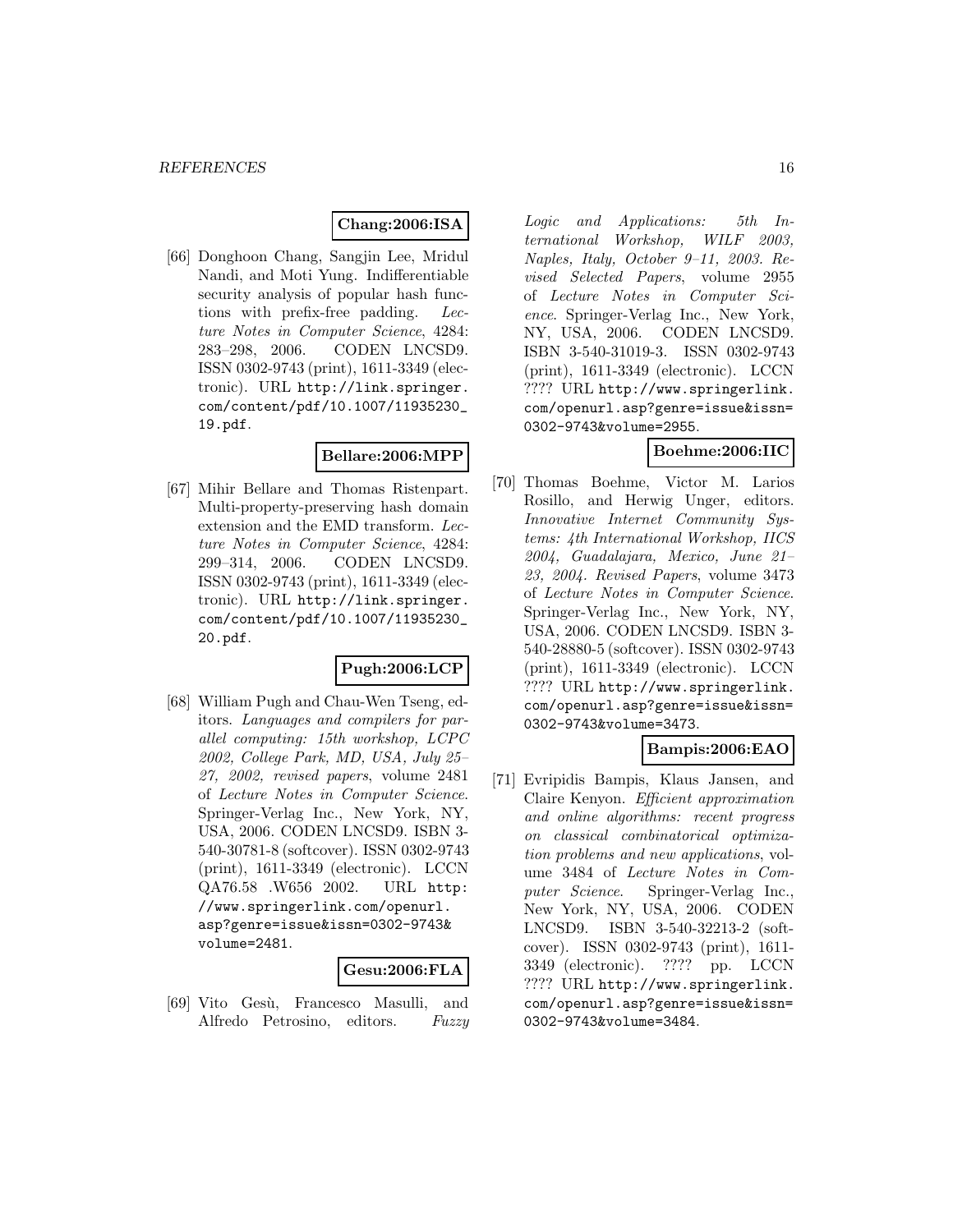### **Wiedijk:2006:SPW**

[72] Freek Wiedijk, editor. The Seventeen Provers of the World, volume 3600 of Lecture Notes in Computer Science. Springer-Verlag Inc., New York, NY, USA, 2006. CO-DEN LNCSD9. ISBN 3-540-30704- 4. ISSN 0302-9743 (print), 1611-3349 (electronic). xvi + 157 pp. LCCN ???? URL http://www.springerlink. com/openurl.asp?genre=issue&issn= 0302-9743&volume=3600. Foreword by Dana S. Scott.

### **Burke:2006:PTA**

[73] Edmund Burke and Michael Trick, editors. Practice and theory of automated timetabling V: 5th international conference, PATAT 2004, Pittsburgh, PA, USA, August 18–20, 2004, revised selected papers, volume 3616 of Lecture Notes in Computer Science. Springer-Verlag Inc., New York, NY, USA, 2006. CODEN LNCSD9. ISBN 3-540- 30705-2 (softcover). ISSN 0302-9743 (print), 1611-3349 (electronic). LCCN ???? URL http://www.springerlink. com/openurl.asp?genre=issue&issn= 0302-9743&volume=3616.

#### **Dosch:2006:SER**

[74] Walter Dosch, Roger Y. Lee, and Chisu Wu, editors. Software engineering research and applications: second international conference, SERA 2004, Los Angeles, CA, USA, May 5–7, 2004, revised selected papers, volume 3647 of Lecture Notes in Computer Science. Springer-Verlag Inc., New York, NY, USA, 2006. CODEN LNCSD9. ISBN 3- 540-32133-0 (softcover). ISSN 0302-9743 (print), 1611-3349 (electronic). LCCN ???? URL http://www.springerlink.

com/openurl.asp?genre=issue&issn= 0302-9743&volume=3647.

### **MacLean:2006:SCV**

[75] W. James MacLean, editor. Spatial coherence for visual motion analysis: first international workshop, SCVMA 2004, Prague, Czech Republic, May 15, 2004. revised papers, volume 3667 of Lecture Notes in Computer Science. Springer-Verlag Inc., New York, NY, USA, 2006. CODEN LNCSD9. ISBN 3- 540-32533-6 (softcover). ISSN 0302-9743 (print), 1611-3349 (electronic). LCCN ???? URL http://www.springerlink. com/openurl.asp?genre=issue&issn= 0302-9743&volume=3667.

# **Barni:2006:IHI**

[76] Mauro Barni, Jordi Herrera-Joancomartí, Stefan Katzenbeisser, and Fernando Pérez-González, editors. Information Hiding: 7th International Workshop, IH 2005, Barcelona, Spain, June 6–8, 2005. Revised Selected Papers, volume 3727 of Lecture Notes in Computer Science. Springer-Verlag Inc., New York, NY, USA, 2006. CODEN LNCSD9. ISBN 3- 540-29039-7 (softcover). ISSN 0302-9743 (print), 1611-3349 (electronic). LCCN ???? URL http://www.springerlink. com/openurl.asp?genre=issue&issn= 0302-9743&volume=3727.

# **Dongarra:2006:APC**

[77] Jack Dongarra, Kaj Madsen, and Jerzy Wasniewski, editors. Applied Parallel Computing: State of the Art in Scientific Computing. 7th International Workshop, PARA 2004, Lyngby, Denmark, June 20–23, 2004. Revised Selected Papers, volume 3732 of Lecture Notes in Computer Science. Springer-Verlag Inc., New York, NY, USA,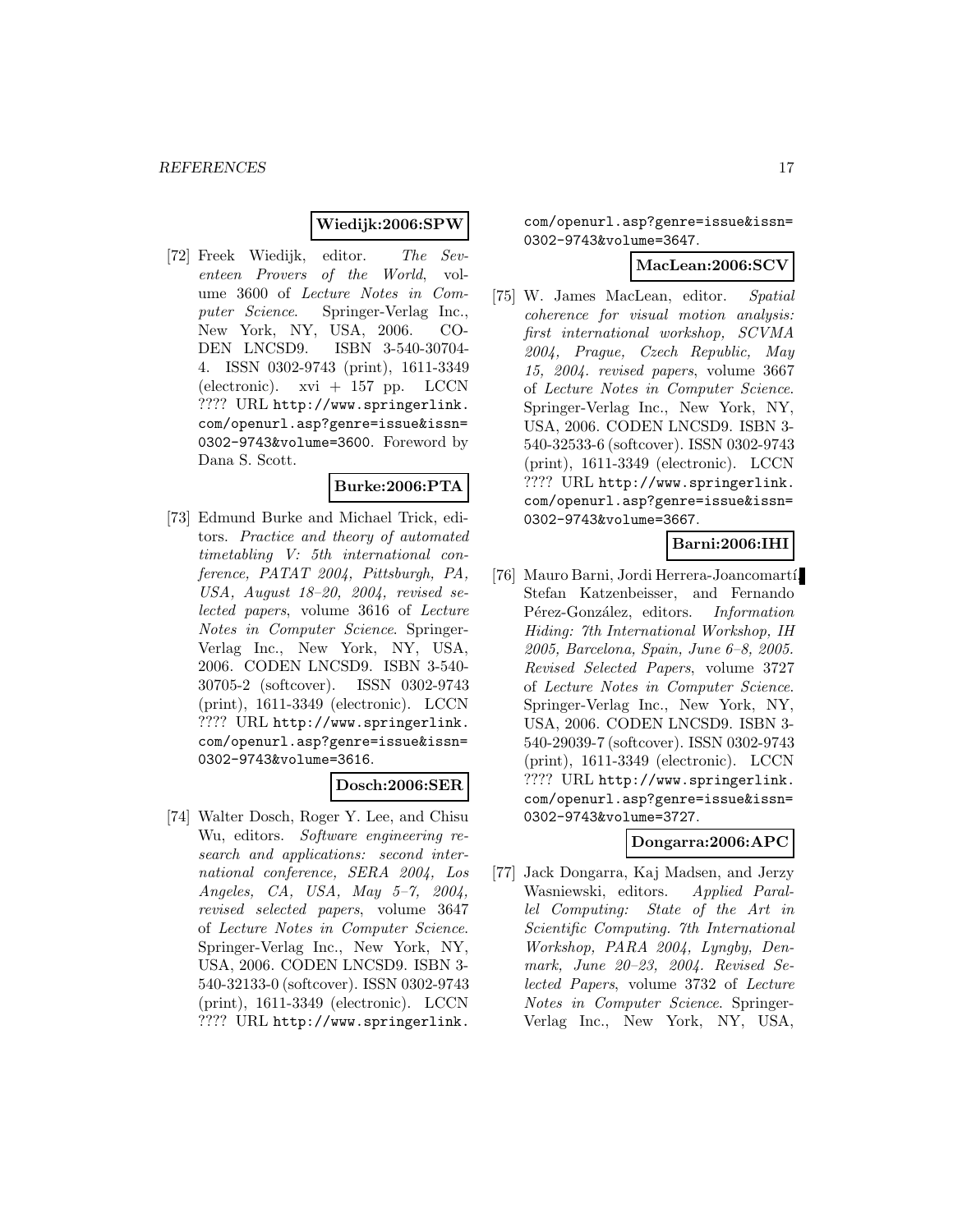2006. CODEN LNCSD9. ISBN 3-540- 29067-2 (softcover). ISSN 0302-9743 (print), 1611-3349 (electronic). LCCN ???? URL http://www.springerlink. com/openurl.asp?genre=issue&issn= 0302-9743&volume=3732.

### **Bres:2006:VII**

[78] Stéphane Bres and Robert Laurini, editors. Visual information and information systems: 8th international conference, VISUAL 2005, Amsterdam, The Netherlands, July 5, 2005: revised selected papers, volume 3736 of Lecture Notes in Computer Science. Springer-Verlag Inc., New York, NY, USA, 2006. CODEN LNCSD9. ISBN 3-540-30488-6. ISSN 0302-9743 (print), 1611-3349 (electronic). LCCN TK7882.I6 V558 2005. URL http: //www.springerlink.com/openurl. asp?genre=issue&issn=0302-9743& volume=3736.

#### **Pal:2006:DCI**

[79] Ajit Pal, Ajay D. Kshemkalyani, Rajeev Kumar, and Arobinda Gupta, editors. Distributed Computing — IWDC 2005: 7th International Workshop, Kharagpur, India, December 27–30, 2005. Proceedings, volume 3741 of Lecture Notes in Computer Science. Springer-Verlag Inc., New York, NY, USA, 2006. CODEN LNCSD9. ISBN 3-540- 30959-4 (softcover). ISSN 0302-9743 (print), 1611-3349 (electronic). LCCN ???? URL http://www.springerlink. com/openurl.asp?genre=issue&issn= 0302-9743&volume=3741.

#### **Akiyama:2006:DCG**

[80] Jin Akiyama, Mikio Kano, and Xuehou Tan, editors. Discrete and Computational Geometry: Japanese Conference, JCDCG 2004, Tokyo, Japan, October 8–11, 2004, Revised Selected Papers, volume 3742 of Lecture Notes in Computer Science. Springer-Verlag Inc., New York, NY, USA, 2006. CODEN LNCSD9. ISBN 3-540- 30467-3 (softcover). ISSN 0302-9743 (print), 1611-3349 (electronic). LCCN ???? URL http://www.springerlink. com/openurl.asp?genre=issue&issn= 0302-9743&volume=3742.

# **Lirkov:2006:LSS**

[81] Ivan Lirkov, Svetozar Margenov, and Jerzy Waśniewski, editors. Largescale scientific computing: 5th international conference, lSSC 2005, Sozopol, Bulgaria, June 6–10, 2005, revised papers, volume 3743 of Lecture Notes in Computer Science. Springer-Verlag Inc., New York, NY, USA, 2006. CODEN LNCSD9. ISBN 3-540- 31994-8 (softcover). ISSN 0302-9743 (print), 1611-3349 (electronic). LCCN ???? URL http://www.springerlink. com/openurl.asp?genre=issue&issn= 0302-9743&volume=3743.

# **Oliveira:2006:BMD**

[82] José Luís Oliveira, Víctor Maojo, Fernando Martin-Sanchez, and António Sousa Pereira, editors. Biological and Medical Data Analysis: 6th International Symposium, ISBMDA 2005, Aveiro, Portugal, November 10–11, 2005. Proceedings, volume 3745 of Lecture Notes in Computer Science. Springer-Verlag Inc., New York, NY, USA, 2006. CODEN LNCSD9. ISBN 3-540-29674-3. ISSN 0302-9743 (print), 1611-3349 (electronic). LCCN ???? URL http://www.springerlink. com/openurl.asp?genre=issue&issn= 0302-9743&volume=3745.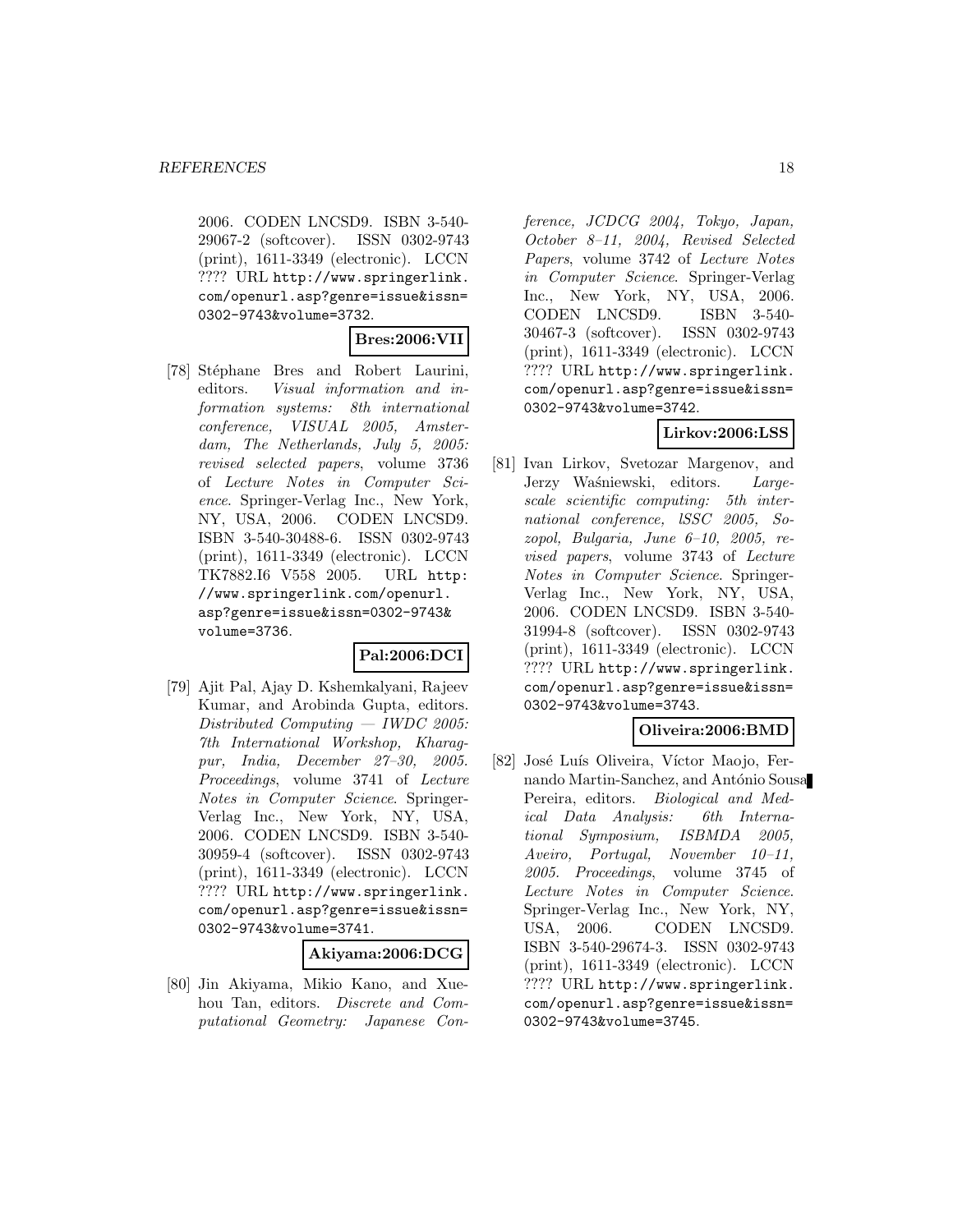# **Williams:2006:DMT**

[83] Graham J. Williams and Simeon J. Simoff, editors. Data Mining: Theory, Methodology, Techniques, and Applications, volume 3755 of Lecture Notes in Computer Science. Springer-Verlag Inc., New York, NY, USA, 2006. CODEN LNCSD9. ISBN 3-540-32547-6. ISSN 0302-9743 (print), 1611-3349 (electronic). LCCN ???? URL http://www.springerlink. com/openurl.asp?genre=issue&issn= 0302-9743&volume=3755.

# **Hong:2006:ADG**

[84] Hoon Hong and Dongming Wang, editors. Automated deduction in geometry: 5th international workshop, ADG 2004, Gainesville, FL, USA, September 16– 18, 2004: revised papers, volume 3763 of Lecture Notes in Computer Science and Lecture Notes in Artificial Intelligence. Springer-Verlag Inc., New York, NY, USA, 2006. CODEN LNCSD9. ISBN 3-540-31332-X. ISSN 0302-9743 (print), 1611-3349 (electronic). LCCN QA448.D38 I577 2004. URL http: //www.springerlink.com/openurl. asp?genre=issue&issn=0302-9743& volume=3763.

# **Bader:2006:HPC**

[85] David A. Bader, Manish Parashar, Varadarajan Sridhar, and Viktor K. Prasanna, editors. High performance  $computing - HIPC 2005: 12th interna$ tional conference, Goa, India, December 18–21, 2005. proceedings, volume 3769 of Lecture Notes in Computer Science. Springer-Verlag Inc., New York, NY, USA, 2006. CODEN LNCSD9. ISBN 3- 540-30936-5 (softcover). ISSN 0302-9743 (print), 1611-3349 (electronic). LCCN

???? URL http://www.springerlink. com/openurl.asp?genre=issue&issn= 0302-9743&volume=3769.

# **Song:2006:ISA**

[86] JooSeok Song, Taekyoung Kwon, and Moti Yung, editors. Information security applications: 6th international workshop, WISA 2005, Jeju Island, Korea, August 22–24, 2005: revised selected papers, volume 3786 of Lecture Notes in Computer Science. Springer-Verlag Inc., New York, NY, USA, 2006. CODEN LNCSD9. ISBN 3-540-31012-6. ISSN 0302-9743 (print), 1611-3349 (electronic). LCCN QA76.9.A25 W577 2006. URL http: //www.springerlink.com/openurl. asp?genre=issue&issn=0302-9743& volume=3786.

# **Jia:2006:MAH**

[87] Xiaohua Jia, Jie Wu, and Yanxiang He, editors. Mobile Ad-hoc and Sensor Networks: First International Conference, MSN 2005, Wuhan, China, December 13–15, 2005. Proceedings, volume 3794 of Lecture Notes in Computer Science. Springer-Verlag Inc., New York, NY, USA, 2006. CODEN LNCSD9. ISBN 3- 540-30856-3 (softcover). ISSN 0302-9743 (print), 1611-3349 (electronic). LCCN ???? URL http://www.springerlink. com/openurl.asp?genre=issue&issn= 0302-9743&volume=3794.

#### **Maitra:2006:PCI**

[88] Subhamoy Maitra, C. E. Veni Madhavan, and Ramarathnam Venkatesan, editors. Progress in Cryptology — INDOCRYPT 2005: 6th International Conference on Cryptology in India, Bangalore, India, December 10– 12, 2005. Proceedings, volume 3797 of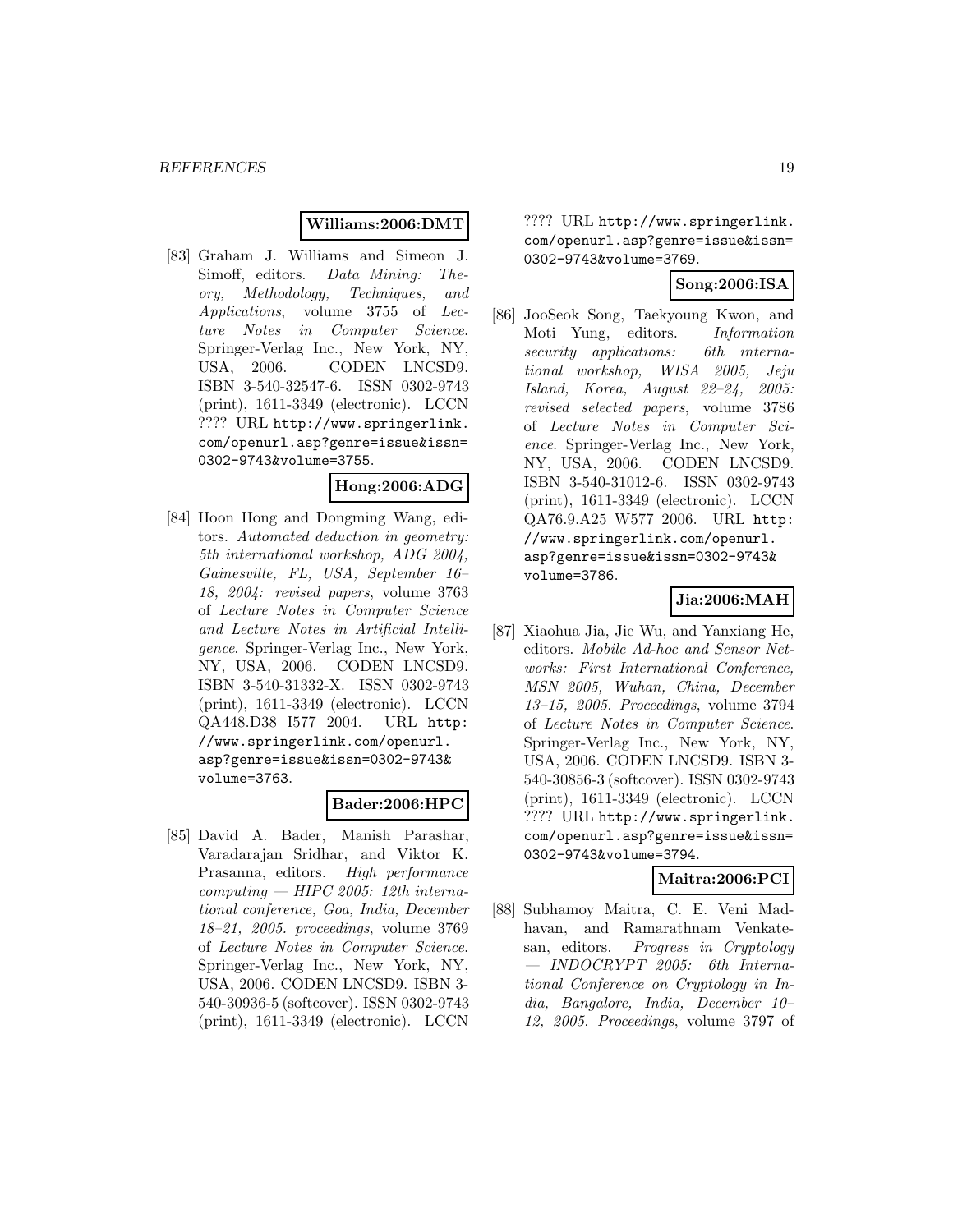Lecture Notes in Computer Science. Springer-Verlag Inc., New York, NY, USA, 2006. CODEN LNCSD9. ISBN 3- 540-30805-9 (softcover). ISSN 0302-9743 (print), 1611-3349 (electronic). LCCN ???? URL http://www.springerlink. com/openurl.asp?genre=issue&issn= 0302-9743&volume=3797.

# **Bebis:2006:AVC**

[89] George Bebis, Richard Boyle, Darko Koracin, and Bahram Parvin, editors. Advances in visual computing: first international symposium, ISVC 2005, Lake Tahoe, NV, USA, December 5– 7, 2005. proceedings, volume 3804 of Lecture Notes in Computer Science. Springer-Verlag Inc., New York, NY, USA, 2006. CODEN LNCSD9. ISBN 3- 540-30750-8 (softcover). ISSN 0302-9743 (print), 1611-3349 (electronic). LCCN ???? URL http://www.springerlink. com/openurl.asp?genre=issue&issn= 0302-9743&volume=3804.

#### **Bussler:2006:TSI**

[90] Christoph Bussler and Ming-Chien Shan, editors. Technologies for e-services: 6th international workshop, TES 2005, Trondheim, Norway, September 2–3, 2005: revised selected papers, volume 3811 of Lecture Notes in Computer Science. Springer-Verlag Inc., New York, NY, USA, 2006. CODEN LNCSD9. ISBN 3-540-31067-3. ISSN 0302-9743 (print), 1611-3349 (electronic). LCCN TK5105.888 .T43 2005. URL http: //www.springerlink.com/openurl. asp?genre=issue&issn=0302-9743& volume=3811.

#### **Bussler:2006:BPM**

[91] Christoph Bussler and Armin Haller,

editors. Business Process Management Workshops: BPM 2005 International Workshops, BPI, BPD, ENEI, BPRM, WSCOBPM, BPS, Nancy, France, September 5, 2005. Revised Selected Papers, volume 3812 of Lecture Notes in Computer Science. Springer-Verlag Inc., New York, NY, USA, 2006. CODEN LNCSD9. ISBN 3-540-32595-6. ISSN 0302-9743 (print), 1611-3349 (electronic). LCCN ???? URL http://www.springerlink. com/openurl.asp?genre=issue&issn= 0302-9743&volume=3812.

# **MISSING-3817**

[92] Marcos Faundez-Zanuy, Léonard Janer, Anna Esposito, Antonio Satue-Villar, Josep Roure, and Virginia Espinosa-Duro, editors. Nonlinear Analyses and Algorithms for Speech Processing: International Conference on Non-Linear Speech Processing, NOLISP 2005, Barcelona, Spain, April 19–22, 2005, Revised Selected Papers, volume 3817 of Lecture Notes in Computer Science. Springer-Verlag Inc., New York, NY, USA, 2006. CODEN LNCSD9. ISBN 3-540-31257-9. ISSN 0302-9743 (print), 1611-3349 (electronic). LCCN ???? URL http://www.springerlink. com/openurl.asp?genre=issue&issn= 0302-9743&volume=3817.

#### **Hentenryck:2006:PAD**

[93] Pascal Hentenryck, editor. Practical Aspects of Declarative Languages: 8th International Symposium, PADL 2006, Charleston, SC, USA, January 9–10, 2006. Proceedings, volume 3819 of Lecture Notes in Computer Science. Springer-Verlag Inc., New York, NY, USA, 2006. CODEN LNCSD9. ISBN 3- 540-30947-0 (softcover). ISSN 0302-9743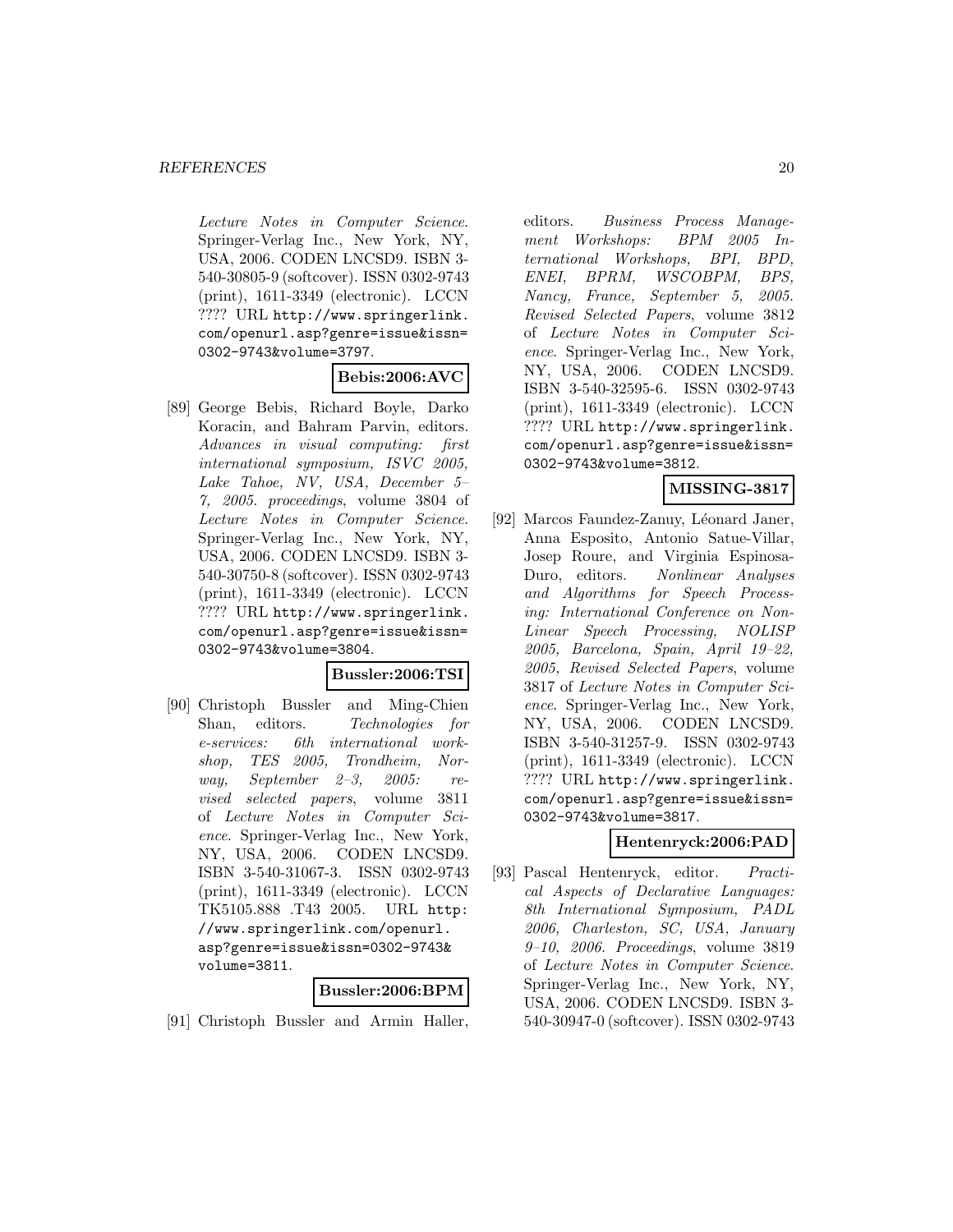(print), 1611-3349 (electronic). LCCN ???? URL http://www.springerlink. com/openurl.asp?genre=issue&issn= 0302-9743&volume=3819.

#### **Ramanujam:2006:FFS**

[94] R. Ramanujam and Sandeep Sen, editors. FSTTCS 2005: Foundations of Software Technology and Theoretical Computer Science: 25th International Conference, Hyderabad, India, December 15–18, 2005. Proceedings, volume 3821 of Lecture Notes in Computer Science. Springer-Verlag Inc., New York, NY, USA, 2006. CODEN LNCSD9. ISBN 3-540- 30495-9 (softcover). ISSN 0302-9743 (print), 1611-3349 (electronic). LCCN ???? URL http://www.springerlink. com/openurl.asp?genre=issue&issn= 0302-9743&volume=3821.

#### **Feng:2006:ISC**

[95] Dengguo Feng, Dongdai Lin, and Moti Yung, editors. Information Security and Cryptology: First SKLOIS Conference, CISC 2005, Beijing, China, December 15–17, 2005. Proceedings, volume 3822 of Lecture Notes in Computer Science. Springer-Verlag Inc., New York, NY, USA, 2006. CODEN LNCSD9. ISBN 3- 540-30855-5 (softcover). ISSN 0302-9743 (print), 1611-3349 (electronic). LCCN ???? URL http://www.springerlink. com/openurl.asp?genre=issue&issn= 0302-9743&volume=3822.

# **Benatallah:2006:SOC**

[96] Boualem Benatallah, Fabio Casati, and Paolo Traverso, editors. Service-oriented  $computing - ICSOC 2005: third in$ ternational conference, Amsterdam, The Netherlands, December 12–15, 2005, proceedings, volume 3826 of Lecture Notes in Computer Science. Springer-Verlag Inc., New York, NY, USA, 2006. CODEN LNCSD9. ISBN 3-540- 30817-2 (softcover). ISSN 0302-9743 (print), 1611-3349 (electronic). LCCN ???? URL http://www.springerlink. com/openurl.asp?genre=issue&issn= 0302-9743&volume=3826.

# **Deng:2006:ACI**

[97] Xiaotie Deng and Dingzhu Du, editors. Algorithms and computation: 16th international symposium, ISAAC 2005, Sanya, Hainan, China, December 19– 21, 2005, proceedings, volume 3827 of Lecture Notes in Computer Science. Springer-Verlag Inc., New York, NY, USA, 2006. CODEN LNCSD9. ISBN 3- 540-30935-7 (softcover). ISSN 0302-9743 (print), 1611-3349 (electronic). LCCN ???? URL http://www.springerlink. com/openurl.asp?genre=issue&issn= 0302-9743&volume=3827.

# **Deng:2006:INE**

[98] Xiaotie Deng and Yinyu Ye, editors. Internet and network economics: First International workshop, Wine 2005, Hong Kong, China, December 15–17, 2005. proceedings, volume 3828 of Lecture Notes in Computer Science. Springer-Verlag Inc., New York, NY, USA, 2006. CODEN LNCSD9. ISBN 3-540- 30900-4 (softcover). ISSN 0302-9743 (print), 1611-3349 (electronic). LCCN ???? URL http://www.springerlink. com/openurl.asp?genre=issue&issn= 0302-9743&volume=3828.

#### **Weyns:2006:EMA**

[99] Danny Weyns, H. VanDyke Parunak, and Fabien Michel, editors. Environments for Multi-Agent Systems II: Second International Workshop,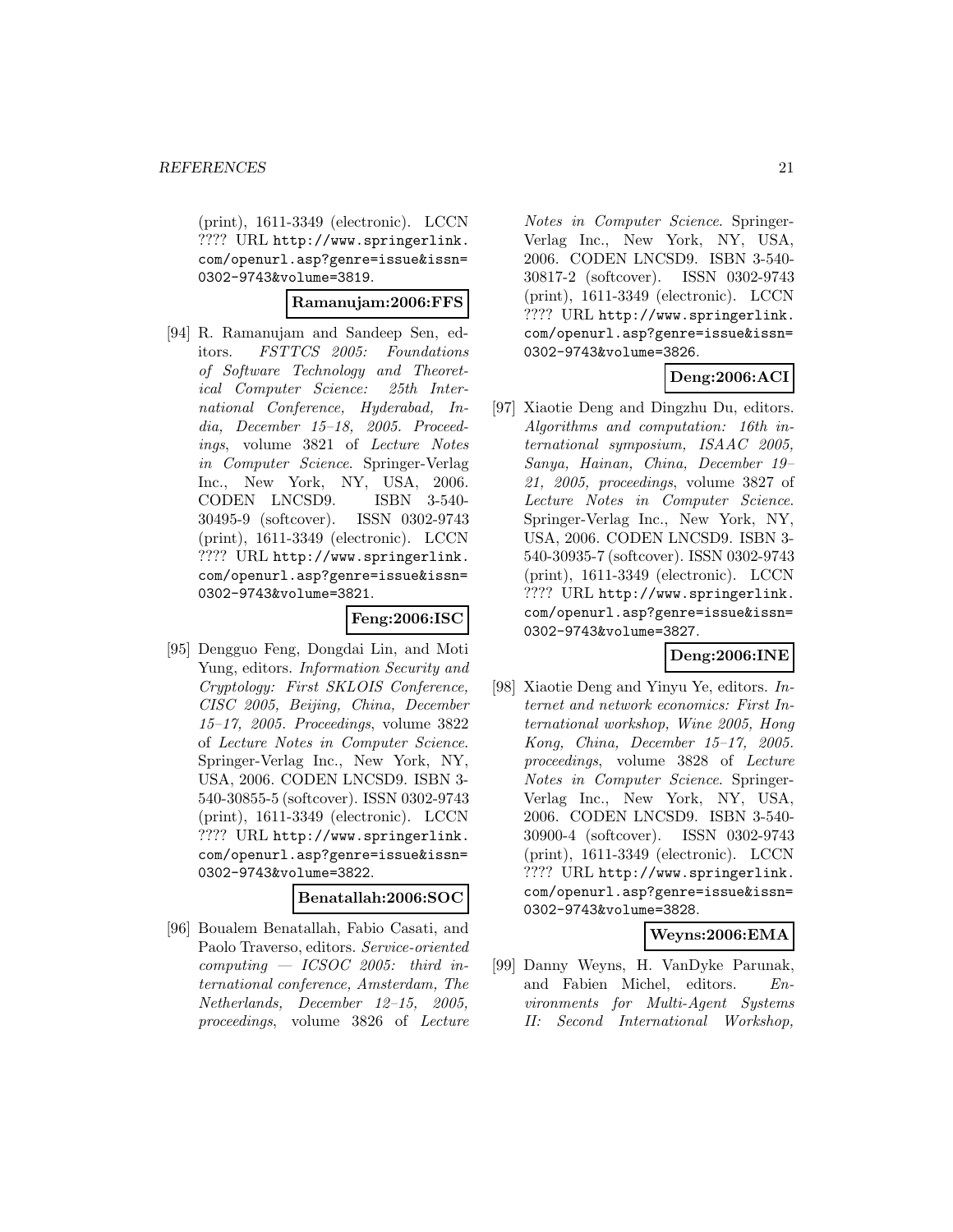E4MAS 2005, Utrecht, The Netherlands, July 25, 2005, Selected Revised and Invited Papers, volume 3830 of Lecture Notes in Computer Science. Springer-Verlag Inc., New York, NY, USA, 2006. CODEN LNCSD9. ISBN 3-540-32614-6. ISSN 0302-9743 (print), 1611-3349 (electronic). LCCN ???? URL http://www.springerlink. com/openurl.asp?genre=issue&issn= 0302-9743&volume=3830.

### **Wiedermann:2006:STP**

[100] Jiří Wiedermann, Gerard Tel, Jaroslav Pokorný, Mária Bieliková, and Július Stuller, editors. SOFSEM 2006: Theory and Practice of Computer Science: 32nd Conference on Current Trends in Theory and Practice of Computer Science, Merin, Czech Republic, January 21–27, 2006. Proceedings, volume 3831 of Lecture Notes in Computer Science. Springer-Verlag Inc., New York, NY, USA, 2006. CODEN LNCSD9. ISBN 3-540-31198-X. ISSN 0302-9743 (print), 1611-3349 (electronic). LCCN ???? URL http://www.springerlink. com/openurl.asp?genre=issue&issn= 0302-9743&volume=3831.

# **Zhang:2006:ABH**

[101] David Zhang and Anil K. Jain, editors. Advances in biometrics: international conference, ICB 2006, Hong Kong, China, January 5–7, 2006: proceedings, volume 3832 of Lecture Notes in Computer Science. Springer-Verlag Inc., New York, NY, USA, 2006. CODEN LNCSD9. ISBN 3-540-31111-4. ISSN 0302-9743 (print), 1611-3349 (electronic). LCCN TK7882.B56 I57 2006. URL http: //www.springerlink.com/openurl.

asp?genre=issue&issn=0302-9743& volume=3832.

# **Filliatre:2006:TPP**

[102] Jean-Christophe Filliâtre, Christine Paulin-Mohring, and Benjamin Werner, editors. Types for proofs and programs: international workshop, TYPES 2004, Jouy-en-Josas, France, December 15– 18, 2004: revised selected papers, volume 3839 of Lecture Notes in Computer Science. Springer-Verlag Inc., New York, NY, USA, 2006. CODEN LNCSD9. ISBN 3-540-31428-8. ISSN 0302-9743 (print), 1611-3349 (electronic). LCCN QA76.9.A96 T96 2004. URL http: //www.springerlink.com/openurl. asp?genre=issue&issn=0302-9743& volume=3839.

# **Zhou:2006:FWR**

[103] Xiaofang Zhou, Jianzhong Li, Heng Tao Shen, Masaru Kitsuregawa, and Yanchun Zhang, editors. Frontiers of WWW research and development–APWeb 2006: 8th Asia-Pacific Web Conference, Harbin, China, January 16–18, 2006: proceedings, volume 3841 of Lecture Notes in Computer Science. Springer-Verlag Inc., New York, NY, USA, 2006. CODEN LNCSD9. ISBN 3-540-31142-4. ISSN 0302-9743 (print), 1611-3349 (electronic). LCCN TK5105.888 .A785 2006. URL http: //www.springerlink.com/openurl. asp?genre=issue&issn=0302-9743& volume=3841.

# **Shen:2006:AWN**

[104] Heng Tao Shen, Jinbao Li, Minglu Li, Jun Ni, and Wei Wang, editors. Advanced Web and network technologies, and applications: APWeb 2006 international workshops: XRA, IWSN,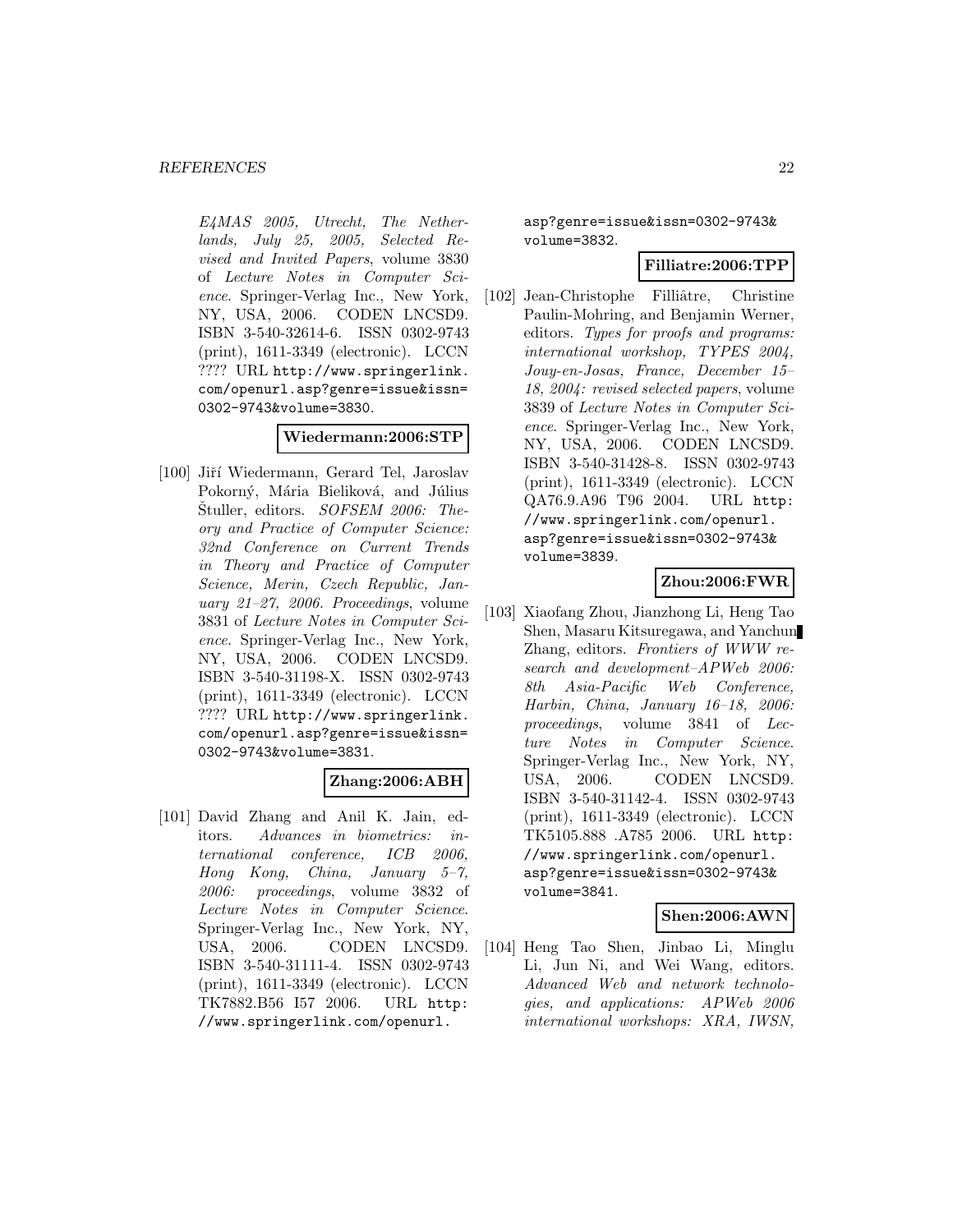MEGA, and ICSE, Harbin, China, January 16–18, 2006: proceedings, volume 3842 of Lecture Notes in Computer Science. Springer-Verlag Inc., New York, NY, USA, 2006. CODEN LNCSD9. ISBN 3-540-31158-0. ISSN 0302-9743 (print), 1611-3349 (electronic). LCCN TK5105.888 .A7852 2006. URL http: //www.springerlink.com/openurl. asp?genre=issue&issn=0302-9743& volume=3842.

# **Healy:2006:GDI**

[105] Patrick Healy and Nikola S. Nikolov, editors. Graph drawing: 13th international symposium, GD 2005, Limerick, Ireland, September 12–14, 2005, revised papers, volume 3843 of Lecture Notes in Computer Science. Springer-Verlag Inc., New York, NY, USA, 2006. CODEN LNCSD9. ISBN 3-540- 31425-3 (softcover). ISSN 0302-9743 (print), 1611-3349 (electronic). LCCN ???? URL http://www.springerlink. com/openurl.asp?genre=issue&issn= 0302-9743&volume=3843.

# **Bruel:2006:SEM**

[106] Jean-Michel Bruel, editor. Satellite Events at the MoDELS 2005 Conference: MoDELS 2005 International Workshops OCLWS, MoDeVA, MARTES, AOM, MTiP, WiSME, MODAUI, NfC, MDD, WUsCAM, Montego Bay, Jamaica, October 2– 7, 2005, Revised Selected Papers, volume 3844 of Lecture Notes in Computer Science. Springer-Verlag Inc., New York, NY, USA, 2006. CO-DEN LNCSD9. ISBN 3-540-31780- 5 (softcover). ISSN 0302-9743 (print), 1611-3349 (electronic). LCCN ???? URL http://www.springerlink.

com/openurl.asp?genre=issue&issn= 0302-9743&volume=3844.

### **Farre:2006:IAA**

[107] Jacques Farré, Igor Litovsky, and Sylvain Schmitz, editors. Implementation and application of automata: 10th international conference, CIAA 2005, Sophia Antipolis, France, June 27–29, 2005, revised selected papers, volume 3845 of Lecture Notes in Computer Science. Springer-Verlag Inc., New York, NY, USA, 2006. CODEN LNCSD9. ISBN 3-540-31023-1. ISSN 0302-9743 (print), 1611-3349 (electronic). LCCN ???? URL http://www.springerlink. com/openurl.asp?genre=issue&issn= 0302-9743&volume=3845.

# **Herik:2006:CGI**

[108] H. Jaap Herik, Yngvi Björnsson, and Nathan S. Netanyahu, editors. Computers and Games: 4th International Conference, CG 2004, Ramat-Gan, Israel, July 5–7, 2004. Revised Papers, volume 3846 of Lecture Notes in Computer Science. Springer-Verlag Inc., New York, NY, USA, 2006. CODEN LNCSD9. ISBN 3-540- 32488-7 (softcover). ISSN 0302-9743 (print), 1611-3349 (electronic). LCCN ???? URL http://www.springerlink. com/openurl.asp?genre=issue&issn= 0302-9743&volume=3846.

# **Jantke:2006:FWI**

[109] Klaus P. Jantke, Aran Lunzer, Nicolas Spyratos, and Yuzuru Tanaka, editors. Federation over the Web: International Workshop, Dagstuhl Castle, Germany, May 1–6, 2005. Revised Selected Papers, volume 3847 of Lecture Notes in Computer Science. Springer-Verlag Inc., New York,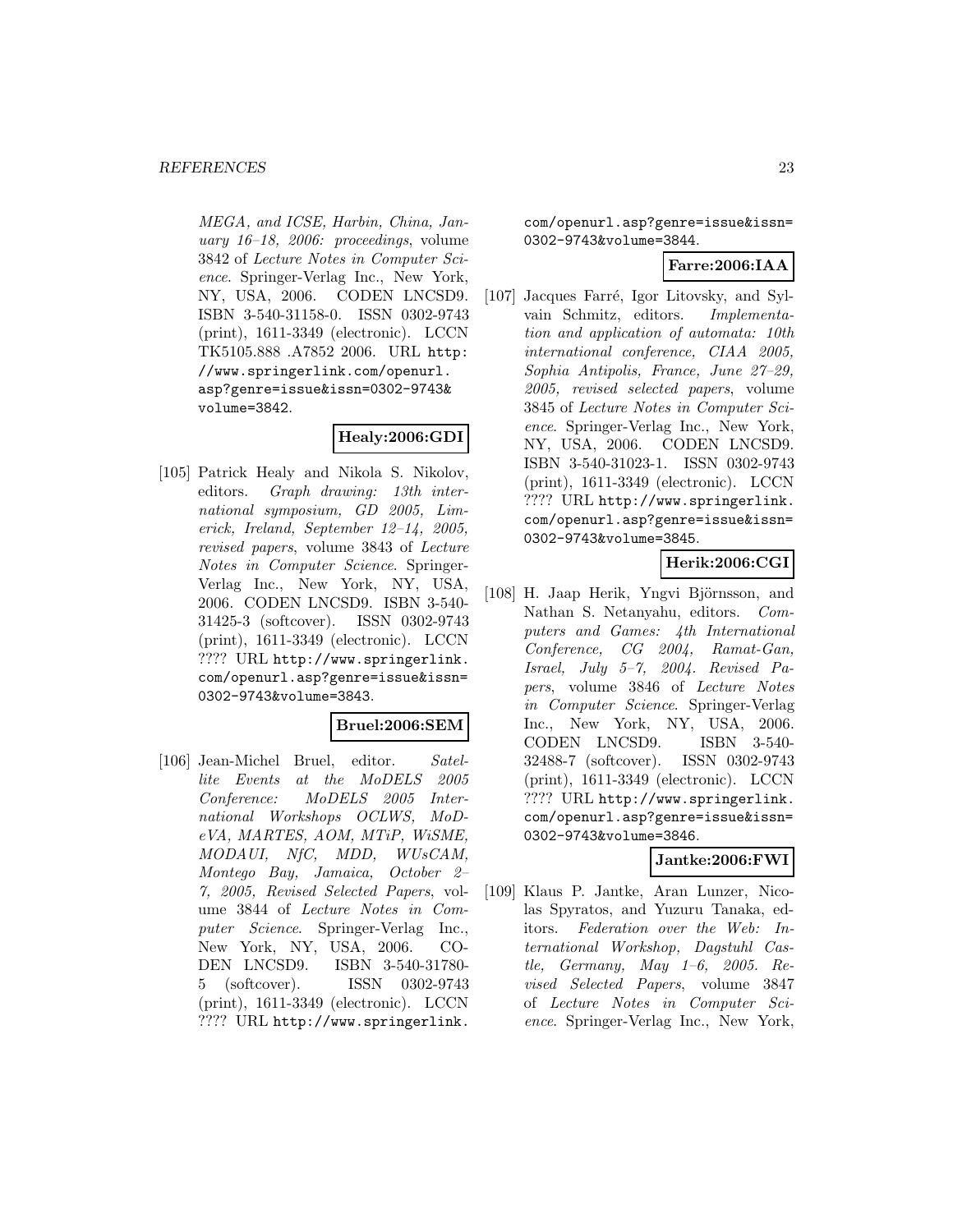NY, USA, 2006. CODEN LNCSD9. ISBN 3-540-31018-5. ISSN 0302-9743 (print), 1611-3349 (electronic). LCCN ???? URL http://www.springerlink. com/openurl.asp?genre=issue&issn= 0302-9743&volume=3847.

#### **Boulicaut:2006:CBM**

[110] Jean-François Boulicaut, Luc Raedt, and Heikki Mannila, editors. Constraint-Based Mining and Inductive Databases: European Workshop on Inductive Databases and Constraint Based Mining, Hinterzarten, Germany, March 11– 13, 2004, Revised Selected Papers, volume 3848 of Lecture Notes in Computer Science. Springer-Verlag Inc., New York, NY, USA, 2006. CODEN LNCSD9. ISBN 3-540-31331-1. ISSN 0302-9743 (print), 1611-3349 (electronic). LCCN ???? URL http://www.springerlink. com/openurl.asp?genre=issue&issn= 0302-9743&volume=3848.

#### **Bloch:2006:FLA**

[111] Isabelle Bloch, Alfredo Petrosino, and Andrea G. B. Tettamanzi, editors. Fuzzy Logic and Applications: 6th International Workshop, WILF 2005, Crema, Italy, September 15–17, 2005, Revised Selected Papers, volume 3849 of Lecture Notes in Computer Science. Springer-Verlag Inc., New York, NY, USA, 2006. CODEN LNCSD9. ISBN 3-540-32529-8. ISSN 0302-9743 (print), 1611-3349 (electronic). LCCN ???? URL http://www.springerlink. com/openurl.asp?genre=issue&issn= 0302-9743&volume=3849.

#### **Freund:2006:MCI**

[112] Rudolf Freund, Gheorghe Păun, Grzegorz Rozenberg, and Arto Salomaa, editors. Membrane Computing: 6th International Workshop, WMC 2005, Vienna, Austria, July 18–21, 2005, Revised Selected and Invited Papers, volume 3850 of Lecture Notes in Computer Science. Springer-Verlag Inc., New York, NY, USA, 2006. CODEN LNCSD9. ISBN 3-540- 30948-9 (softcover). ISSN 0302-9743 (print), 1611-3349 (electronic). LCCN ???? URL http://www.springerlink. com/openurl.asp?genre=issue&issn= 0302-9743&volume=3850.

### **Narayanan:2006:CVAa**

[113] P. J. Narayanan, Shree K. Nayar, and Heung-Yeung Shum, editors. Computer Vision  $-$  ACCV 2006: 7th Asian Conference on Computer Vision, Hyderabad, India, January 13–16, 2006, Proceedings, Part I, volume 3851 of Lecture Notes in Computer Science. Springer-Verlag Inc., New York, NY, USA, 2006. CODEN LNCSD9. ISBN 3- 540-31219-6 (softcover). ISSN 0302-9743 (print), 1611-3349 (electronic). LCCN ???? URL http://www.springerlink. com/openurl.asp?genre=issue&issn= 0302-9743&volume=3851.

### **Narayanan:2006:CVAb**

[114] P. J. Narayanan, Shree K. Nayar, and Heung-Yeung Shum, editors. Computer Vision  $-$  ACCV 2006: 7th Asian Conference on Computer Vision, Hyderabad, India, January 13–16, 2006, Proceedings, Part II, volume 3852 of Lecture Notes in Computer Science. Springer-Verlag Inc., New York, NY, USA, 2006. CODEN LNCSD9. ISBN 3- 540-31244-7 (softcover). ISSN 0302-9743 (print), 1611-3349 (electronic). LCCN ???? URL http://www.springerlink. com/openurl.asp?genre=issue&issn= 0302-9743&volume=3852.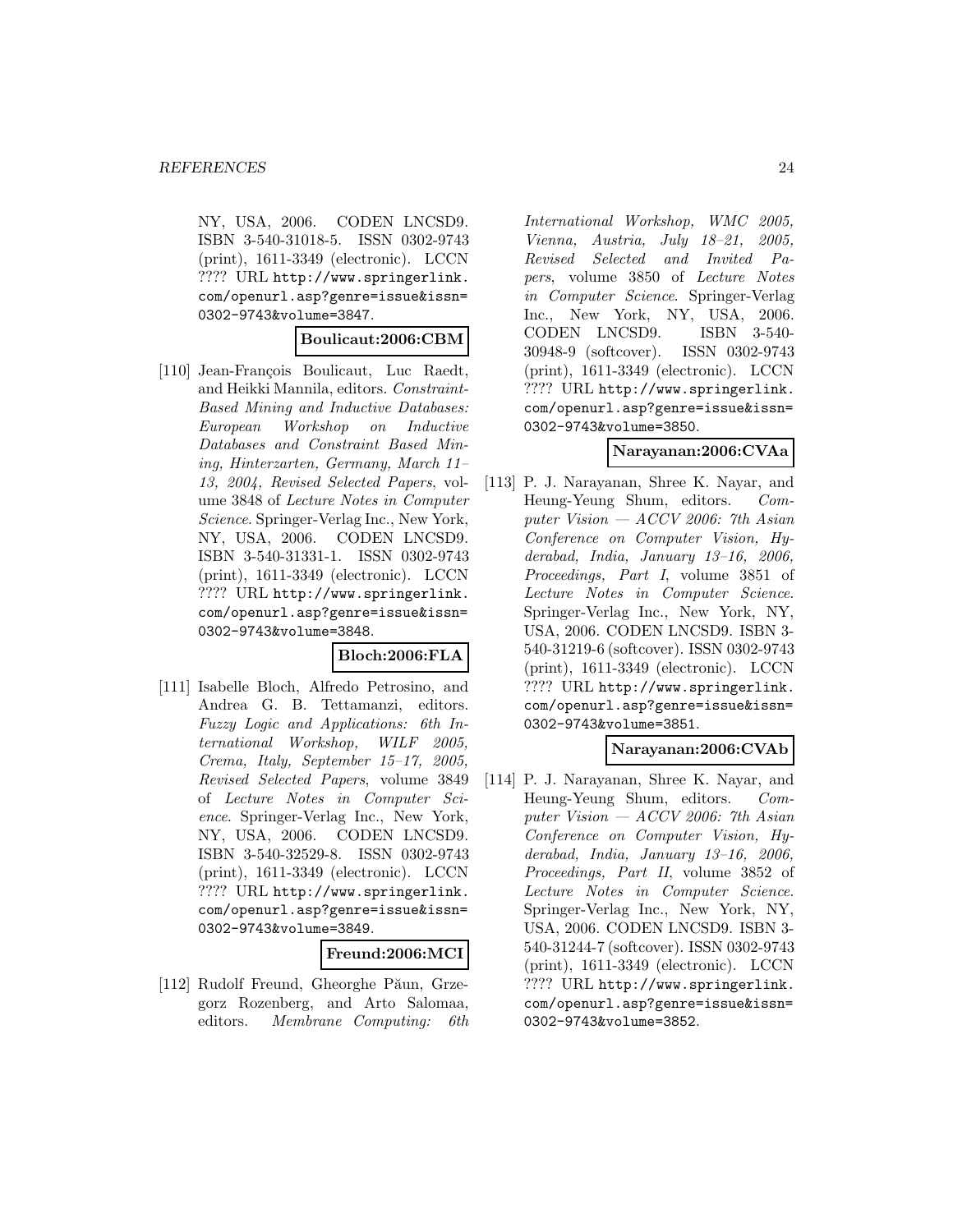# **Ijspeert:2006:BIA**

[115] Auke Jan Ijspeert, Toshimitsu Masuzawa, and Shinji Kusumoto, editors. Biologically Inspired Approaches to Advanced Information Technology: Second International Workshop, BIOA-DIT 2006, Osaka, Japan, January 26–27, 2006, volume 3853 of Lecture Notes in Computer Science. Springer-Verlag Inc., New York, NY, USA, 2006. CODEN LNCSD9. ISBN 3-540- 31253-6 (softcover). ISSN 0302-9743 (print), 1611-3349 (electronic). LCCN ???? URL http://www.springerlink. com/openurl.asp?genre=issue&issn= 0302-9743&volume=3853.

### **Stavrakakis:2006:ACS**

[116] Ioannis Stavrakakis and Michael Smirnov, editors. Autonomic communication: Second international IFIP workshop, WAC 2005, Athens, Greece, October 2–5, 2005, revised selected papers, volume 3854 of Lecture Notes in Computer Science. Springer-Verlag Inc., New York, NY, USA, 2006. CODEN LNCSD9. ISBN 3-540- 32992-7 (softcover). ISSN 0302-9743 (print), 1611-3349 (electronic). LCCN ???? URL http://www.springerlink. com/openurl.asp?genre=issue&issn= 0302-9743&volume=3854.

#### **Namjoshi:2006:VMC**

[117] Kedar S. Namjoshi E. Allen Emerson, editor. Verification, Model Checking, and Abstract Interpretation: 7th International Conference, VMCAI 2006, Charleston, SC, USA, January 8–10, 2006. Proceedings, volume 3855 of Lecture Notes in Computer Science. Springer-Verlag Inc., New York, NY, USA, 2006. CODEN LNCSD9. ISBN 3540-31139-4 (softcover). ISSN 0302-9743 (print), 1611-3349 (electronic). LCCN ???? URL http://www.springerlink. com/openurl.asp?genre=issue&issn= 0302-9743&volume=3855.

#### **Fossorier:2006:AAA**

[118] Marc Fossorier, Hideki Imai, Shu Lin, and Alain Poli, editors. Applied Algebra, Algebraic Algorithms and Error-Correcting Codes: 16th International Symposium, AAECC-16, Las Vegas, NV, USA, February 20–24, 2006. Proceedings, volume 3857 of Lecture Notes in Computer Science. Springer-Verlag Inc., New York, NY, USA, 2006. CODEN LNCSD9. ISBN 3-540- 31423-7 (softcover). ISSN 0302-9743 (print), 1611-3349 (electronic). LCCN ???? URL http://www.springerlink. com/openurl.asp?genre=issue&issn= 0302-9743&volume=3857.

# **Valdes:2006:RAI**

[119] Alfonso Valdes and Diego Zamboni, editors. Recent advances in intrusion detection: 8th international symposium, RAID 2005, Seattle, WA, USA, September 7–9, 2005, revised papers, volume 3858 of Lecture Notes in Computer Science. Springer-Verlag Inc., New York, NY, USA, 2006. CODEN LNCSD9. ISBN 3-540- 31779-1 (softcover). ISSN 0302-9743 (print), 1611-3349 (electronic). LCCN ???? URL http://www.springerlink. com/openurl.asp?genre=issue&issn= 0302-9743&volume=3858.

#### **Pointcheval:2006:TCC**

[120] David Pointcheval, editor. Topics in Cryptology — CT-RSA 2006: The Cryptographers' Track at the RSA Conference 2006, San Jose, CA, USA,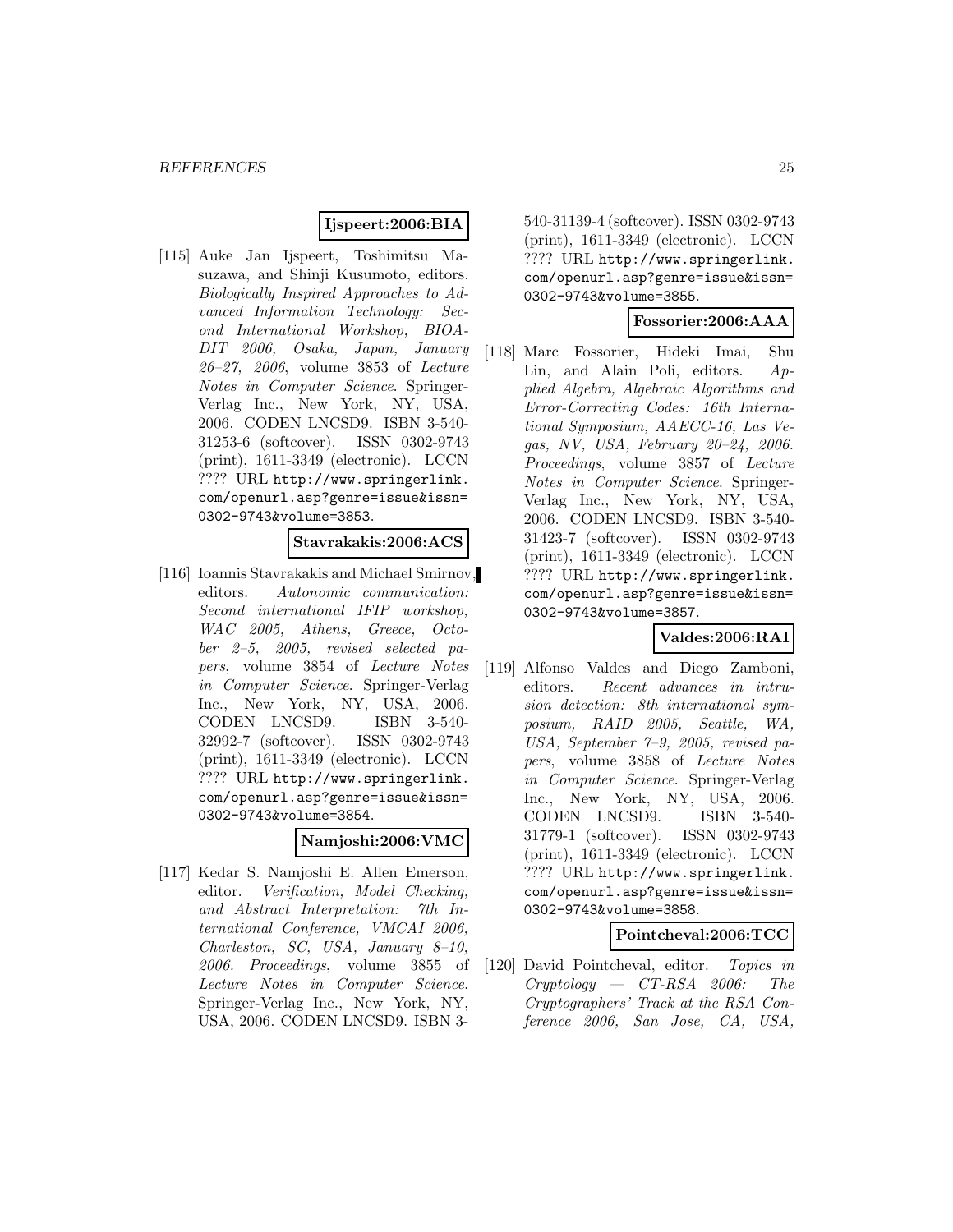$February 13-17, 2006, 2006, 2006.$ ume 3860 of Lecture Notes in Computer Science. Springer-Verlag Inc., New York, NY, USA, 2006. CODEN LNCSD9. ISBN 3-540-31033-9. ISSN 0302-9743 (print), 1611-3349 (electronic). LCCN ???? URL http://www.springerlink. com/openurl.asp?genre=issue&issn= 0302-9743&volume=3860.

# **Dix:2006:FIK**

[121] Jürgen Dix and Stephen J. Hegner, editors. Foundations of information and knowledge systems: 4th international symposium, FoIKS 2006, Budapest, Hungary, February 14–17, 2006: proceedings, volume 3861 of Lecture Notes in Computer Science. Springer-Verlag Inc., New York, NY, USA, 2006. CODEN LNCSD9. ISBN 3- 540-31782-1 (paperback). ISSN 0302- 9743 (print), 1611-3349 (electronic). LCCN QA75.5 .F65 2006. URL http: //www.springerlink.com/openurl. asp?genre=issue&issn=0302-9743& volume=3861.

# **Bordini:2006:PMA**

[122] Rafael H. Bordini, Mehdi Dastani, Jürgen Dix, and Amal ElFallah Seghrouchni, editors. Programming Multi-Agent Systems: Third International Workshop, ProMAS 2005, Utrecht, The Netherlands, July 26, 2005, Revised and Invited Papers, volume 3862 of Lecture Notes in Computer Science. Springer-Verlag Inc., New York, NY, USA, 2006. CODEN LNCSD9. ISBN 3-540-32616-2. ISSN 0302-9743 (print), 1611-3349 (electronic). LCCN ???? URL http://www.springerlink. com/openurl.asp?genre=issue&issn= 0302-9743&volume=3862.

# **Kohlhase:2006:MKM**

[123] Michael Kohlhase, editor. Mathematical knowledge management: 4th international conference, MKM 2005, Bremen, Germany, July 15–17, 2005: revised selected papers, volume 3863 of Lecture Notes in Computer Science and Lecture Notes in Artificial Intelligence. Springer-Verlag Inc., New York, NY, USA, 2006. CODEN LNCSD9. ISBN 3-540-31430-X (paperback). ISSN 0302-9743 (print), 1611- 3349 (electronic). LCCN QA76.95 .M56 2005; QA76.95 .I565 2005. URL http: //www.springerlink.com/openurl. asp?genre=issue&issn=0302-9743& volume=3863.

# **Shen:2006:CSC**

[124] Weiming Shen, Kuo-Ming Chao, Zongkai Lin, Jean-Paul A. Barthès, and Anne James, editors. Computer Supported Cooperative Work in Design II: 9th International Conference, CSCWD 2005, Coventry, UK, May 24–26, 2005, Revised Selected Papers, volume 3865 of Lecture Notes in Computer Science. Springer-Verlag Inc., New York, NY, USA, 2006. CODEN LNCSD9. ISBN 3-540-32969-2. ISSN 0302-9743 (print), 1611-3349 (electronic). LCCN ???? URL http://www.springerlink. com/openurl.asp?genre=issue&issn= 0302-9743&volume=3865.

### **Dimitrakos:2006:FAS**

[125] Theo Dimitrakos, Fabio Martinelli, Peter Y. A. Ryan, and Steve Schneider, editors. Formal Aspects in Security and Trust: Third International Workshop, FAST 2005, Newcastle upon Tyne, UK, July 18–19, 2005, Revised Selected Papers, volume 3866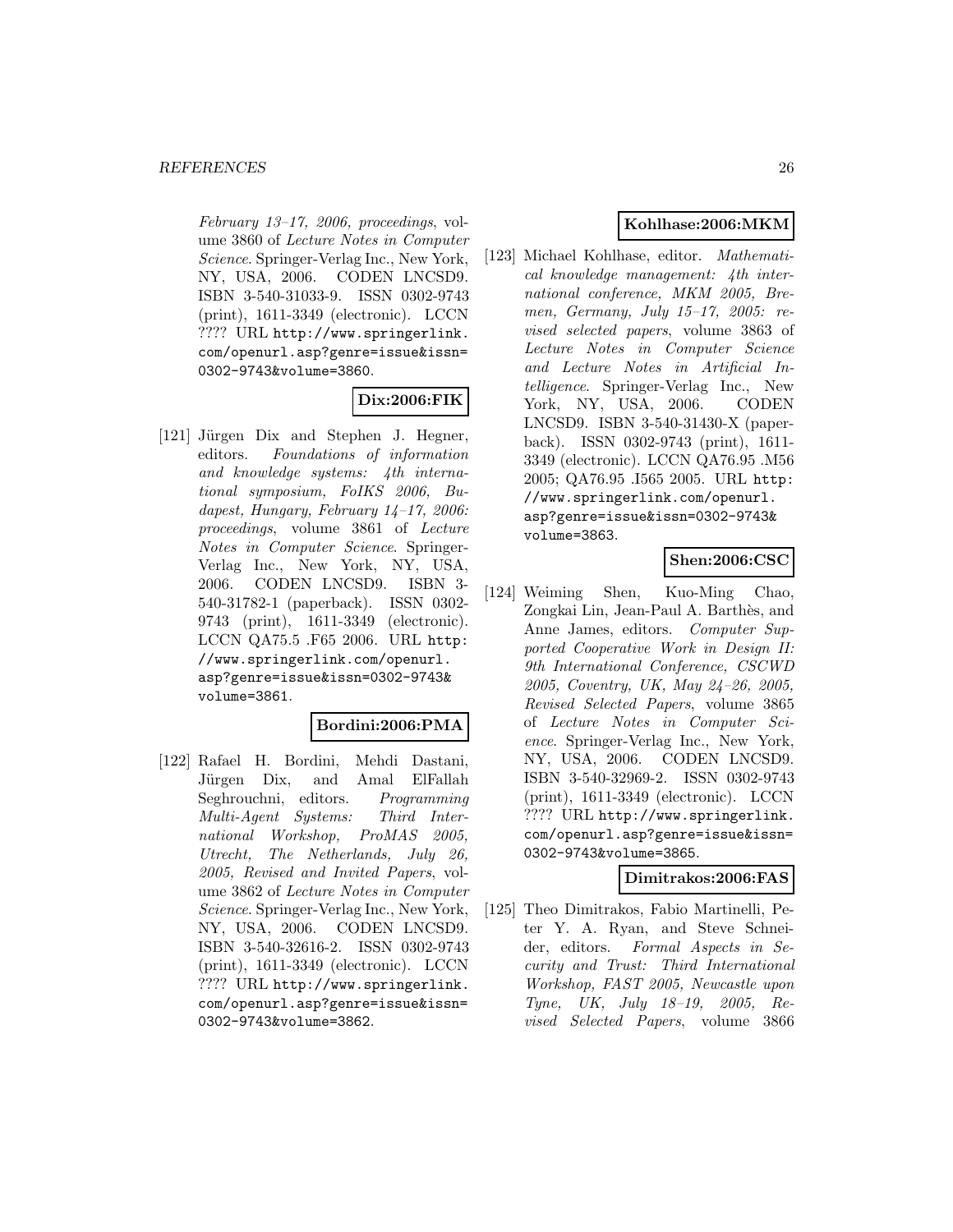of Lecture Notes in Computer Science. Springer-Verlag Inc., New York, NY, USA, 2006. CODEN LNCSD9. ISBN 3-540-32628-6. ISSN 0302-9743 (print), 1611-3349 (electronic). LCCN ???? URL http://www.springerlink. com/openurl.asp?genre=issue&issn= 0302-9743&volume=3866.

#### **Romer:2006:WSN**

[126] Kay Römer, Holger Karl, and Friedemann Mattern, editors. Wireless sensor networks: third European workshop, EWSN 2006, Zürich, Switzerland, February 13–15, 2006: proceedings, volume 3868 of Lecture Notes in Computer Science. Springer-Verlag Inc., New York, NY, USA, 2006. CODEN LNCSD9. ISBN 3-540-32158-6. ISSN 0302-9743 (print), 1611-3349 (electronic). LCCN TK7872.D48 E94 2006. URL http: //www.springerlink.com/openurl. asp?genre=issue&issn=0302-9743& volume=3868.

### **Bengio:2006:MLM**

[127] Samy Bengio and Steve Renals, editors. Machine learning for multimodal interaction: second international workshop, MLMI 2005, Edinburgh, UK, July 11– 13, 2005: revised selected papers, volume 3869 of Lecture Notes in Computer Science. Springer-Verlag Inc., New York, NY, USA, 2006. CODEN LNCSD9. ISBN 3-540-32549-2. ISSN 0302-9743 (print), 1611-3349 (electronic). LCCN Q325.5 .W69 2005. URL http: //www.springerlink.com/openurl. asp?genre=issue&issn=0302-9743& volume=3869.

#### **Spaccapietra:2006:JDS**

[128] Stefano Spaccapietra, Paolo Atzeni, Wesley W. Chu, Tiziana Catarci, and Katia P. Sycara, editors. Journal on Data Semantics. V, volume 3870 of Lecture Notes in Computer Science. Springer-Verlag Inc., New York, NY, USA, 2006. CODEN LNCSD9. ISBN 3-540-31426-1. ISSN 0302-9743 (print), 1611-3349 (electronic). x + 236 pp. LCCN QA76.7 .J68 2006. URL http: //www.springerlink.com/openurl. asp?genre=issue&issn=0302-9743& volume=3870.

# **Talbi:2006:AEI**

[129] El-Ghazali Talbi, Pierre Liardet, and Pierre Collet, editors. Artificial evolution: 7th international conference, evolution artificielle, EA 2005, Lille, France, October 26–28, 2005, revised selected papers, volume 3871 of Lecture Notes in Computer Science. Springer-Verlag Inc., New York, NY, USA, 2006. CODEN LNCSD9. ISBN 3-540- 33590-0 (softcover). ISSN 0302-9743 (print), 1611-3349 (electronic). LCCN ???? URL http://www.springerlink. com/openurl.asp?genre=issue&issn= 0302-9743&volume=3871.

# **Bunke:2006:DAS**

[130] Horst Bunke and A. Lawrence Spitz, editors. Document analysis systems VII: 7th international workshop, DAS 2006, Nelson, New Zealand, Febru- $\alpha r\psi$  13–15, 2006: proceedings, volume 3872 of Lecture Notes in Computer Science and Lecture Notes in Artificial Intelligence. Springer-Verlag Inc., New York, NY, USA, 2006. CO-DEN LNCSD9. ISBN 3-540-32140- 3. ISSN 0302-9743 (print), 1611-3349 (electronic). LCCN TK7882.P3 I55 2006; TA1650 .D37 2006. URL http: //www.springerlink.com/openurl.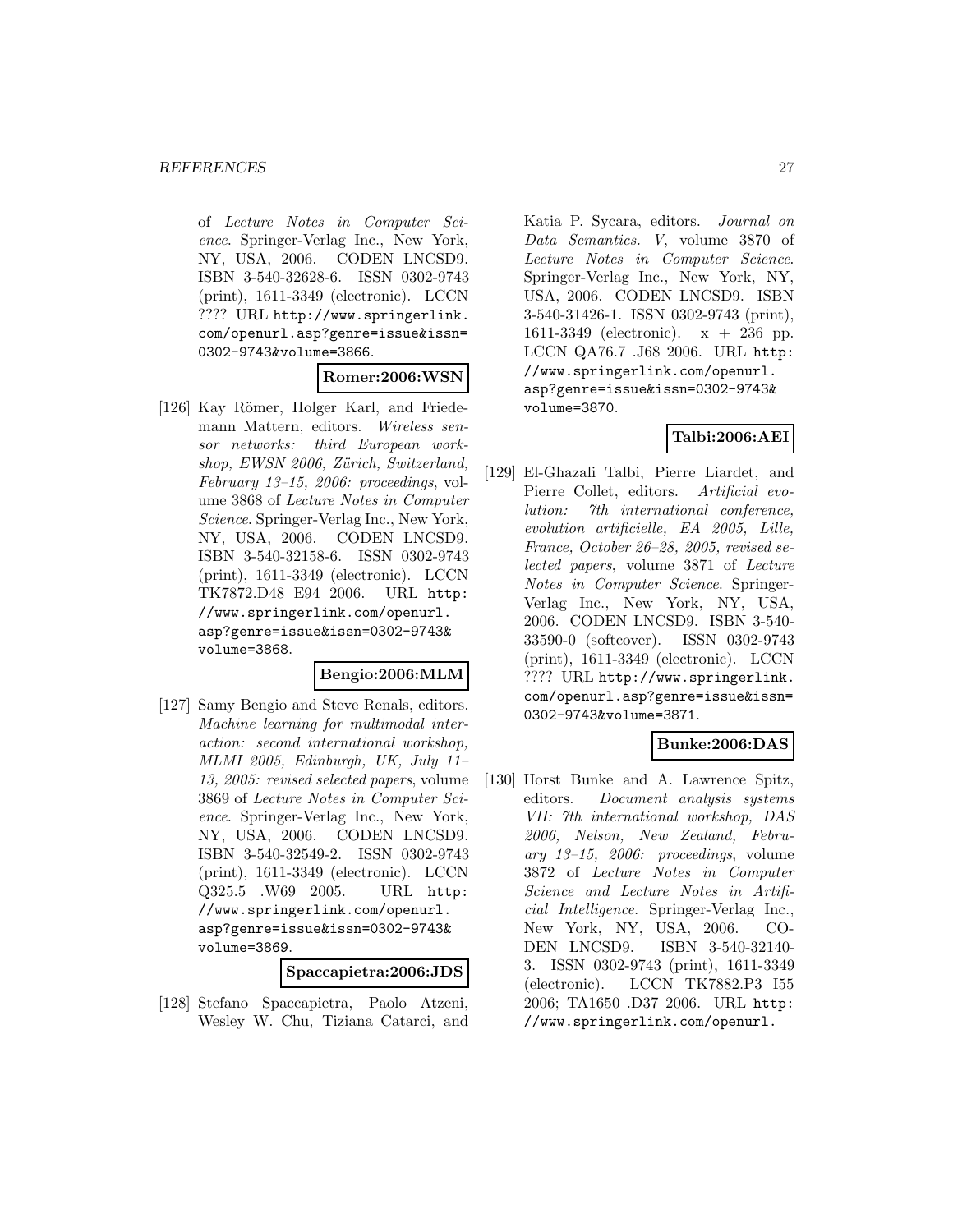asp?genre=issue&issn=0302-9743& volume=3872.

#### **Maicher:2006:CTM**

[131] Lutz Maicher and Jack Park, editors. Charting the Topic Maps Research and Applications Landscape: First International Workshop on Topic Map Research and Applications, TMRA 2005, Leipzig, Germany, October 6–7, 2005, Revised Selected Papers, volume 3873 of Lecture Notes in Computer Science. Springer-Verlag Inc., New York, NY, USA, 2006. CODEN LNCSD9. ISBN 3-540-32527-1. ISSN 0302-9743 (print), 1611-3349 (electronic). LCCN ???? URL http://www.springerlink. com/openurl.asp?genre=issue&issn= 0302-9743&volume=3873.

#### **Missaoui:2006:FCA**

[132] Rokia Missaoui and Jürg Schmidt, editors. Formal Concept Analysis: 4th International Conference, ICFCA 2006, Dresden, Germany, February 13– 17, 2006. Proceedings, volume 3874 of Lecture Notes in Computer Science. Springer-Verlag Inc., New York, NY, USA, 2006. CODEN LNCSD9. ISBN 3-540-32203-5. ISSN 0302-9743 (print), 1611-3349 (electronic). LCCN ???? URL http://www.springerlink. com/openurl.asp?genre=issue&issn= 0302-9743&volume=3874.

# **Ur:2006:HSV**

[133] Shmuel Ur, Eyal Bin, and Yaron Wolfsthal, editors. Hardware and Software, Verification and Testing: First International Haifa Verification Conference, Haifa, Israel, November 13–16, 2005, Revised Selected Papers, volume 3875 of Lecture Notes in Computer Science. Springer-Verlag Inc., New York, NY,

USA, 2006. CODEN LNCSD9. ISBN 3- 540-32604-9 (softcover). ISSN 0302-9743 (print), 1611-3349 (electronic). LCCN ???? URL http://www.springerlink. com/openurl.asp?genre=issue&issn= 0302-9743&volume=3875.

# **Halevi:2006:TCT**

[134] Shai Halevi and Tal Rabin, editors. Theory of Cryptography: Third Theory of Cryptography Conference, TCC 2006, New York, NY, USA, March 4– 7, 2006. Proceedings, volume 3876 of Lecture Notes in Computer Science. Springer-Verlag Inc., New York, NY, USA, 2006. CODEN LNCSD9. ISBN 3- 540-32731-2 (softcover). ISSN 0302-9743 (print), 1611-3349 (electronic). LCCN ???? URL http://www.springerlink. com/openurl.asp?genre=issue&issn= 0302-9743&volume=3876.

# **Detyniecki:2006:AMR**

[135] Marcin Detyniecki, Joemon M. Jose, Andreas Nürnberger, and C. J. 'Keith' Rijsbergen. Adaptive Multimedia Retrieval: User, Context, and Feedback: Third International Workshop, AMR 2005, Glasgow, UK, July 28– 29, 2005, Revised Selected Papers, volume 3877 of Lecture Notes in Computer Science. Springer-Verlag Inc., New York, NY, USA, 2006. CODEN LNCSD9. ISBN 3-540-32174-8 (softcover). ISSN 0302-9743 (print), 1611- 3349 (electronic). ???? pp. LCCN ???? URL http://www.springerlink. com/openurl.asp?genre=issue&issn= 0302-9743&volume=3877.

# **Gelbukh:2006:CLI**

[136] Alexander Gelbukh, editor. Computational Linguistics and Intelligent Text Processing: 7th International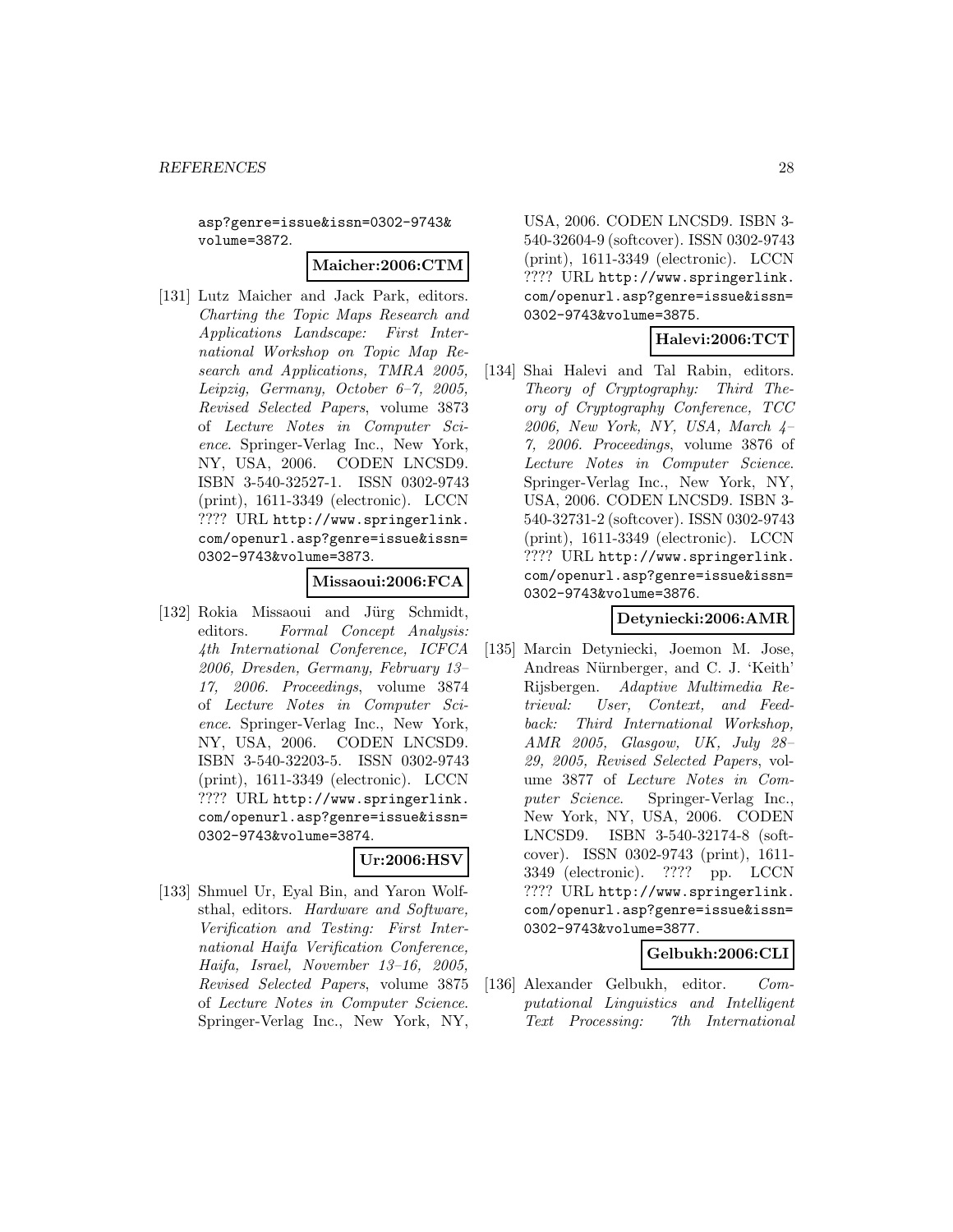Conference, CICLing 2006, Mexico City, Mexico, February 19–25, 2006. Proceedings, volume 3878 of Lecture Notes in Computer Science. Springer-Verlag Inc., New York, NY, USA, 2006. CODEN LNCSD9. ISBN 3-540- 32205-1 (softcover). ISSN 0302-9743 (print), 1611-3349 (electronic). LCCN ???? URL http://www.springerlink. com/openurl.asp?genre=issue&issn= 0302-9743&volume=3878.

### **Erlebach:2006:AOA**

[137] Thomas Erlebach and Giuseppe Persinao, editors. Approximation and Online Algorithms: Third International Workshop, WAOA 2005, Palma de Mallorca, Spain, October 6–7, 2005, Revised Selected Papers, volume 3879 of Lecture Notes in Computer Science. Springer-Verlag Inc., New York, NY, USA, 2006. CODEN LNCSD9. ISBN 3- 540-32207-8 (softcover). ISSN 0302-9743 (print), 1611-3349 (electronic). LCCN ???? URL http://www.springerlink. com/openurl.asp?genre=issue&issn= 0302-9743&volume=3879.

#### **Rashid:2006:TAO**

[138] Awais Rashid and Mehmet Aksit. Transactions on aspect-oriented software development I, volume 3880 of Lecture Notes in Computer Science. Springer-Verlag Inc., New York, NY, USA, 2006. CODEN LNCSD9. ISBN 3-540-32972- 2 (softcover). ISSN 0302-9743 (print), 1611-3349 (electronic). ???? pp. LCCN ???? URL http://www.springerlink. com/openurl.asp?genre=issue&issn= 0302-9743&volume=3880.

#### **Gibet:2006:GHC**

[139] Sylvie Gibet, Nicolas Courty, and Jean-François Kamp, editors. Gesture in Human-Computer Interaction and Simulation: 6th International Gesture Workshop, GW 2005, Berder Island, France, May 18–20, 2005, Revised Selected Papers, volume 3881 of Lecture Notes in Computer Science. Springer-Verlag Inc., New York, NY, USA, 2006. CODEN LNCSD9. ISBN 3-540-32624-3. ISSN 0302-9743 (print), 1611-3349 (electronic). LCCN ???? URL http://www.springerlink. com/openurl.asp?genre=issue&issn= 0302-9743&volume=3881.

# **Lee:2006:DSA**

[140] Mong Li Lee, Kian Lee Tan, and Vilas Wuwongse, editors. Database Systems for Advanced Applications: 11th International Conference, DASFAA 2006, Singapore, April 12–15, 2006. Proceedings, volume 3882 of Lecture Notes in Computer Science. Springer-Verlag Inc., New York, NY, USA, 2006. CODEN LNCSD9. ISBN 3-540- 33337-1 (softcover). ISSN 0302-9743 (print), 1611-3349 (electronic). LCCN ???? URL http://www.springerlink. com/openurl.asp?genre=issue&issn= 0302-9743&volume=3882.

# **Cesana:2006:WSN**

[141] atteo Cesana and Luigi Fratta, editors. Wireless Systems and Network Architectures in Next Generation Internet: Second International Workshop of the EURO-NGI Network of Excellence, Villa Vigoni, Italy, July 13–15, 2005, revised selected papers, volume 3883 of Lecture Notes in Computer Science. Springer-Verlag Inc., New York, NY, USA, 2006. CODEN LNCSD9. ISBN 3- 540-34025-4 (softcover). ISSN 0302-9743 (print), 1611-3349 (electronic). LCCN ???? URL http://www.springerlink.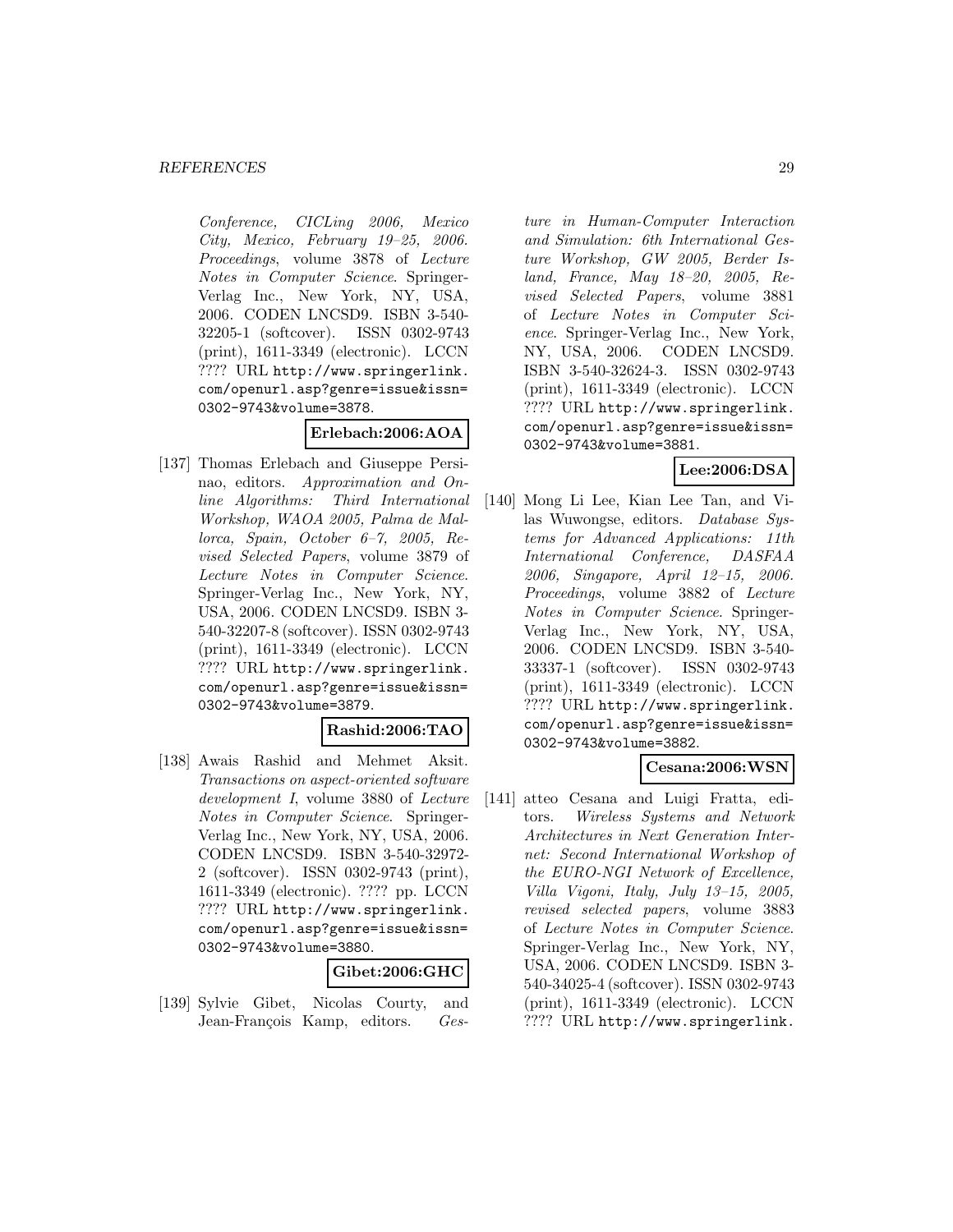com/openurl.asp?genre=issue&issn= 0302-9743&volume=3883.

#### **Durand:2006:SAS**

[142] Bruno Durand and Wolfgang Thomas, editors. STACS 2006: 23rd Annual Symposium on Theoretical Aspects of Computer Science, Marseille, France, February 23–25, 2006. Proceedings, volume 3884 of Lecture Notes in Computer Science. Springer-Verlag Inc., New York, NY, USA, 2006. CODEN LNCSD9. ISBN 3-540- 32301-5 (softcover). ISSN 0302-9743 (print), 1611-3349 (electronic). LCCN ???? URL http://www.springerlink. com/openurl.asp?genre=issue&issn= 0302-9743&volume=3884.

# **Torra:2006:MDA**

[143] Vicenç Torra, Yasuo Narukawa, Aïda Valls, and Josep Domingo-Ferrer, editors. Modeling Decisions for Artificial Intelligence: Third International Conference, MDAI 2006, Tarragona, Spain, April 3–5, 2006. Proceedings, volume 3885 of Lecture Notes in Computer Science. Springer-Verlag Inc., New York, NY, USA, 2006. CODEN LNCSD9. ISBN 3-540-32780-0. ISSN 0302-9743 (print), 1611-3349 (electronic). LCCN ???? URL http://www.springerlink. com/openurl.asp?genre=issue&issn= 0302-9743&volume=3885.

#### **Bremer:2006:KDL**

[144] Eric G. Bremer, Jörg Hakenberg, Eui-Hong (Sam) Han, Daniel Berrar, and Werner Dubitzky, editors. Knowledge Discovery in Life Science Literature: PAKDD 2006 International Workshop, KDLL 2006, Singapore, April 9, 2006. Proceedings, volume 3886 of Lecture Notes in Computer Science. Springer-Verlag Inc., New York, NY, USA, 2006. CODEN LNCSD9. ISBN 3-540-32809-2. ISSN 0302-9743 (print), 1611-3349 (electronic). LCCN ???? URL http://www.springerlink. com/openurl.asp?genre=issue&issn= 0302-9743&volume=3886.

# **Correa:2006:LTI**

[145] José R. Correa, Alejandro Hevia, and Marcos Kiwi, editors. LATIN 2006: Theoretical Informatics: 7th Latin American Symposium, Valdivia, Chile, March 20–24, 2006. Proceedings, volume 3887 of Lecture Notes in Computer Science. Springer-Verlag Inc., New York, NY, USA, 2006. CODEN LNCSD9. ISBN 3-540-32755-X (softcover). ISSN 0302-9743 (print), 1611- 3349 (electronic). ???? pp. LCCN ???? URL http://www.springerlink. com/openurl.asp?genre=issue&issn= 0302-9743&volume=3887.

### **Draheim:2006:TEA**

[146] Dirk Draheim and Gerald Weber, editors. Trends in Enterprise Application Architecture: VLDB Workshop, TEAA 2005, Trondheim, Norway, August 28, 2005, Revised Selected Papers, volume 3888 of Lecture Notes in Computer Science. Springer-Verlag Inc., New York, NY, USA, 2006. CODEN LNCSD9. ISBN 3-540- 32734-7 (softcover). ISSN 0302-9743 (print), 1611-3349 (electronic). LCCN ???? URL http://www.springerlink. com/openurl.asp?genre=issue&issn= 0302-9743&volume=3888.

# **Rosca:2006:ICA**

[147] Justinian Rosca, Deniz Erdogmus, José C. Príncipe, and Simon Haykin, editors. Independent Component Anal-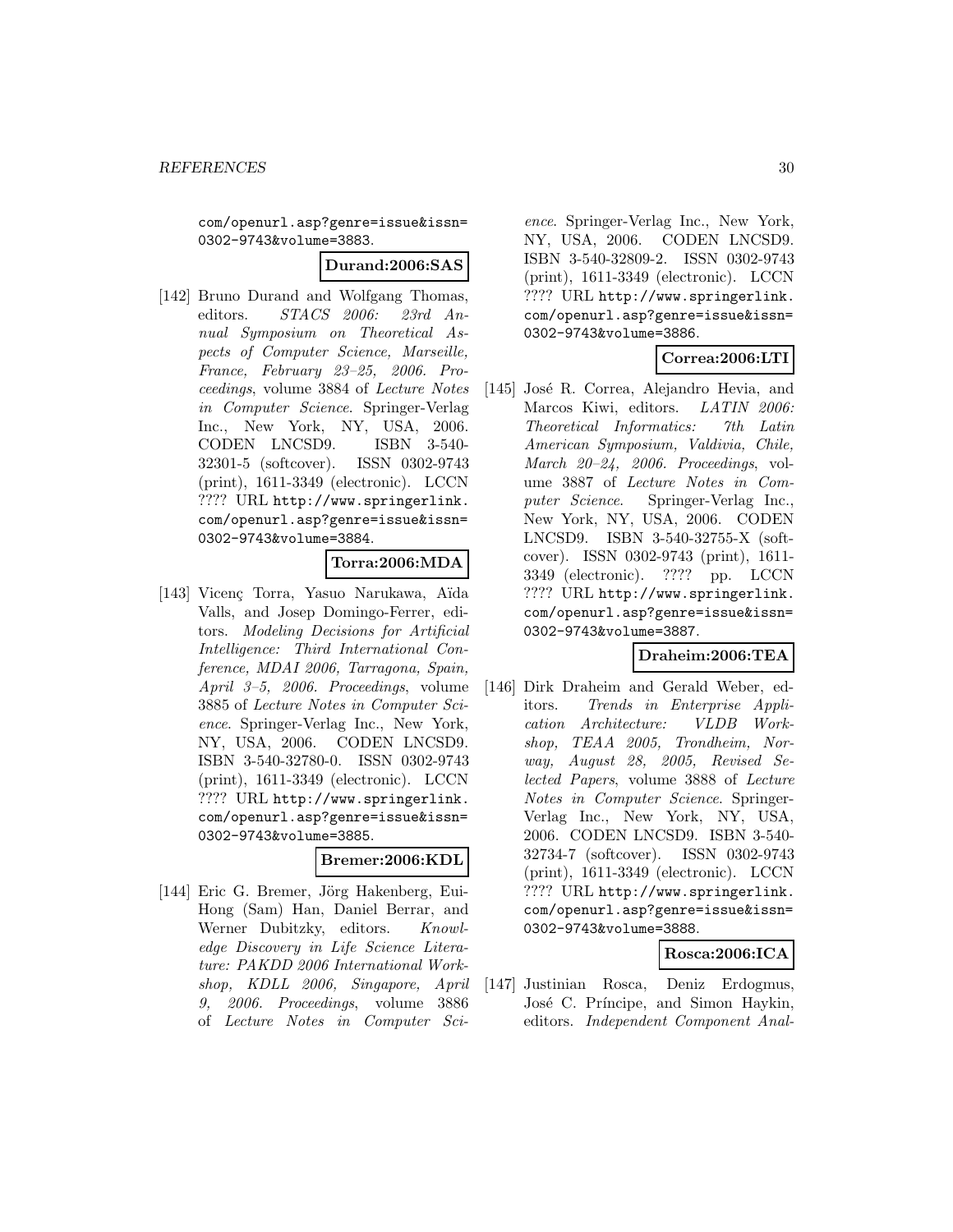ysis and Blind Signal Separation: 6th International Conference, ICA 2006, Charleston, SC, USA, March 5–8, 2006. Proceedings, volume 3889 of Lecture Notes in Computer Science. Springer-Verlag Inc., New York, NY, USA, 2006. CODEN LNCSD9. ISBN 3-540- 32630-8 (softcover). ISSN 0302-9743 (print), 1611-3349 (electronic). LCCN ???? URL http://www.springerlink. com/openurl.asp?genre=issue&issn= 0302-9743&volume=3889.

#### **Thompson:2006:DAM**

[148] Simon G. Thompson and Robert Ghanea-Hercock, editors. Defence Applications of Multi-Agent Systems: International Workshop, DAMAS 2005, Utrecht, The Netherlands, July 25, 2005, Revised and Invited Papers, volume 3890 of Lecture Notes in Computer Science. Springer-Verlag Inc., New York, NY, USA, 2006. CODEN LNCSD9. ISBN 3-540-32832-7. ISSN 0302-9743 (print), 1611-3349 (electronic). LCCN ???? URL http://www.springerlink. com/openurl.asp?genre=issue&issn= 0302-9743&volume=3890.

# **Sichman:2006:MAB**

[149] Jaime S. Sichman and Luís Antunes, editors. Multi-Agent-Based Simulation VI: International Workshop, MABS 2005, Utrecht, The Netherlands, July 25, 2005, Revised and Invited Papers, volume 3891 of Lecture Notes in Computer Science. Springer-Verlag Inc., New York, NY, USA, 2006. CODEN LNCSD9. ISBN 3-540-33380-0. ISSN 0302-9743 (print), 1611-3349 (electronic). LCCN ???? URL http://www.springerlink. com/openurl.asp?genre=issue&issn= 0302-9743&volume=3891.

# **Carbone:2006:DCI**

[150] Alessandra Carbone and Niles A. Pierce, editors. *DNA computing: 11th in*ternational workshop on DNA computing, DNA11, London, on, Canada, June 6–9, 2005. revised selected papers, volume 3892 of Lecture Notes in Computer Science. Springer-Verlag Inc., New York, NY, USA, 2006. CODEN LNCSD9. ISBN 3-540- 34161-7 (softcover). ISSN 0302-9743 (print), 1611-3349 (electronic). LCCN ???? URL http://www.springerlink. com/openurl.asp?genre=issue&issn= 0302-9743&volume=3892.

### **Atzori:2006:VCP**

[151] Luigi Atzori, Daniel D. Giusto, and Riccardo Leonardi, editors. Visual content processing and representation: 9th international workshop, VLBV 2005, Sardinia, Italy, September 15–16, 2005, revised selected papers, volume 3893 of Lecture Notes in Computer Science. Springer-Verlag Inc., New York, NY, USA, 2006. CODEN LNCSD9. ISBN 3- 540-33578-1 (softcover). ISSN 0302-9743 (print), 1611-3349 (electronic). LCCN ???? URL http://www.springerlink. com/openurl.asp?genre=issue&issn= 0302-9743&volume=3893.

# **Grass:2006:ACS**

[152] Werner Grass, Bernhard Sick, and Klaus Waldschmidt, editors. Architecture of Computing Systems — ARCS 2006: 19th International Conference, Frankfurt/Main, Germany, March 13– 16, 2006. Proceedings, volume 3894 of Lecture Notes in Computer Science. Springer-Verlag Inc., New York, NY, USA, 2006. CODEN LNCSD9. ISBN 3- 540-32765-7 (softcover). ISSN 0302-9743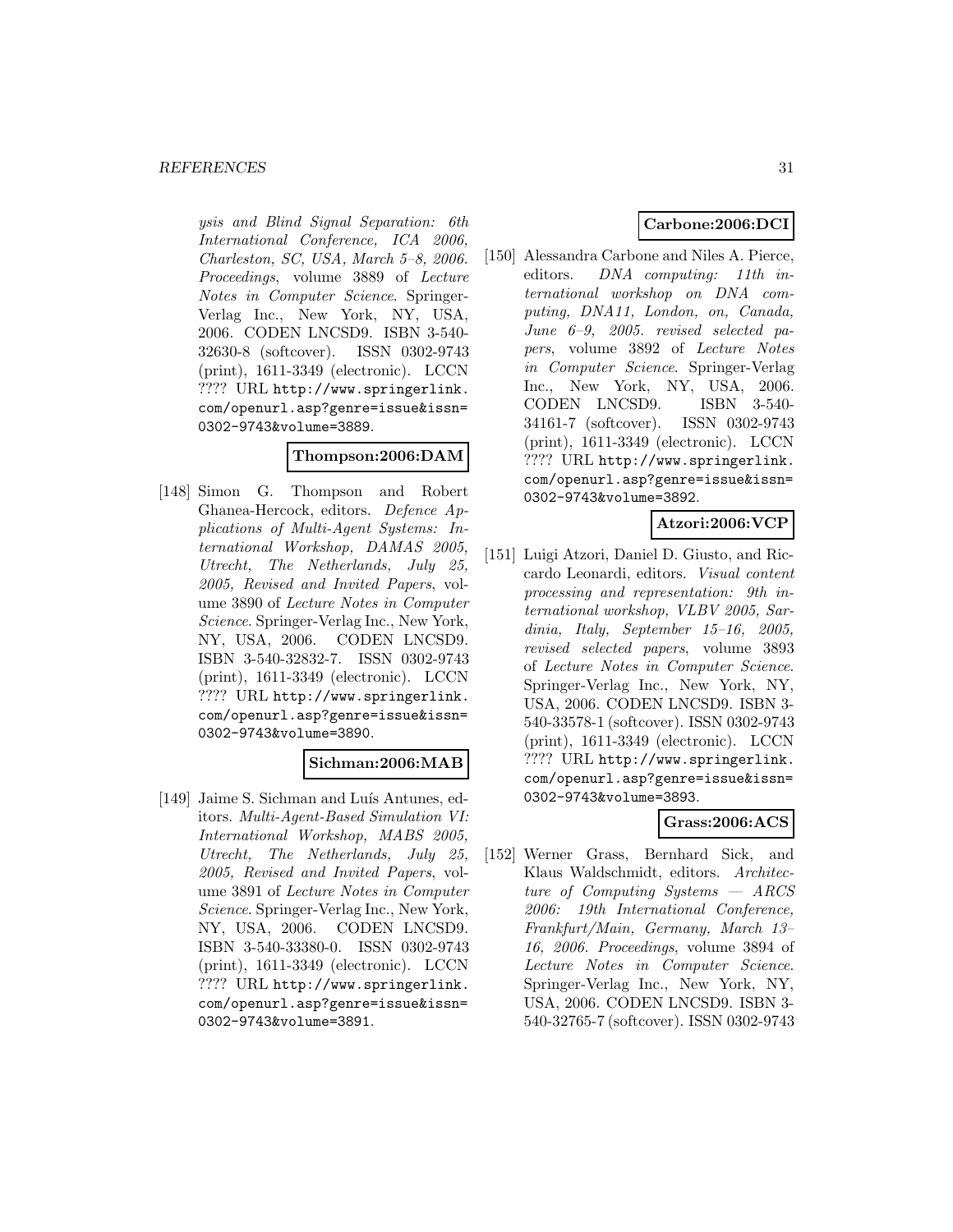(print), 1611-3349 (electronic). LCCN ???? URL http://www.springerlink. com/openurl.asp?genre=issue&issn= 0302-9743&volume=3894.

#### **Goldreich:2006:TCS**

[153] Oded Goldreich, Arnold L. Rosenberg, and Alan L. Selman, editors. Theoretical Computer Science: Essays in Memory of Shimon Even, volume 3895 of Lecture Notes in Computer Science. Springer-Verlag Inc., New York, NY, USA, 2006. CODEN LNCSD9. ISBN 3-540-32880- 7 (softcover). ISSN 0302-9743 (print), 1611-3349 (electronic). ???? pp. LCCN ???? URL http://www.springerlink. com/openurl.asp?genre=issue&issn= 0302-9743&volume=3895.

# **Ioannidis:2006:ADT**

[154] Yannis Ioannidis, Marc H. Scholl, Joachim W. Schmidt, Florian Matthes, Mike Hatzopoulos, Klemens Boehm, Alfons Kemper, Torsten Grust, and Christian Boehm, editors. Advances in Database Technology — EDBT 2006: 10th International Conference on Extending Database Technology, Munich, Germany, 26–31 March, 2006, volume 3896 of Lecture Notes in Computer Science. Springer-Verlag Inc., New York, NY, USA, 2006. CODEN LNCSD9. ISBN 3-540- 32960-9 (softcover). ISSN 0302-9743 (print), 1611-3349 (electronic). LCCN ???? URL http://www.springerlink. com/openurl.asp?genre=issue&issn= 0302-9743&volume=3896.

#### **Preneel:2006:SAC**

[155] Bart Preneel and Stafford Tavares, editors. Selected Areas in Cryptography: 12th International Workshop, SAC 2005, Kingston, ON, Canada, August 11–12, 2005, Revised Selected Papers, volume 3897 of Lecture Notes in Computer Science. Springer-Verlag Inc., New York, NY, USA, 2006. CODEN LNCSD9. ISBN 3-540- 33108-5 (softcover). ISSN 0302-9743 (print), 1611-3349 (electronic). LCCN ???? URL http://www.springerlink. com/openurl.asp?genre=issue&issn= 0302-9743&volume=3897.

# **Tuyls:2006:LAM**

[156] Karl Tuyls, Pieter Jan 't Hoen, Katja Verbeeck, and Sandip Sen, editors. Learning and Adaption in Multi-Agent Systems: First International Workshop, LAMAS 2005, Utrecht, The Netherlands, July 25, 2005, Revised Selected Papers, volume 3898 of Lecture Notes in Computer Science. Springer-Verlag Inc., New York, NY, USA, 2006. CODEN LNCSD9. ISBN 3-540-33053-4. ISSN 0302-9743 (print), 1611-3349 (electronic). LCCN ???? URL http://www.springerlink. com/openurl.asp?genre=issue&issn= 0302-9743&volume=3898.

### **Frintrup:2006:VVA**

[157] Simone Frintrup, editor. VOCUS: A Visual Attention System for Object Detection and Goal-Directed Search, volume 3899 of Lecture Notes in Computer Science. Springer-Verlag Inc., New York, NY, USA, 2006. CO-<br>DEN LNCSD9. ISBN 3-540-32759-ISBN 3-540-32759-2. ISSN 0302-9743 (print), 1611-3349 (electronic). 199 (est.) pp. LCCN ???? URL http://www.springerlink. com/openurl.asp?genre=issue&issn= 0302-9743&volume=3899.

#### **Toni:2006:CLM**

[158] Francesca Toni and Paolo Torroni, ed-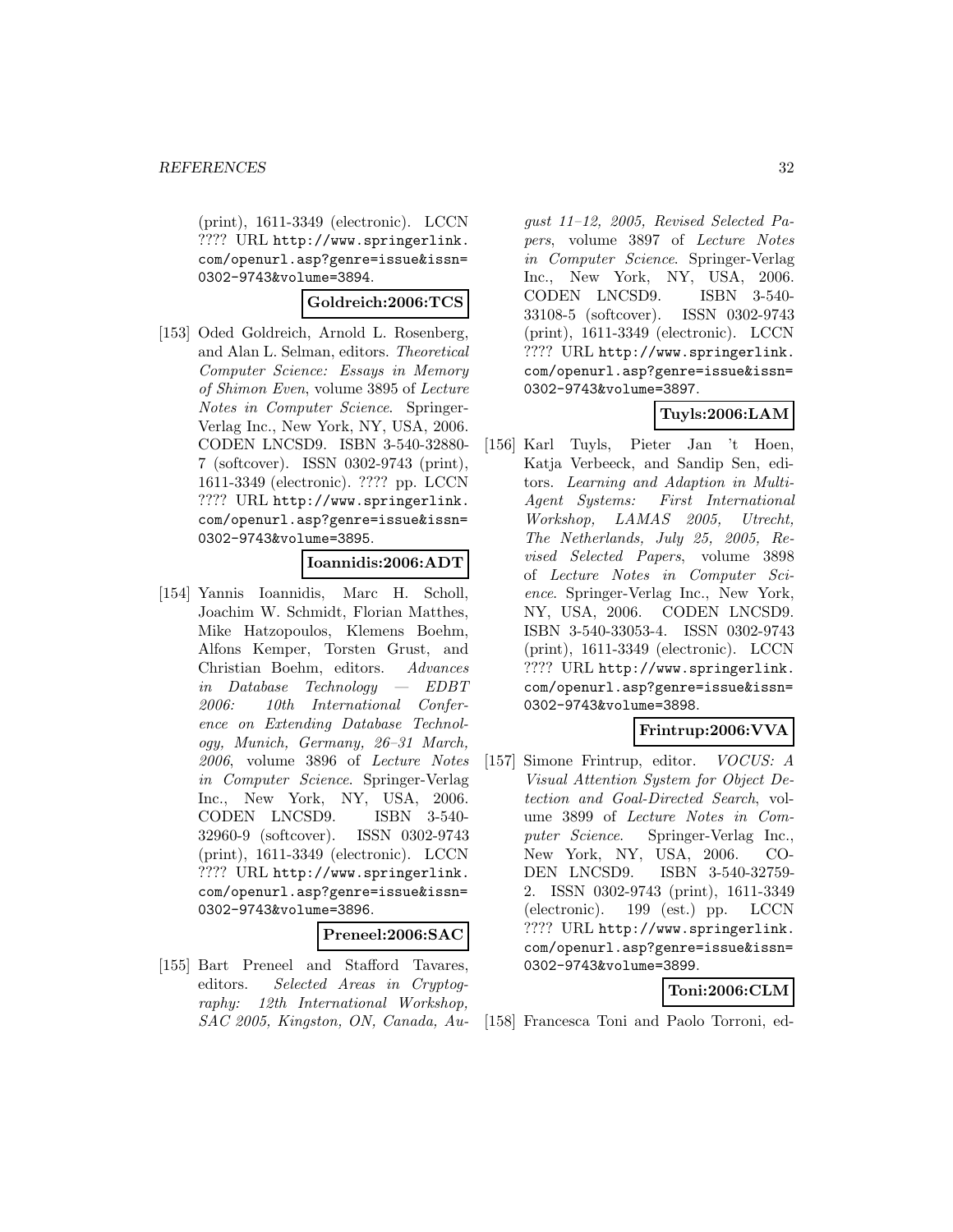itors. Computational Logic in Multi-Agent Systems: 6th International Workshop, CLIMA VI, London, UK, June 27–29, 2005: Revised Selected and Invited Papers, volume 3900 of Lecture Notes in Computer Science and Lecture Notes in Artificial Intelligence. Springer-Verlag Inc., New York, NY, USA, 2006. ISBN 3-540-33996-5 (paperback). LCCN QA76.9.L63 C67 2005.

# **Hill:2006:LBP**

[159] Patricia M. Hill, editor. Logic Based Program Synthesis and Transformation: 15th International Symposium, LOP-STR 2005, London, UK, September 7–9, 2005, Revised Selected Papers, volume 3901 of Lecture Notes in Computer Science. Springer-Verlag Inc., New York, NY, USA, 2006. CODEN LNCSD9. ISBN 3-540-32654-5. ISSN 0302-9743 (print), 1611-3349 (electronic). LCCN ???? URL http://www.springerlink. com/openurl.asp?genre=issue&issn= 0302-9743&volume=3901.

### **Kronland-Martinet:2006:CMM**

[160] Richard Kronland-Martinet, Thierry Voinier, and Sølvi Ystad, editors. Computer Music Modeling and Retrieval: Third International Symposium, CMMR 2005, Pisa, Italy, September 26–28, 2005. Revised Papers, volume 3902 of Lecture Notes in Computer Science. Springer-Verlag Inc., New York, NY, USA, 2006. CODEN LNCSD9. ISBN 3- 540-34027-0 (softcover). ISSN 0302-9743 (print), 1611-3349 (electronic). LCCN ???? URL http://www.springerlink. com/openurl.asp?genre=issue&issn= 0302-9743&volume=3902.

### **Chen:2006:ISP**

[161] Kefei Chen, Robert Deng, Xuejia Lai,

and Jianying Zhou, editors. Information Security Practice and Experience: Second International Conference, ISPEC 2006, Hangzhou, China, April 11–14, 2006. Proceedings, volume 3903 of Lecture Notes in Computer Science. Springer-Verlag Inc., New York, NY, USA, 2006. CODEN LNCSD9. ISBN 3-540-33052-6. ISSN 0302-9743 (print), 1611-3349 (electronic). LCCN ???? URL http://www.springerlink. com/openurl.asp?genre=issue&issn= 0302-9743&volume=3903.

# **Baldoni:2006:DAL**

[162] Matteo Baldoni, Ulle Endriss, Andrea Omicini, and Paolo Torroni, editors. Declarative Agent Languages and Technologies III: Third International Workshop, DALT 2005, Utrecht, The Netherlands, July 25, 2005, Selected and Revised Papers, volume 3904 of Lecture Notes in Computer Science. Springer-Verlag Inc., New York, NY, USA, 2006. CODEN LNCSD9. ISBN 3-540-33106-9. ISSN 0302-9743 (print), 1611-3349 (electronic). LCCN ???? URL http://www.springerlink. com/openurl.asp?genre=issue&issn= 0302-9743&volume=3904.

# **Collet:2006:GPE**

[163] Pierre Collet, Marco Tomassini, Marc Ebner, Steven Gustafson, and Anikó Ekárt, editors. Genetic Programming: 9th European Conference, EuroGP 2006, Budapest, Hungary, April 10–12, 2006. Proceedings, volume 3905 of Lecture Notes in Computer Science. Springer-Verlag Inc., New York, NY, USA, 2006. CODEN LNCSD9. ISBN 3-540-33143-3. ISSN 0302-9743 (print), 1611-3349 (electronic). LCCN ???? URL http://www.springerlink.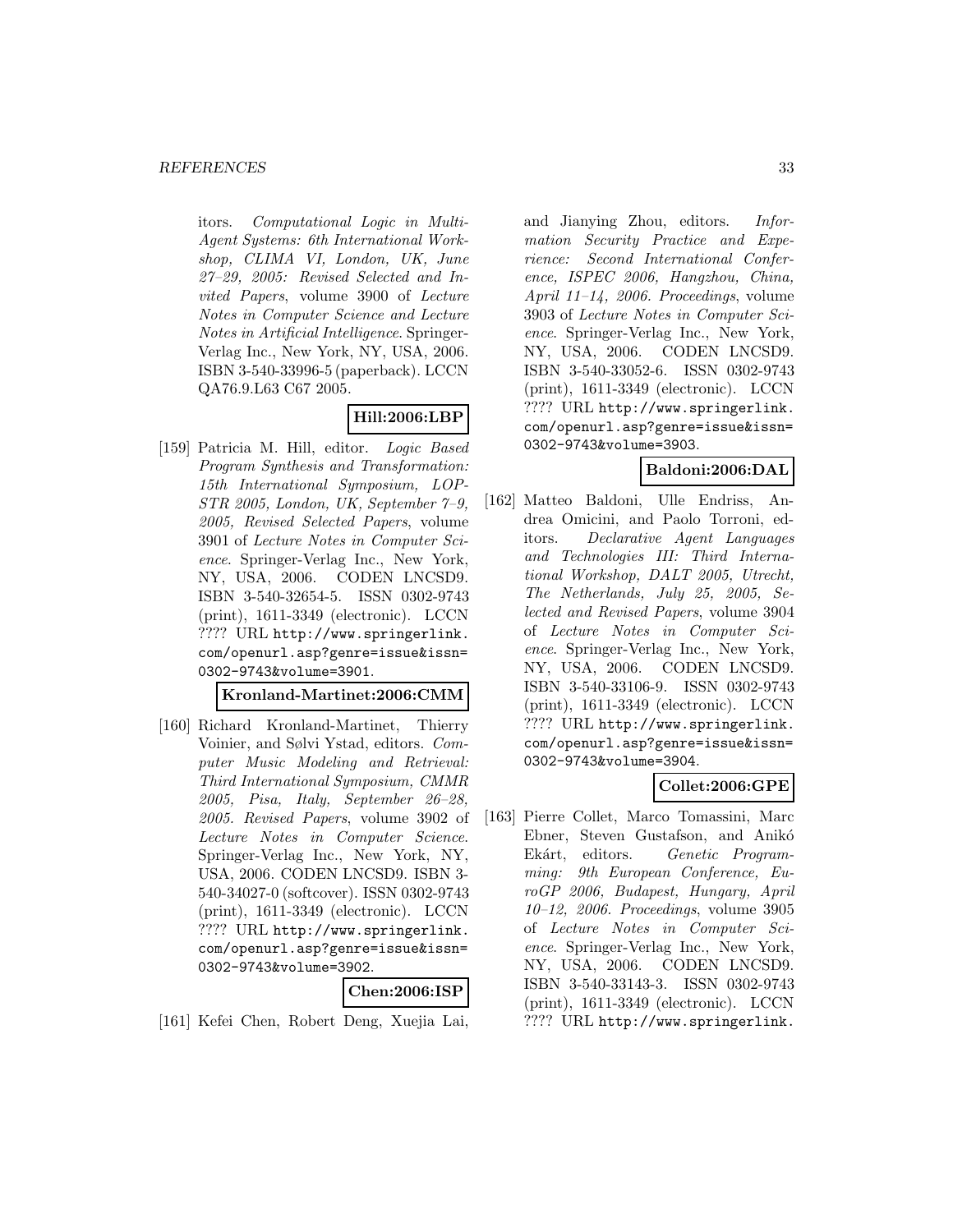com/openurl.asp?genre=issue&issn= 0302-9743&volume=3905.

#### **Gottlieb:2006:ECC**

[164] Jens Gottlieb and Günther R. Raidl, editors. Evolutionary Computation in Combinatorial Optimization: 6th European Conference, EvoCOP 2006, Budapest, Hungary, April 10– 12, 2006. Proceedings, volume 3906 of Lecture Notes in Computer Science. Springer-Verlag Inc., New York, NY, USA, 2006. CODEN LNCSD9. ISBN 3-540-33178-6. ISSN 0302-9743 (print), 1611-3349 (electronic). LCCN ???? URL http://www.springerlink. com/openurl.asp?genre=issue&issn= 0302-9743&volume=3906.

# **Rothlauf:2006:AEC**

[165] Franz Rothlauf, Jürgen Branke, Stefano Cagnoni, Ernesto Costa, Carlos Cotta, Rolf Drechsler, Evelyne Lutton, Penousal Machado, Jason H. Moore, Juan Romero, George D. Smith, Giovanni Squillero, and Hideyuki Takagi, editors. Applications of Evolutionary Computing: EvoWorkshops 2006: EvoBIO, EvoCOMNET, EvoHOT, EvoIASP, EvoINTERACTION, EvoMUSART, and EvoSTOC, Budapest, Hungary, April 10–12, 2006. Proceedings, volume 3907 of Lecture Notes in Computer Science. Springer-Verlag Inc., New York, NY, USA, 2006. CODEN LNCSD9. ISBN 3-540-33237-5. ISSN 0302-9743 (print), 1611-3349 (electronic). LCCN ???? URL http://www.springerlink. com/openurl.asp?genre=issue&issn= 0302-9743&volume=3907.

# **Bui:2006:IIC**

[166] Alain Bui, Marc Bui, and Thomas Böhme, editors. *Innovative Inter-* net Community Systems: 5th International Workshop, IICS 2005, Paris, France, June 20–22, 2005. Revised Papers, volume 3908 of Lecture Notes in Computer Science. Springer-Verlag Inc., New York, NY, USA, 2006. CODEN LNCSD9. ISBN 3-540- 33973-6 (softcover). ISSN 0302-9743 (print), 1611-3349 (electronic). LCCN ???? URL http://www.springerlink. com/openurl.asp?genre=issue&issn= 0302-9743&volume=3908.

### **Apostolico:2006:RCM**

[167] Alberto Apostolico, Concettina Guerra, Sorin Istrail, Pavel Pevzner, and Michael Waterman, editors. Research in Computational Molecular Biology: 10th Annual International Conference, RE-COMB 2006, Venice, Italy, April 2– 5, 2006. Proceedings, volume 3909 of Lecture Notes in Computer Science. Springer-Verlag Inc., New York, NY, USA, 2006. CODEN LNCSD9. ISBN 3-540-33295-2. ISSN 0302-9743 (print), 1611-3349 (electronic). LCCN ???? URL http://www.springerlink. com/openurl.asp?genre=issue&issn= 0302-9743&volume=3909.

# **Wyrzykowski:2006:PPA**

[168] Roman Wyrzykowski, Jack Dongarra, and Norbert Meyer, editors. Parallel Processing and Applied Mathematics: 6th International Conference, PPAM 2005, Poznan, Poland, September 11–14, 2005, Revised Selected Papers, volume 3911 of Lecture Notes in Computer Science. Springer-Verlag Inc., New York, NY, USA, 2006. ISBN 3-540-34141-2 (soft cover). LCCN ???? URL http://www.springerlink. com/openurl.asp?genre=issue&issn= 0302-9743&volume=3911.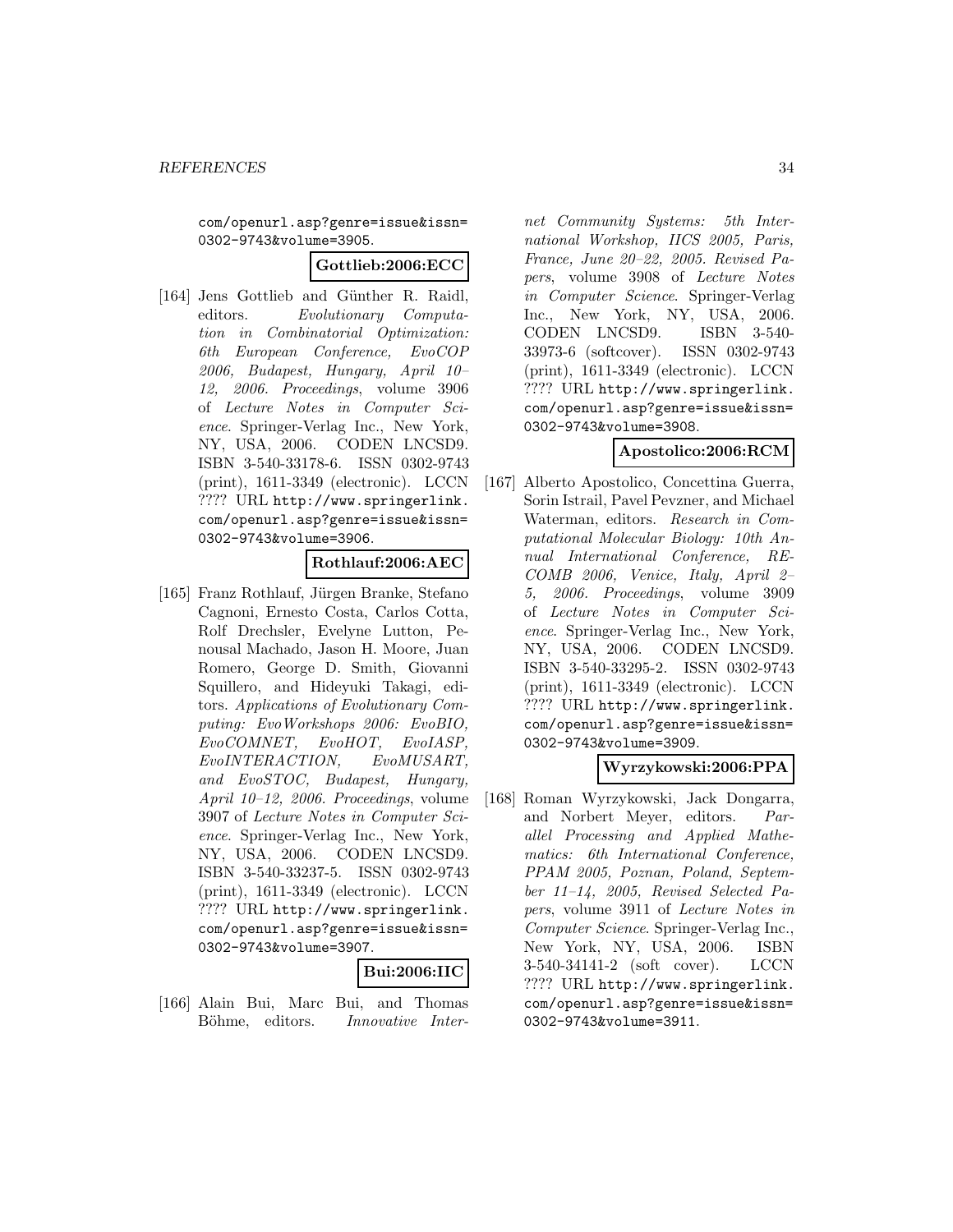# **Garcia:2006:SEM**

[169] Alessandro Garcia, Ricardo Choren, Carlos Lucena, Paolo Giorgini, Tom Holvoet, and Alexander Romanovsky, editors. Software Engineering for Multi-Agent Systems IV: Research Issues and Practical Applications, volume 3914 of Lecture Notes in Computer Science. Springer-Verlag Inc., New York, NY, USA, 2006. CODEN LNCSD9. ISBN 3-540-33580-3 (softcover). ISSN 0302-9743 (print), 1611- 3349 (electronic).  $xiv + 255$  pp. LCCN ???? URL http://www.springerlink. com/openurl.asp?genre=issue&issn= 0302-9743&volume=3914.

### **Nayak:2006:KDX**

[170] Richi Nayak and Mohammed J. Zaki, editors. Knowledge Discovery from XML Documents: First International Workshop, KDXD 2006, Singapore, April 9, 2006. Proceedings, volume 3915 of Lecture Notes in Computer Science. Springer-Verlag Inc., New York, NY, USA, 2006. CODEN LNCSD9. ISBN 3-540-33180-8. ISSN 0302-9743 (print), 1611-3349 (electronic). LCCN ???? URL http://www.springerlink. com/openurl.asp?genre=issue&issn= 0302-9743&volume=3915.

#### **Li:2006:DMB**

[171] Jinyan Li, Qiang Yang, and Ah-Hwee Tan, editors. Data Mining for Biomedical Applications: PAKDD 2006 Workshop, BioDM 2006, Singapore, April 9, 2006. Proceedings, volume 3916 of Lecture Notes in Computer Science. Springer-Verlag Inc., New York, NY, USA, 2006. CODEN LNCSD9. ISBN 3-540-33104-2. ISSN 0302-9743 (print), 1611-3349 (electronic). LCCN

???? URL http://www.springerlink. com/openurl.asp?genre=issue&issn= 0302-9743&volume=3916.

# **Chen:2006:ISI**

[172] Hsinchun Chen, Fei Yue Wang, Christopher C. Yang, Daniel Zeng, Michael Chau, and Kuiyu Chang, editors. Intelligence and Security Informatics: International Workshop, WISI 2006, Singapore, April 9, 2006. Proceedings, volume 3917 of Lecture Notes in Computer Science. Springer-Verlag Inc., New York, NY, USA, 2006. CODEN LNCSD9. ISBN 3-540-33361-4. ISSN 0302-9743 (print), 1611-3349 (electronic). LCCN ???? URL http://www.springerlink. com/openurl.asp?genre=issue&issn= 0302-9743&volume=3917.

# **Ng:2006:AKD**

[173] Wee Keong Ng, Masaru Kitsuregawa, Jianzhong Li, and Kuiyu Chang, editors. Advances in Knowledge Discovery and Data Mining: 10th Pacific–Asia Conference, PAKDD 2006, Singapore, April 9–12, 2006. Proceedings, volume 3918 of Lecture Notes in Computer Science. Springer-Verlag Inc., New York, NY, USA, 2006. CODEN LNCSD9. ISBN 3-540-33206-5. ISSN 0302-9743 (print), 1611-3349 (electronic). LCCN ???? URL http://www.springerlink. com/openurl.asp?genre=issue&issn= 0302-9743&volume=3918.

#### **Hermanns:2006:TAC**

[174] Holger Hermanns and Jens Palsberg, editors. Tools and Algorithms for the Construction and Analysis of Systems: 12th International Conference, TACAS 2006, Held as Part of the Joint European Conferences on Theory and Practice of Software, ETAPS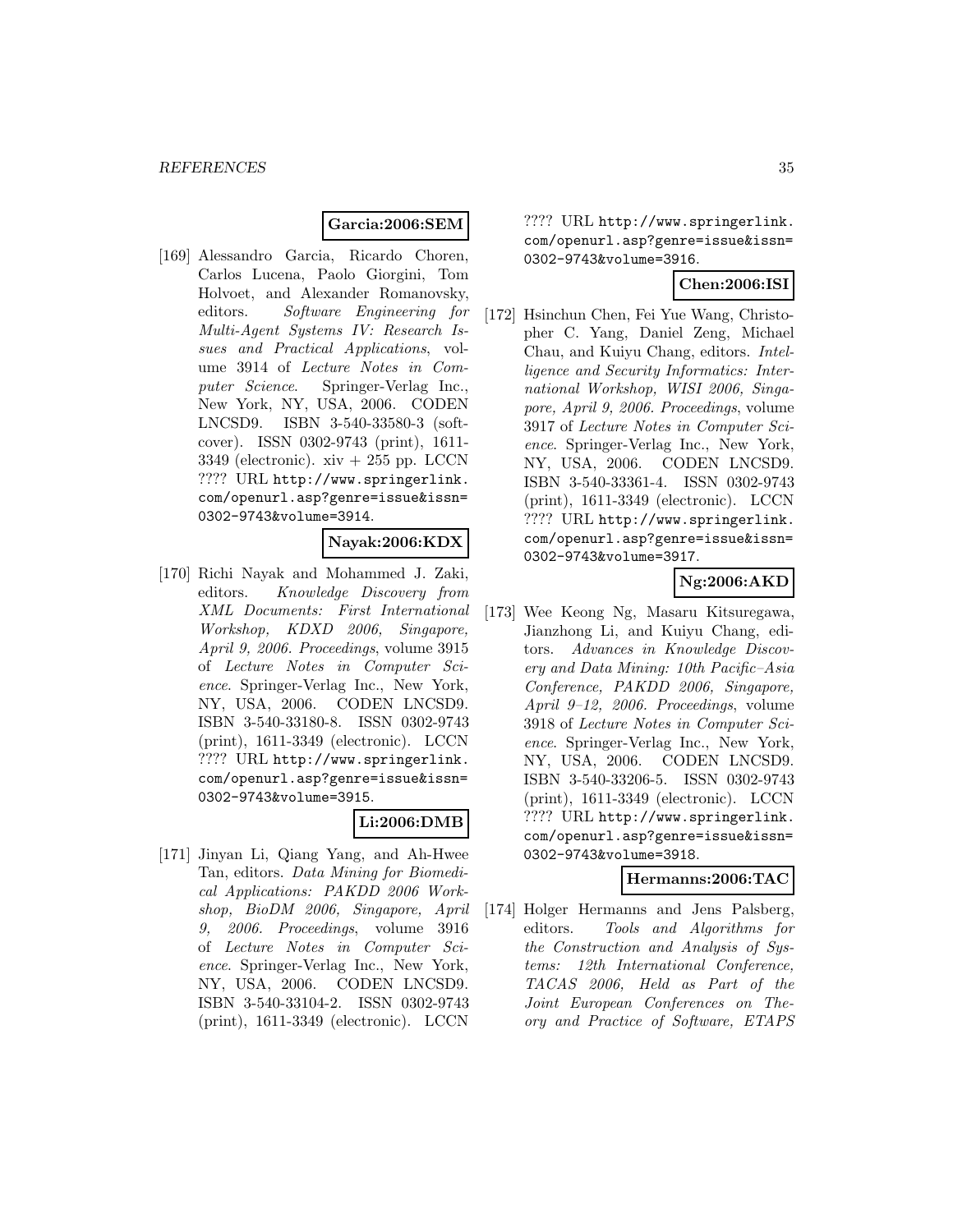2006, Vienna, Austria, March 25– April 2, 2006. Proceedings, volume 3920 of Lecture Notes in Computer Science. Springer-Verlag Inc., New York, NY, USA, 2006. CODEN LNCSD9. ISBN 3-540-33056-9. ISSN 0302-9743 (print), 1611-3349 (electronic). LCCN ???? URL http://www.springerlink. com/openurl.asp?genre=issue&issn= 0302-9743&volume=3920.

### **Aceto:2006:FSS**

[175] Luca Aceto and Anna Ingólfsdóttir, editors. Foundations of Software Science and Computation Structures: 9th International Conference, FOSSACS 2006, Held as Part of the Joint European Conferences on Theory and Practice of Software, ETAPS 2006, Vienna, Austria, March 25–31, 2006. Proceedings, volume 3921 of Lecture Notes in Computer Science. Springer-Verlag Inc., New York, NY, USA, 2006. CODEN LNCSD9. ISBN 3-540-33045-3. ISSN 0302-9743 (print), 1611-3349 (electronic). LCCN ???? URL http://www.springerlink. com/openurl.asp?genre=issue&issn= 0302-9743&volume=3921.

#### **Baresi:2006:FAS**

[176] Luciano Baresi and Reiko Heckel, editors. Fundamental Approaches to Software Engineering: 9th International Conference, FASE 2006, Held as Part of the Joint European Conferences on Theory and Practice of Software, ETAPS 2006, Vienna, Austria, March 27–28, 2006. Proceedings, volume 3922 of Lecture Notes in Computer Science. Springer-Verlag Inc., New York, NY, USA, 2006. CODEN LNCSD9. ISBN 3-540-33093-3. ISSN 0302-9743 (print), 1611-3349 (electronic). LCCN ???? URL http://www.springerlink.

com/openurl.asp?genre=issue&issn= 0302-9743&volume=3922.

### **Mycroft:2006:CCI**

[177] Alan Mycroft and Andreas Zeller, editors. Compiler Construction: 15th International Conference, CC 2006, Held as Part of the Joint European Conferences on Theory and Practice of Software, ETAPS 2006, Vienna, Austria, March 30–31, 2006. Proceedings, volume 3923 of Lecture Notes in Computer Science. Springer-Verlag Inc., New York, NY, USA, 2006. CODEN LNCSD9. ISBN 3-540-33050-X. ISSN 0302-9743 (print), 1611-3349 (electronic). LCCN ???? URL http://www.springerlink. com/openurl.asp?genre=issue&issn= 0302-9743&volume=3923.

# **Sestoft:2006:PLS**

[178] Peter Sestoft, editor. Programming Languages and Systems: 15th European Symposium on Programming, ESOP 2006, Held as Part of the Joint European Conferences on Theory and Practice of Software, ETAPS 2006, Vienna, Austria, March 27– 28, 2006. Proceedings, volume 3924 of Lecture Notes in Computer Science. Springer-Verlag Inc., New York, NY, USA, 2006. CODEN LNCSD9. ISBN 3-540-33095-X. ISSN 0302-9743 (print), 1611-3349 (electronic). LCCN ???? URL http://www.springerlink. com/openurl.asp?genre=issue&issn= 0302-9743&volume=3924.

# **Valmari:2006:MCS**

[179] Antti Valmari, editor. Model Checking Software: 13th International SPIN Workshop, Vienna, Austria, March 30– April 1, 2006. Proceedings, volume 3925 of Lecture Notes in Computer Sci-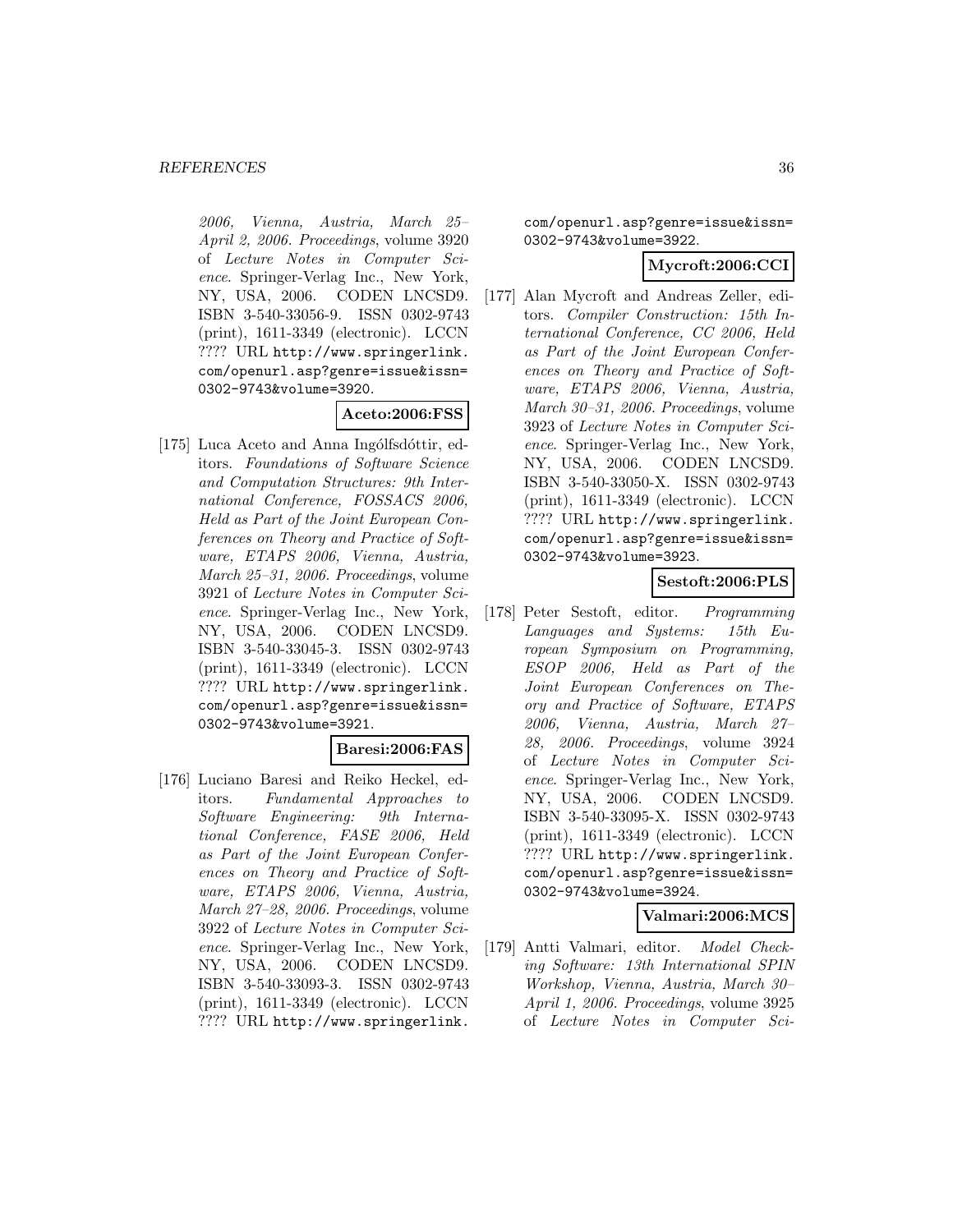ence. Springer-Verlag Inc., New York, NY, USA, 2006. CODEN LNCSD9. ISBN 3-540-33102-6. ISSN 0302-9743 (print), 1611-3349 (electronic). LCCN ???? URL http://www.springerlink. com/openurl.asp?genre=issue&issn= 0302-9743&volume=3925.

# **Hespanha:2006:HSC**

[180] João Hespanha and Ashish Tiwari, editors. Hybrid Systems: Computation and Control: 9th International Workshop, HSCC 2006, Santa Barbara, CA, USA, March 29–31, 2006. Proceedings, volume 3927 of Lecture Notes in Computer Science. Springer-Verlag Inc., New York, NY, USA, 2006. CODEN LNCSD9. ISBN 3-540-33170-0. ISSN 0302-9743 (print), 1611-3349 (electronic). LCCN ???? URL http://www.springerlink. com/openurl.asp?genre=issue&issn= 0302-9743&volume=3927.

### **Domingo-Ferrer:2006:SCR**

[181] Josep Domingo-Ferrer, Joachim Posegga, and Daniel Schreckling, editors. Smart Card Research and Advanced Applications: 7th IFIP WG 8.8/11.2 International Conference, CARDIS 2006, Tarragona, Spain, April 19– 21, 2006. Proceedings, volume 3928 of Lecture Notes in Computer Science. Springer-Verlag Inc., New York, NY, USA, 2006. CODEN LNCSD9. ISBN 3-540-33311-8. ISSN 0302-9743 (print), 1611-3349 (electronic). LCCN ???? URL http://www.springerlink. com/openurl.asp?genre=issue&issn= 0302-9743&volume=3928.

#### **MacCaull:2006:RMC**

[182] Wendy MacCaull, Michael Winter, and Ivo Düntsch, editors. Relational Methods in Computer Science: 8th International Seminar on Relational Methods in Computer Science, 3rd International Workshop on Applications of Kleene Algebra, and Workshop of Cost Action 274: Tarski, St. Catharines, ON, Canada, February 22–26, 2005, Selected Revised Papers, volume 3929 of Lecture Notes in Computer Science. Springer-Verlag Inc., New York, NY, USA, 2006. CODEN LNCSD9. ISBN 3- 540-33339-8 (softcover). ISSN 0302-9743 (print), 1611-3349 (electronic). LCCN ???? URL http://www.springerlink. com/openurl.asp?genre=issue&issn= 0302-9743&volume=3929.

# **Apolloni:2006:NN**

[183] Bruno Apolloni, Maria Marinaro, Giuseppe Nicosia, and Roberto Tagliaferri, editors. Neural Nets: 16th Italian Workshop on Neural Nets, WIRN 2005, and International Workshop on Natural and Artificial Immune Systems, NAIS 2005, Vietri sul Mare, Italy, June 8–11, 2005, Revised Selected Papers, volume 3931 of Lecture Notes in Computer Science. Springer-Verlag Inc., New York, NY, USA, 2006. CODEN LNCSD9. ISBN 3-540-33183-2. ISSN 0302-9743 (print), 1611-3349 (electronic). LCCN ???? URL http://www.springerlink. com/openurl.asp?genre=issue&issn= 0302-9743&volume=3931.

# **Bonchi:2006:KDI**

[184] Francesco Bonchi and Jean-Francois Boulicaut, editors. Knowledge Discovery in Inductive Databases: 4th International Workshop, KDID 2005, Porto, Portugal, October 3, 2005, Revised Selected and Invited Papers, volume 3933 of Lecture Notes in Computer Science. Springer-Verlag Inc., New York, NY, USA, 2006. CODEN LNCSD9.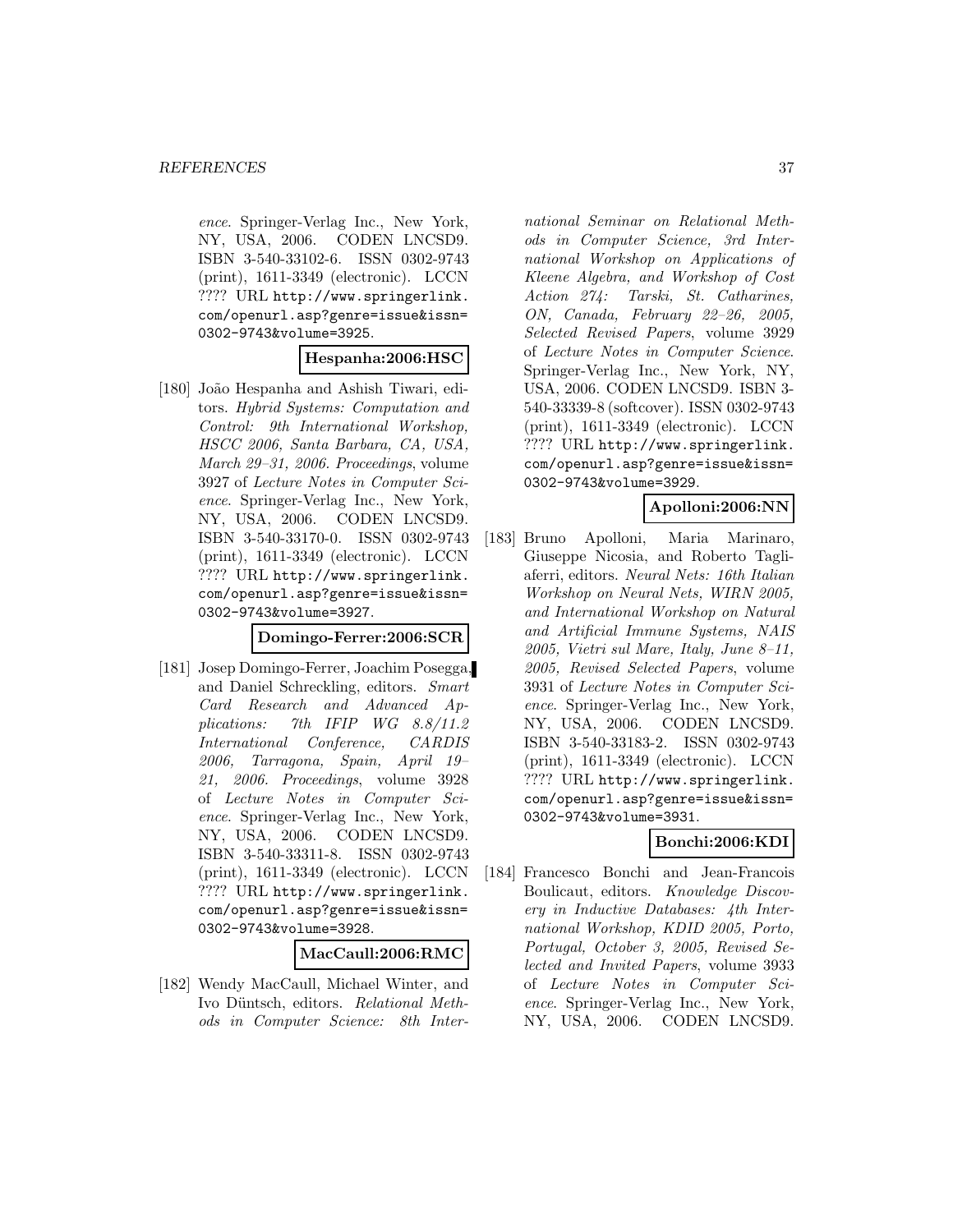ISBN 3-540-33292-8. ISSN 0302-9743 (print), 1611-3349 (electronic). LCCN ???? URL http://www.springerlink. com/openurl.asp?genre=issue&issn= 0302-9743&volume=3933.

### **Clark:2006:SPC**

[185] John A. Clark, Richard F. Paige, Fiona A. C. Polack, and Phillip J. Brooke, editors. Security in Pervasive Computing: Third International Conference, SPC 2006, York, UK, April 18– 21, 2006. Proceedings, volume 3934 of Lecture Notes in Computer Science. Springer-Verlag Inc., New York, NY, USA, 2006. CODEN LNCSD9. ISBN 3-540-33376-2. ISSN 0302-9743 (print), 1611-3349 (electronic). LCCN ???? URL http://www.springerlink. com/openurl.asp?genre=issue&issn= 0302-9743&volume=3934.

#### **Won:2006:ISC**

[186] Dongho Won and Seungjoo Kim, editors. Information Security and Cryp $tology - ICISC 2005$ : 8th International Conference, Seoul, Korea, December 1–2, 2005, Revised Selected Papers, volume 3935 of Lecture Notes in Computer Science. Springer-Verlag Inc., New York, NY, USA, 2006. CODEN LNCSD9. ISBN 3-540- 33354-1 (softcover). ISSN 0302-9743 (print), 1611-3349 (electronic). LCCN ???? URL http://www.springerlink. com/openurl.asp?genre=issue&issn= 0302-9743&volume=3935.

# **Lalmas:2006:AIR**

[187] Mounia Lalmas, Andy MacFarlane, Stefan Rüger, Anastasios Tombros, Theodora Tsikrika, and Alexei Yavlinsky, editors. Advances in Information Retrieval: 28th European Conference on

IR Research, ECIR 2006, London, UK, April 10–12, 2006. Proceedings, volume 3936 of Lecture Notes in Computer Science. Springer-Verlag Inc., New York, NY, USA, 2006. CODEN LNCSD9. ISBN 3-540-33347-9. ISSN 0302-9743 (print), 1611-3349 (electronic). LCCN ???? URL http://www.springerlink. com/openurl.asp?genre=issue&issn= 0302-9743&volume=3936.

# **Priami:2006:TCS**

[188] Corrado Priami, Luca Cardelli, and Stephen Emmott, editors. Transactions on Computational Systems Biology IV, volume 3939 of Lecture Notes in Computer Science. Springer-Verlag Inc., New York, NY, USA, 2006. CODEN LNCSD9. ISBN 3-540-33245-6. ISSN 0302-9743 (print), 1611-3349 (electronic). LCCN ???? URL http://www.springerlink. com/openurl.asp?genre=issue&issn= 0302-9743&volume=3939.

### **Saunders:2006:SLS**

[189] Craig Saunders, Marko Grobelnik, and Steve Gunn, editors. Subspace, Latent Structure and Feature Selection: Statistical and Optimization Perspectives Workshop, SLSPS 2005, Bohinj, Slovenia, February 23–25, 2005, Revised Selected Papers, volume 3940 of Lecture Notes in Computer Science. Springer-Verlag Inc., New York, NY, USA, 2006. ISBN 3-540-34137-4 (softcover). LCCN ????

# **Gilroy:2006:ISD**

[190] Stephen W. Gilroy and Michael D. Harrison, editors. Interactive Systems: Design, Specification, and Verification. 12th International Workshop, DSV-IS 2005, Newcastle upon Tyne, UK, July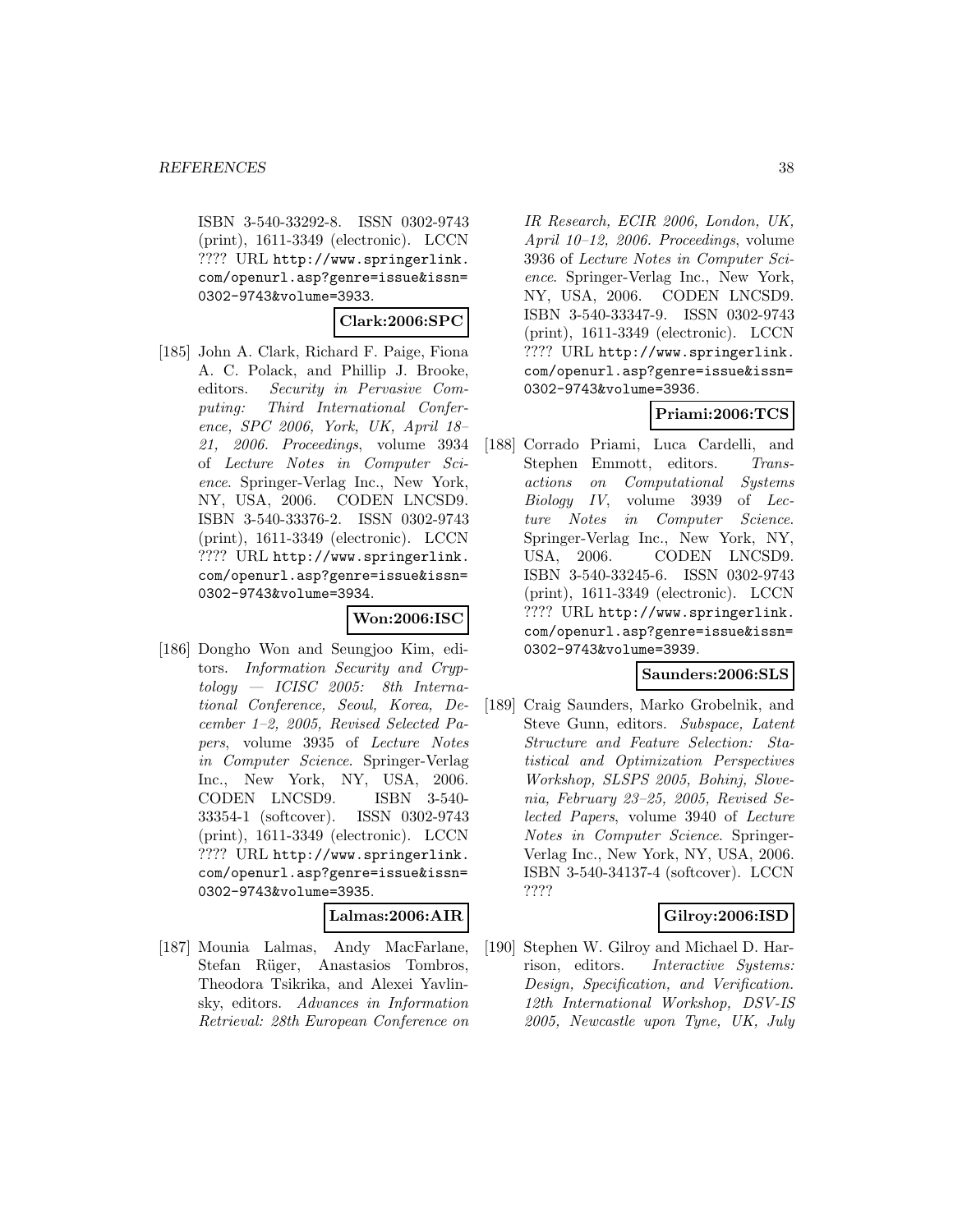13–15, 2005. Revised Papers, volume 3941 of Lecture Notes in Computer Science. Springer-Verlag Inc., New York, NY, USA, 2006. ISBN 3-540-34145-5 (softcover). LCCN ????

# **Pan:2006:TLD**

[191] Zhigeng Pan, Ruth Aylett, Holger Diener, Xiaogang Jin, Stefan Göbel, and Li Li, editors. Technologies for E-Learning and Digital Entertainment: First International Conference, Edutainment 2006, Hangzhou, China, April 16–19, 2006. Proceedings, volume 3942 of Lecture Notes in Computer Science. Springer-Verlag Inc., New York, NY, USA, 2006. CODEN LNCSD9. ISBN 3-540-33423-8. ISSN 0302-9743 (print), 1611-3349 (electronic). LCCN ???? URL http://www.springerlink. com/openurl.asp?genre=issue&issn= 0302-9743&volume=3942.

# **Guelfi:2006:RIS**

[192] Nicolas Guelfi and Anthony Savidis, editors. Rapid Integration of Software Engineering Techniques: Second International Workshop, RISE 2005, Heraklion, Crete, Greece, September 8–9, 2005, Revised Selected Papers, volume 3943 of Lecture Notes in Computer Science. Springer-Verlag Inc., New York, NY, USA, 2006. CODEN LNCSD9. ISBN 3- 540-34063-7 (softcover). ISSN 0302-9743 (print), 1611-3349 (electronic). LCCN ???? URL http://www.springerlink. com/openurl.asp?genre=issue&issn= 0302-9743&volume=3943.

#### **Hagiya:2006:FLP**

[193] Masami Hagiya and Philip Wadler, editors. Functional and Logic Programming: 8th International Symposium, FLOPS 2006, Fuji-Susono, Japan, April 24–26, 2006. Proceedings, volume 3945 of Lecture Notes in Computer Science. Springer-Verlag Inc., New York, NY, USA, 2006. CODEN LNCSD9. ISBN 3-540-33438-6. ISSN 0302-9743 (print), 1611-3349 (electronic). LCCN ???? URL http://www.springerlink. com/openurl.asp?genre=issue&issn= 0302-9743&volume=3945.

#### **Roth-Berghofer:2006:MRC**

[194] Thomas R. Roth-Berghofer, Stefan Schulz, and David B. Leake, editors. Modeling and Retrieval of Context: Second International Workshop, MRC 2005, Edinburgh, UK, July 31–August 1, 2005, Revised Selected Papers, volume 3946 of Lecture Notes in Computer Science and Lecture Notes in Artificial Intelligence. Springer-Verlag Inc., New York, NY, USA, 2006. ISBN 3-540- 33587-0 (softcover). LCCN QA765.758 .I577 2005.

# **Chung:2006:AGP**

[195] Yeh-Ching Chung and José E. Moreira, editors. Advances in Grid and Pervasive Computing: First International Conference, GPC 2006, Taichung, Taiwan, May 3–5, 2006: Proceedings, volume 3947 of Lecture Notes in Computer Science. Springer-Verlag Inc., New York, NY, USA, 2006. ISBN 3-540-33809-8 (paperback). LCCN QA76.9.C58 G63 2006.

#### **Barthe:2006:CAS**

[196] Gilles Barthe, Benjamin Gregoire, and Marieke Huisman, editors. Construction and analysis of Safe, Secure, and Interoperable Smart Devices: Second International Workshop, CASSIS 2005, Nice, France, March 8–11, 2005, Revised Selected Papers, volume 3956 of Lecture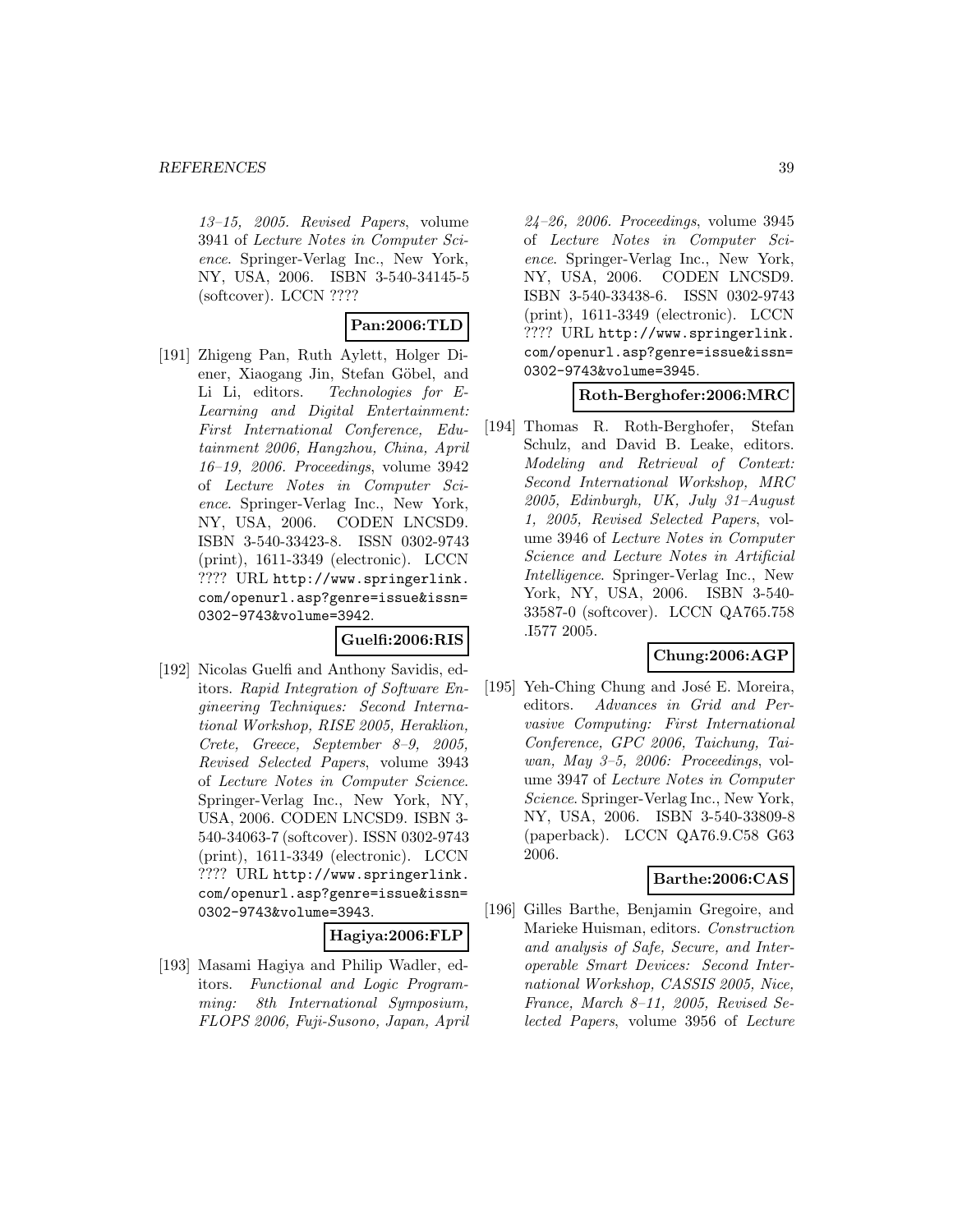Notes in Computer Science. Springer-Verlag Inc., New York, NY, USA, 2006. ISBN 3-540-33689-3 (softcover). LCCN ????

# **Yung:2006:PKC**

[197] Moti Yung, Yevgeniy Dodis, Aggelos Kiayias, and Tal Malkin, editors. Public Key Cryptography: PPK 2006: 9th International Conference on Theory and Practice in Public-Key Cryptography, New York, NY, USA, April 24–26, 2006. Proceedings, volume 3958 of Lecture Notes in Computer Science. Springer-Verlag Inc., New York, NY, USA, 2006. ISBN 3-540-33851-9 (softcover). LCCN ???? URL http://www.springerlink. com/openurl.asp?genre=issue&issn= 0302-9743&volume=3958.

### **Cai:2006:TAM**

[198] Jin-Yi Cai, S. Barry Cooper, and Angsheng Li, editors. Theory and Applications of Models of Computation: Third International Conference, TAMC 2006, Beijing, China, May 15–20, 2006, Proceedings, volume 3959 of Lecture Notes in Computer Science. Springer-Verlag Inc., New York, NY, USA, 2006. ISBN 3-540-34021-1 (softcover). LCCN ????

# **Vieira:2006:CPP**

[199] Renata Vieira et al., editors. Computational Processing of the Portuguese Language: 7th International Workshop, PROPOR 2006, Itatiaia, Brazil, May 13–17, 2006: Proceedings, volume 3960 of Lecture Notes in Computer Science and Lecture Notes in Artificial Intelligence. Springer-Verlag Inc., New York, NY, USA, 2006. ISBN 3-540-34045-9 (paperback). LCCN PC5044.5 .I58 2006.

### **IJsselsteijn:2006:PTF**

[200] Wijnand IJsselsteijn, Yvonne de Kort, and Cees Midden, editors. Persuasive Technology: First International Conference on Persuasive Technology for Human Well-Being, PERSUASIVE 2006, Eindhoven, The Netherlands, May 2006, Proceedings, volume 3962 of Lecture Notes in Computer Science. Springer-Verlag Inc., New York, NY, USA, 2006. ISBN 3-540-34291-5 (softcover). LCCN ????

# **Uyar:2006:TCS**

[201] M. Uemit Uyar, Ali Y. Duale, and Mariusz A. Fecko, editors. Testing of Communicating Systems: 18th IFIP TC 6/WG 6.1 International Conference, TESTCOM 2006, New York, NY, USA, May 16–18, 2006, Proceedings, volume 3964 of Lecture Notes in Computer Science. Springer-Verlag Inc., New York, NY, USA, 2006. ISBN 3-540-34184-6 (softcover). LCCN ????

# **Cimatti:2006:FMH**

[202] Alessandro Cimatti and Marco Bernardo, editors. Formal methods for hardware verification: 6th International School on Formal Methods for the Design of Computer, Communication, and Software Systems, SFM 2006, Bertinoro, Italy, May 22–27, 2006: advanced lectures, volume 3965 of Lecture Notes in Computer Science. Springer-Verlag Inc., New York, NY, USA, 2006. ISBN 3-540-34304-0. ISSN 0302-9743 (print), 1611-3349 (electronic). LCCN QA76.9.F67 I586 2006. URL http:/ /www.loc.gov/catdir/enhancements/ fy0661/2006925529-d.html; http: //www.loc.gov/catdir/toc/fy0705/ 2006925529.html.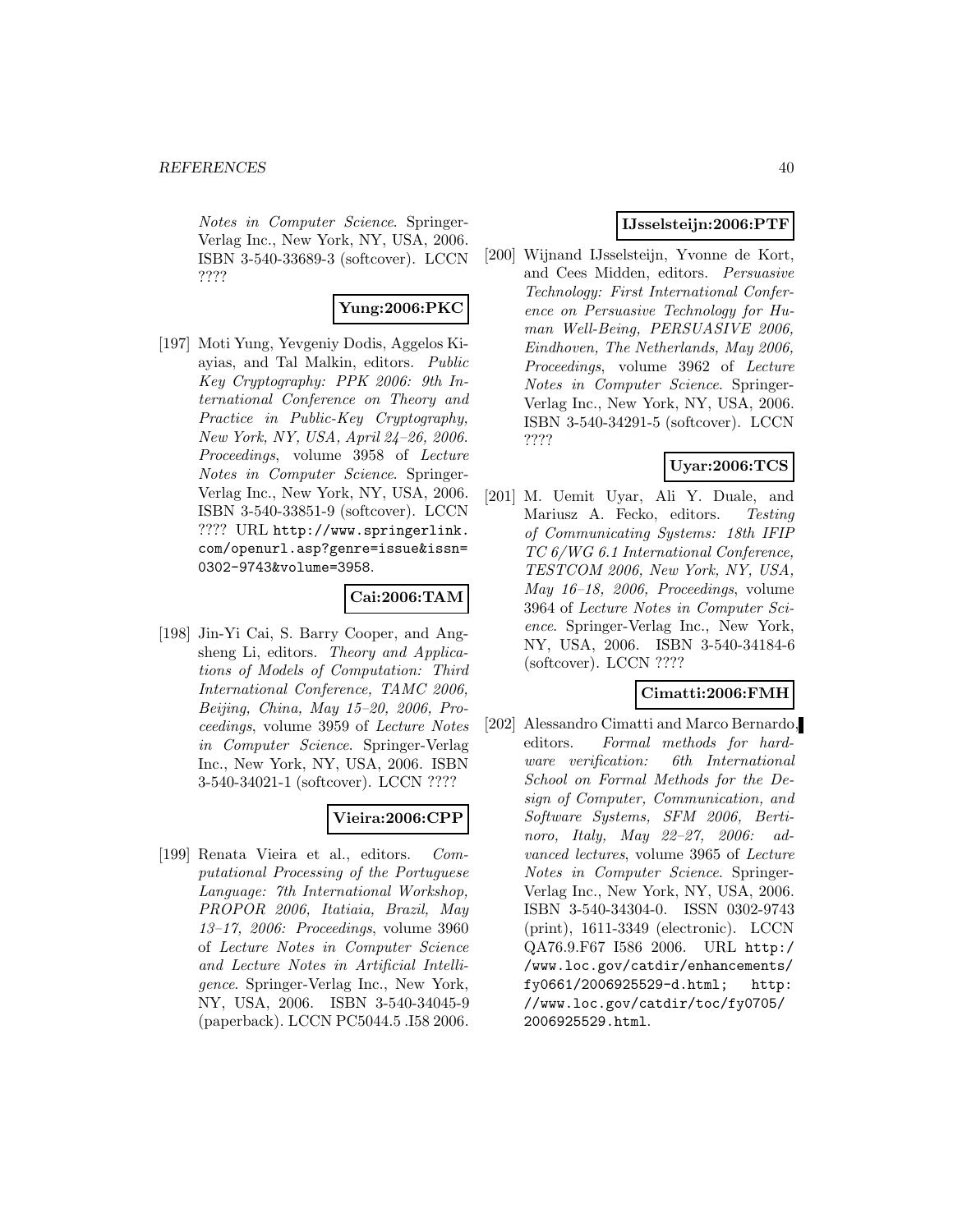# **Grigoriev:2006:CST**

[203] Dima Grigoriev, John Harrison, and Edward A. Hirsch, editors. Computer Science — Theory and Applications: First International Symposium on Computer Science in Russia, Csr 2006, St. Petersburg, Russia, June 8–12. 2006, Proceedings, volume 3967 of Lecture Notes in Computer Science. Springer-Verlag Inc., New York, NY, USA, 2006. ISBN 3-540- 34166-8 (softcover). LCCN ????

### **Fishkin:2006:PCI**

[204] Kenneth P. Fishkin, Bernt Schiele, and Paddy Nixon, editors. Pervasive Computing: 4th International Conference, PERVASIVE 2006, Dublin, Ireland, May  $7-10$ , 2006: Proceedings, volume 3968 of Lecture Notes in Computer Science. Springer-Verlag Inc., New York, NY, USA, 2006. ISBN 3-540-33894-2 (paperback). LCCN QA76.59 .P47 2006.

### **Ytrehus:2006:CCI**

[205] Øyvind Ytrehus, editor. Coding and Cryptography: International Workshop, WCC 2005, Bergen, Norway, March 14– 18, 2005. Revised Selected Papers, volume 3969 of Lecture Notes in Computer Science. Springer-Verlag Inc., New York, NY, USA, 2006. ISBN 3-540-35481-6. LCCN QA76.9.A25 I557 2005.

# **Braun:2006:WWI**

[206] Torsten Braun, Georg Carle, and Sonia Fahmy, editors. Wired/Wireless Internet Communications: 4th International Conference, WWIC 2006, Bern, Switzerland, May 10–12, 2006, Proceedings, volume 3970 of Lecture Notes in Computer Science. Springer-Verlag Inc., New York, NY, USA, 2006. ISBN 3-540- 34023-8 (softcover). LCCN ????

# **Wang:2006:ANN**

[207] Jun Wang, Zhang Yi, and Jacek M. Zurada, editors. Advances in Neural Networks: ISNN 2006: Third International Symposium on Neural Networks, ISNN 2006, Chengdu, China, May 28: June 1, 2006, Proceedings, Part I, volume 3971– 3973 of Lecture Notes in Computer Science. Springer-Verlag Inc., New York, NY, USA, 2006. ISBN 3-540-34439-X (part 1), 3-540-34437-3 (part 2), 3-540- 34482-9 (part 3). LCCN ????

# **Mehrotra:2006:ISI**

[208] Sharad Mehrotra, Daniel D. Zeng, and Hsinchun Chen, editors. Intelligence and Security Informatics: IEEE International Conference on Intelligence and Security Informatics, ISI 2006, San Diego, CA, USA, May 23–24, 2006. Proceedings, volume 3975 of Lecture Notes in Computer Science. Springer-Verlag Inc., New York, NY, USA, 2006. ISBN 3-540-34478-0 (softcover). LCCN ????

#### **Boavida:2006:NNT**

[209] Fernando Boavida, Thomas Plagemann, and Burkhard Stiller, editors. Networking 2006. Networking Technologies, Services, and Protocols; Performance of Computer and Communication Networks; Mobile and Wireless Communications Systems: 5th International IFIP-TC 6 Networking Conference, Coimbra, Portugal, May 15– 19, 2006, Proceedings, volume 3976 of Lecture Notes in Computer Science. Springer-Verlag Inc., New York, NY, USA, 2006. ISBN 3-540-34192-7 (softcover). LCCN ????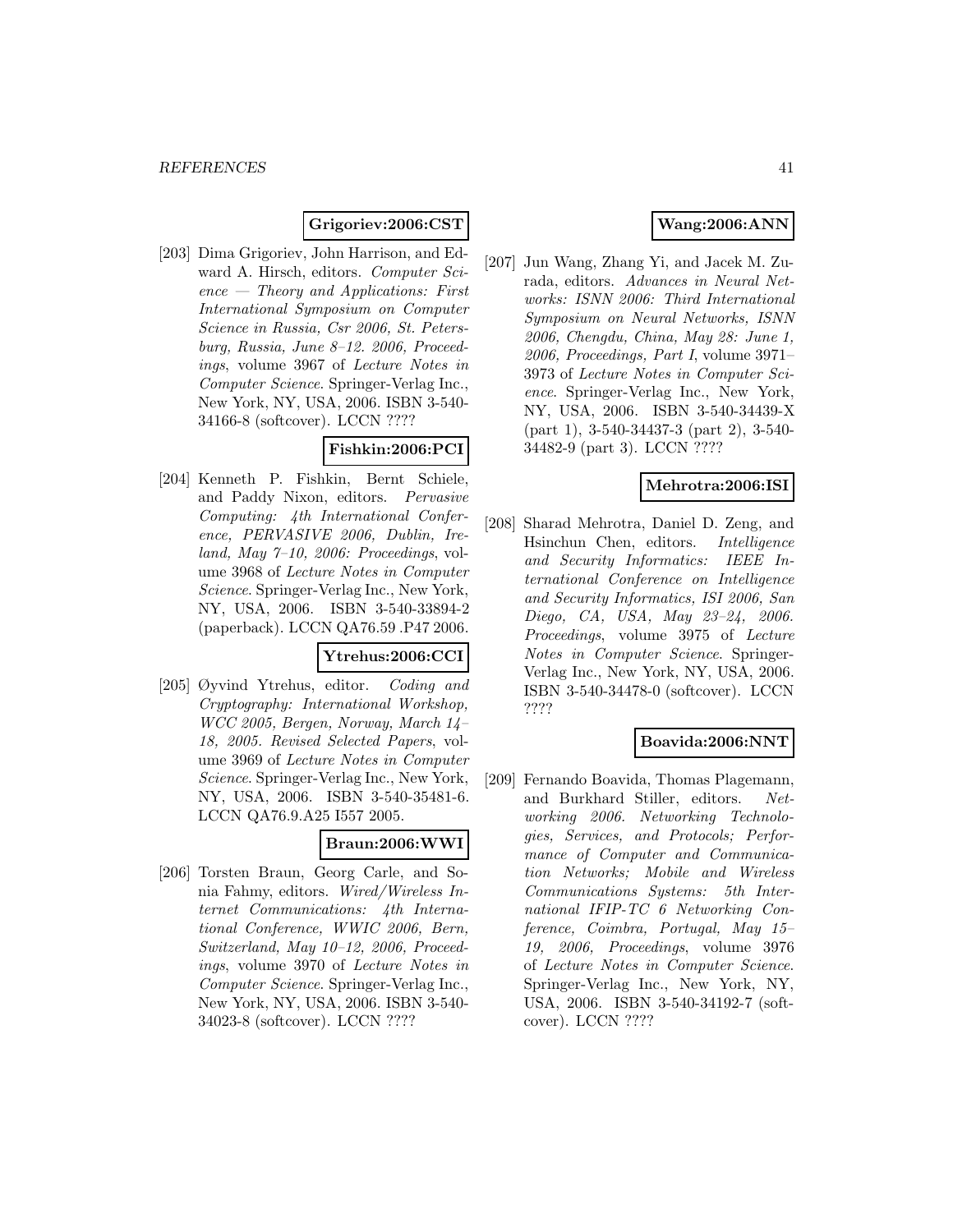# **Huang:2006:CVH**

[210] Thomas S. Huang, Nicu Sebe, and Michael S. Lew, editors. Computer Vision in Human-Computer Interaction: ECCV 2006 Workshop on HCI, Graz, Austria, May 13, 2006. Proceedings, volume 3979 of Lecture Notes in Computer Science. Springer-Verlag Inc., New York, NY, USA, 2006. ISBN 3-540-34202-8 (softcover). LCCN ????

### **Gavrilova:2006:CSA**

[211] Marina Gavrilova, Osvaldo Gervasi, and Vipin Kumar, editors. Pervasive Computing: 4th International Conference, Pervasive 2006, Dublin, Ireland, May 7–10, 2006, Proceedings, volume 3980 of Lecture Notes in Computer Science. Springer-Verlag Inc., New York, NY, USA, 2006. ISBN 3-540-34070-X (softcover). LCCN ????

# **Hazas:2006:LCA**

[212] Mike Hazas, John Krumm, and Thomas Strang, editors. Location- and Context-Awareness: Second International Workshop, LOCA 2006, Dublin, Ireland, May 10–11, 2006, Proceedings, volume 3987 of Lecture Notes in Computer Science. Springer-Verlag Inc., New York, NY, USA, 2006. ISBN 3-540-34150-1 (softcover). LCCN ????

#### **Beckmann:2006:LAC**

[213] Arnold Beckmann, Ulrich Berger, Benedikt Löwe, and John V. Tucker, editors. Logical approaches to computational barriers: Second Conference on Computability in Europe, CiE 2006, Swansea, UK, June 30–July 5, 2006: proceedings, volume 3988 of Lecture Notes in Computer Science. Springer-Verlag Inc., New York, NY, USA, 2006. ISBN 3-540-35466-2, 3-540-35468-9 (ebook). ISSN 0302-9743 (print), 1611- 3349 (electronic). LCCN QA9.59 .C67 2006. URL http://link.springer. com/book/10.1007/11780342.

# **Beck:2006:IAT**

[214] J. Christopher Beck and Barbara M. Smith, editors. Integration of AI and OR Techniques in Constraint Programming for Combinatorial Optimization Problems: Third International Conference, CPAIOR 2006, Cork, Ireland, May 31– June 2, 2006, Proceedings, volume 3990 of Lecture Notes in Computer Science. Springer-Verlag Inc., New York, NY, USA, 2006. ISBN 3-540-34306-7 (softcover). LCCN ????

# **Alexandrov:2006:CSI**

[215] Vassil N. Alexandrov, Geert Dick van Albada, and Peter M. A. Sloot, editors. Computational Science: ICCS 2006: 6th International Conference, Reading, UK, May 28–31, 2006, Proceedings, Part I, volume 3991 of Lecture Notes in Computer Science. Springer-Verlag Inc., New York, NY, USA, 2006. ISBN 3-540- 34379-2 (softcover). LCCN ????

#### **Mueller:2006:ETI**

[216] Guenter Mueller, editor. Emerging Trends in Information and Communication Security: International Conference, ETRICS 2006, Freiburg, Germany, June 6–9, 2006. Proceedings, volume 3995 of Lecture Notes in Computer Science. Springer-Verlag Inc., New York, NY, USA, 2006. ISBN 3-540-34640-6 (softcover). LCCN ????

#### **Grieskamp:2006:FAS**

[217] Wolfgang Grieskamp and Carsten Weise,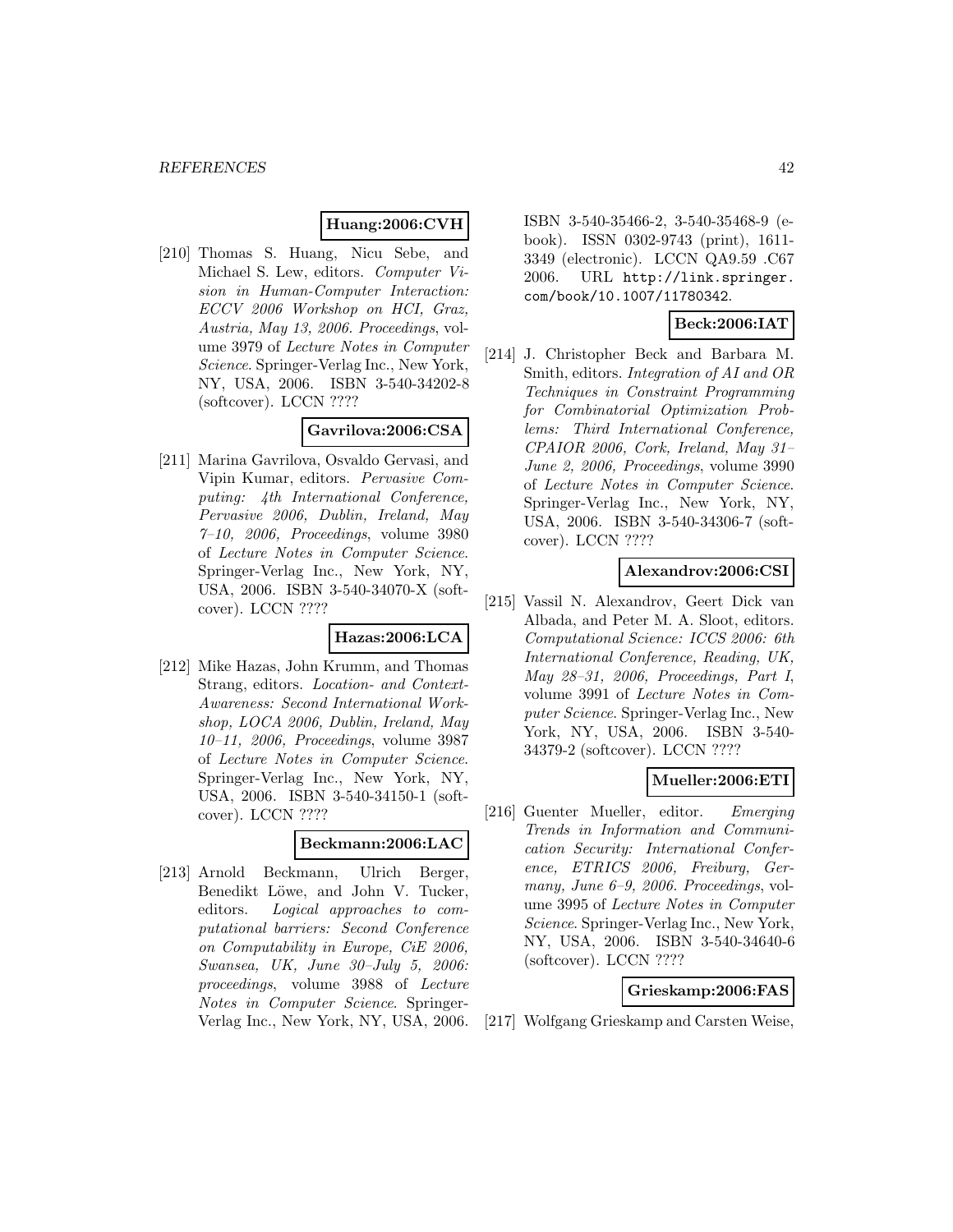editors. Formal Approaches to Software Testing: 5th International Workshop, FATES 2005, Edinburgh, UK, July 11, 2005, Revised Selected Papers, volume 3997 of Lecture Notes in Computer Science. Springer-Verlag Inc., New York, NY, USA, 2006. ISBN 3-540-34454-3 (softcover). LCCN ????

### **Calamoneri:2006:ACI**

[218] Tiziana Calamoneri, Irene Finocchi, and Giuseppe F. Italiano, editors. Algorithms and Complexity: 6th Italian Conference, CIAC 2006, Rome, Italy, May 29–31, 2006. Proceedings, volume 3998 of Lecture Notes in Computer Science. Springer-Verlag Inc., New York, NY, USA, 2006. ISBN 3-540-34375-X (softcover). LCCN ????

#### **Stanczak:2006:RAW**

[219] Sławomir Stańczak, Marcin Wiczanowski, and Holger Boche, editors. Resource Allocation in Wireless Networks: Theory and Algorithms, volume 4000 of Lecture Notes in Computer Science. Springer-Verlag Inc., New York, NY, USA, 2006. CODEN LNCSD9. ISBN 3-540-46248-1 (print), 3-540-46249-X (ebook). ISSN 0302-9743 (print), 1611- 3349 (electronic). ???? pp. LCCN ???? URL http://www.springerlink.com/ content/978-3-540-46249-1.

### **Alvarez:2006:EAI**

[220] Carme Alvarez and Maria Serna, editors. Experimental algorithms: 5th international workshop, WEA 2006, Cala Galdana, Menorca, Spain, May 24– 27, 2006, proceedings, volume 4007 of Lecture Notes in Computer Science. Springer-Verlag Inc., New York, NY,

USA, 2006. ISBN 3-540-34597-3 (softcover). LCCN ????

# **Sure:2006:SWR**

[221] York Sure and John Domingue, editors. The Semantic Web: Research and Applications, volume 4011 of Lecture Notes in Computer Science. Springer-Verlag Inc., New York, NY, USA, 2006. ISBN 3-540- 34544-2 (softcover). ???? pp. LCCN ????

# **Eliassen:2006:DAI**

[222] Frank Eliassen and Alberto Montresor, editors. Distributed Applications and Interoperable Systems: 6th IFIP WG 6.1 International Conference, DAIS 2006, Athens, Greece, June 14–15, 2006. Proceedings, volume 4025 of Lecture Notes in Computer Science. Springer-Verlag Inc., New York, NY, USA, 2006. ISBN 3-540-35126-4 (softcover). LCCN ????

# **Gibbons:2006:DCS**

[223] Phil Gibbons, Tarek Abdelzaher, and James Aspnes, editors. Distributed Computing in Sensor Systems: Second IEEE International Conference, DCOSS 2006, San Francisco, CA, USA, June 18–20, 2006. Proceedings, volume 4026 of Lecture Notes in Computer Science. Springer-Verlag Inc., New York, NY, USA, 2006. ISBN 3-540-35227-9 (softcover). LCCN ????

# **Gorrieri:2006:FMO**

[224] Roberto Gorrieri and Heike Wehrheim, editors. Formal Methods for Open Object-Based Distributed Systems: 8th IFIP WG 6.1 International Conference,FMOODS 2006, Bologna, Italy, June 14–16, 2006, Proceedings, volume 4037 of Lecture Notes in Computer Science. Springer-Verlag Inc., New York,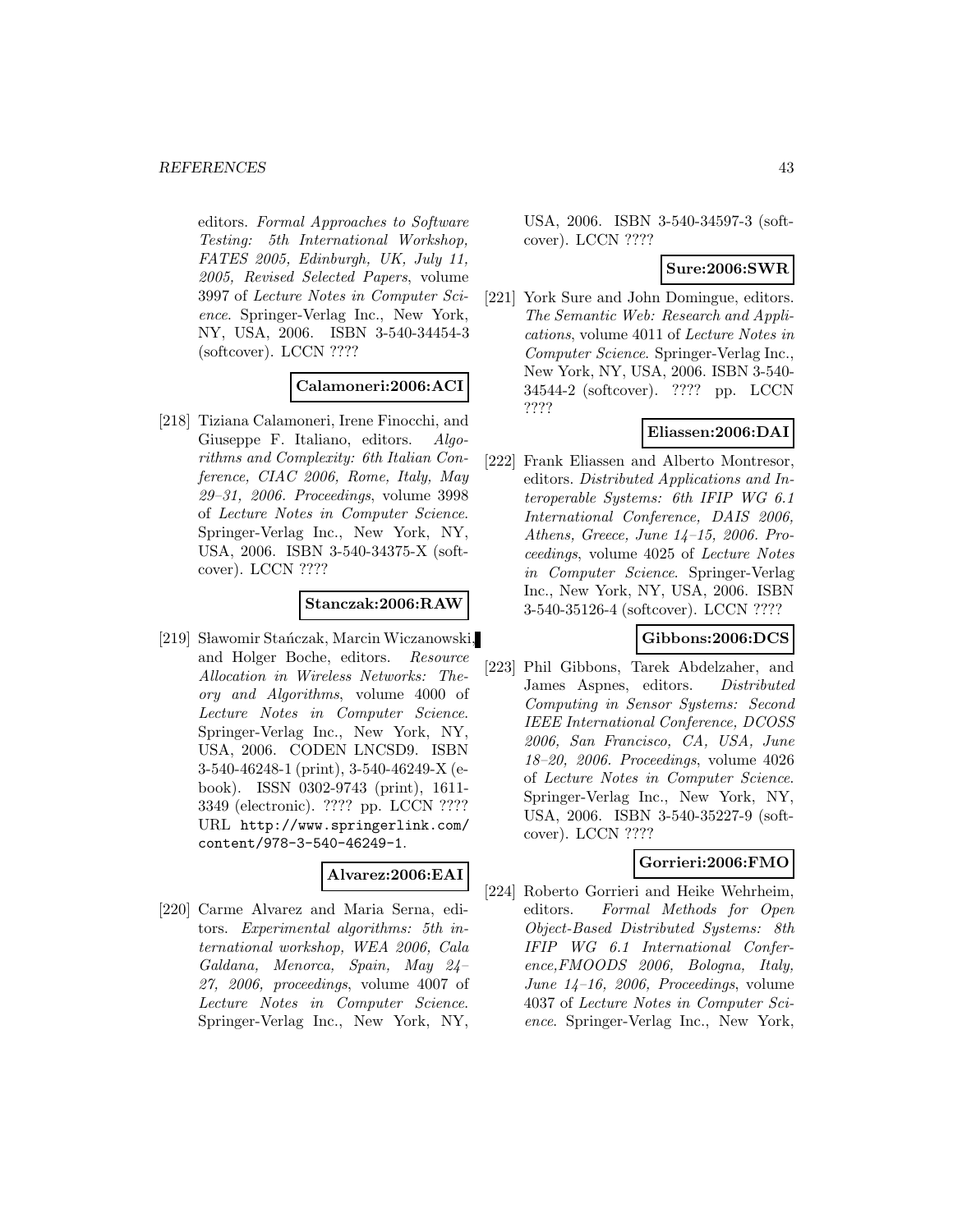NY, USA, 2006. ISBN 3-540-34893-X (softcover). LCCN ????

#### **Ciancarini:2006:CML**

[225] Paolo Ciancarini and Herbert Wiklicky, editors. Coordination Models and Languages: 8th International Conference, Coordination 2006, Bologna, Italy, June 14–16, 2006. Proceedings, volume 4038 of Lecture Notes in Computer Science. Springer-Verlag Inc., New York, NY, USA, 2006. ISBN 3-540-34694-5 (softcover). LCCN ????

# **Atzeni:2006:PKI**

[226] Andrea S. Atzeni and Antonio Lioy, editors. Public Key Infrastructure: Third European PKI Workshop: Theory and Practice, EUROPKI 2006, Turin, Italy, June 19–20, 2006. Proceedings, volume 4043 of Lecture Notes in Computer Science. Springer-Verlag Inc., New York, NY, USA, 2006. ISBN 3-540-35151-5 (softcover). LCCN ????

#### **Abrahamsson:2006:EPA**

[227] Pekka Abrahamsson, Michele Marchesi, and Giancarlo Succi, editors. Extreme programming and Agile Processes in Software Engineering: 7th International Conference, XP 2006, Oulu, Finland, June 17–22, 2006, Proceedings, volume 4044 of Lecture Notes in Computer Science. Springer-Verlag Inc., New York, NY, USA, 2006. ISBN 3-540- 35094-2 (softcover). LCCN ????

#### **Perner:2006:ADM**

[228] Petra Perner, editor. Advances in data mining: applications in medicine, web mining, marketing, image and signal mining: 6th Industrial Conference on

Data Mining, ICDM 2006, Leipzig, Germany, July  $14-15$ , 2006: proceedings, volume 4065 of Lecture Notes in Computer Science. Springer-Verlag Inc., New York, NY, USA, 2006. ISBN 3-540- 36036-0. ISSN 0302-9743 (print), 1611- 3349 (electronic). LCCN QA76.9.D343.

#### **Jesshope:2006:ACS**

[229] Chris Jesshope and Colin Egan, editors. Advances in computer systems architecture: 11th Asia-Pacific conference, AC-SAC 2006, Shanghai, China, September 6–8, 2006, proceedings, volume 4186 of Lecture Notes in Computer Science. Springer-Verlag Inc., New York, NY, USA, 2006. ISBN 3-540-40056-7 (softcover). LCCN QA76.9.A73 A28 2006.

#### **Min:2006:FHP**

[230] Geyong Min et al., editors. Frontiers of high performance computing and networking: ISPA 2006 workshops: ISPA 2006 international workshops, FHPCN, XHPC, S-GRACE, GridGIS, HPC-GTP, PDCE, ParDM-Com, WOMP, ISDF, and UPWN, Sorrento, Italy, December 4-7, 2006: proceedings, volume 4331 of Lecture notes in computer science, 0302-9743. Springer-Verlag Inc., New York, NY, USA, 2006. ISBN 3-540-49860-5 (paperback). LCCN QA76.58 .I88 2006a; QA76.88 .F76 2006. URL http:/ /www.loc.gov/catdir/enhancements/ fy0825/2006937143-d.html.

# **Lai:2006:ACA**

[231] Xuejia Lai and Kefei Chen, editors. Advances in Cryptology — ASIACRYPT 2006: 12th International Conference on the Theory and Application of Cryptology and Information Security, Shanghai,